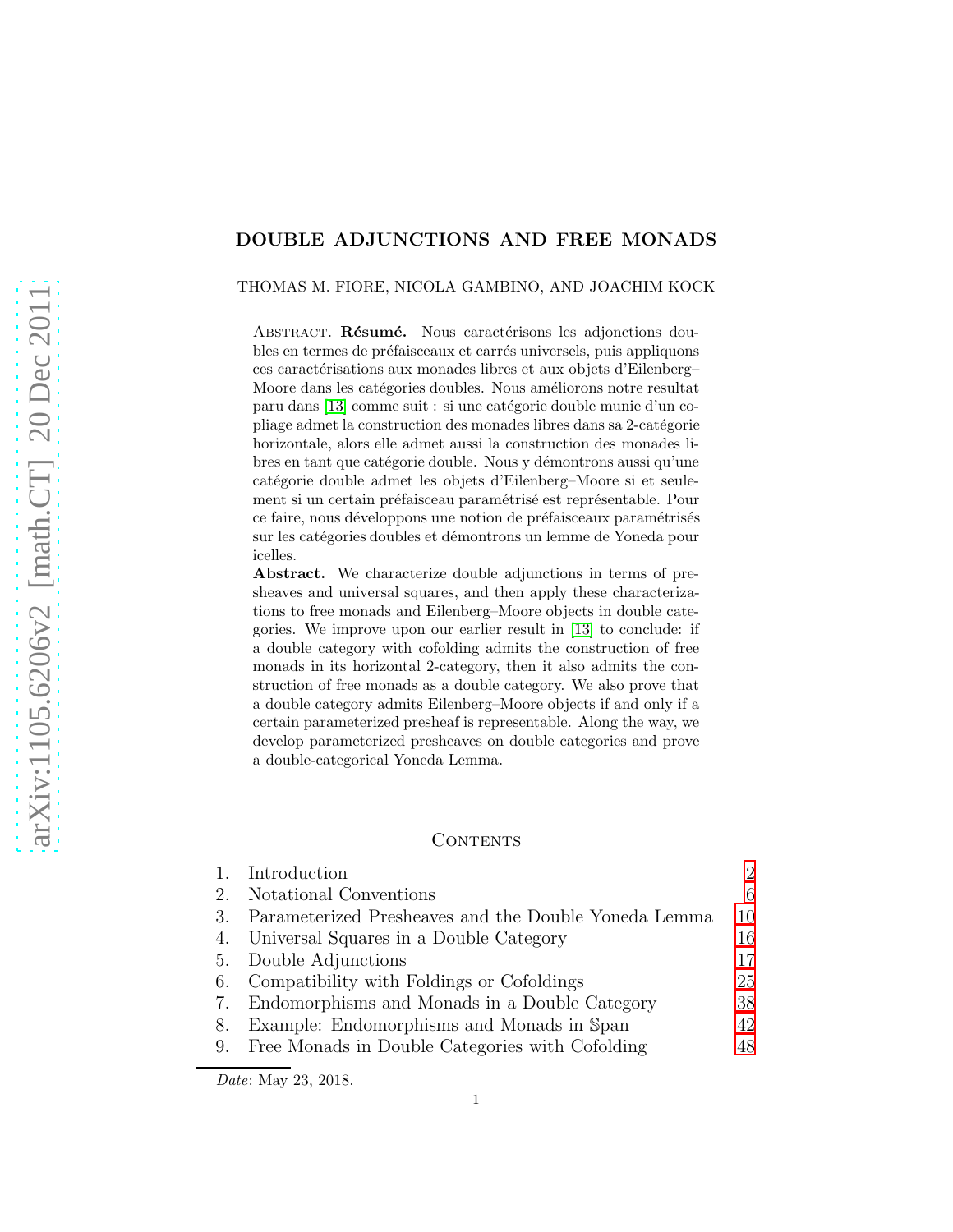| 10. Existence of Eilenberg-Moore Objects | 53 |
|------------------------------------------|----|
| Acknowledgements                         | 54 |
| References                               | 55 |

#### 1. INTRODUCTION

<span id="page-1-0"></span>The notion of double category was introduced by Ehresmann [\[8\]](#page-54-2) in 1963, as an instance of the concept of internal category from [\[9\]](#page-54-3), and was developed in the context of a general theory of structure, as synthesized in his book *Catégories et structures* [\[11\]](#page-54-4) (published in 1965), which in many regards was ahead of its time. Meanwhile, Bénabou in his thesis work (under Ehresmann's supervision) emphasized the simpler notion of 2-category, discovered that Cat itself is an example, and derived the notion from that of enrichment (Catégories relatives) [\[2\]](#page-54-5). 2-categories rather than double categories became the standard setting for 2-dimensional structures in category theory, not only because of a more generous supply of examples, but also because 2 categories behave and feel a lot more like 1-categories, whereas double categories present certain strange phenomena. For example not every compatible arrangement of squares in a double category is composable, see Dawson–Paré  $|7|$ . The past decade, however, with the proliferation of higher-categorical viewpoints and methods, has seen a certain renaissance of double categories, and double-categorical structures are being discovered and studied more and more frequently in many different areas, while also traditional 2-categorical situations are being revisited in the new light of double categories.

We became interested in double categories through work in conformal field theory, topological quantum field theory, operad theory, and categorical logic. In all these cases, the double-categorical structures come about in situations where there are two natural kinds of morphisms, typically some complicated morphisms (like spans of sets or bimodules) and some more elementary ones (like functions between sets or ring homomorphisms), and the double-categorical aspects concern the interplay between such different kinds of morphisms. While it often provides great conceptual insight to have everything encompassed in a double category, one is often confronted with the lack of machinery for dealing with double categories, and a need is being felt for a more systematic theory of double categories.

This paper can be seen as a small step in that direction: although our work is motivated by some concrete questions about monads, we develop further the basics of adjunctions between double categories: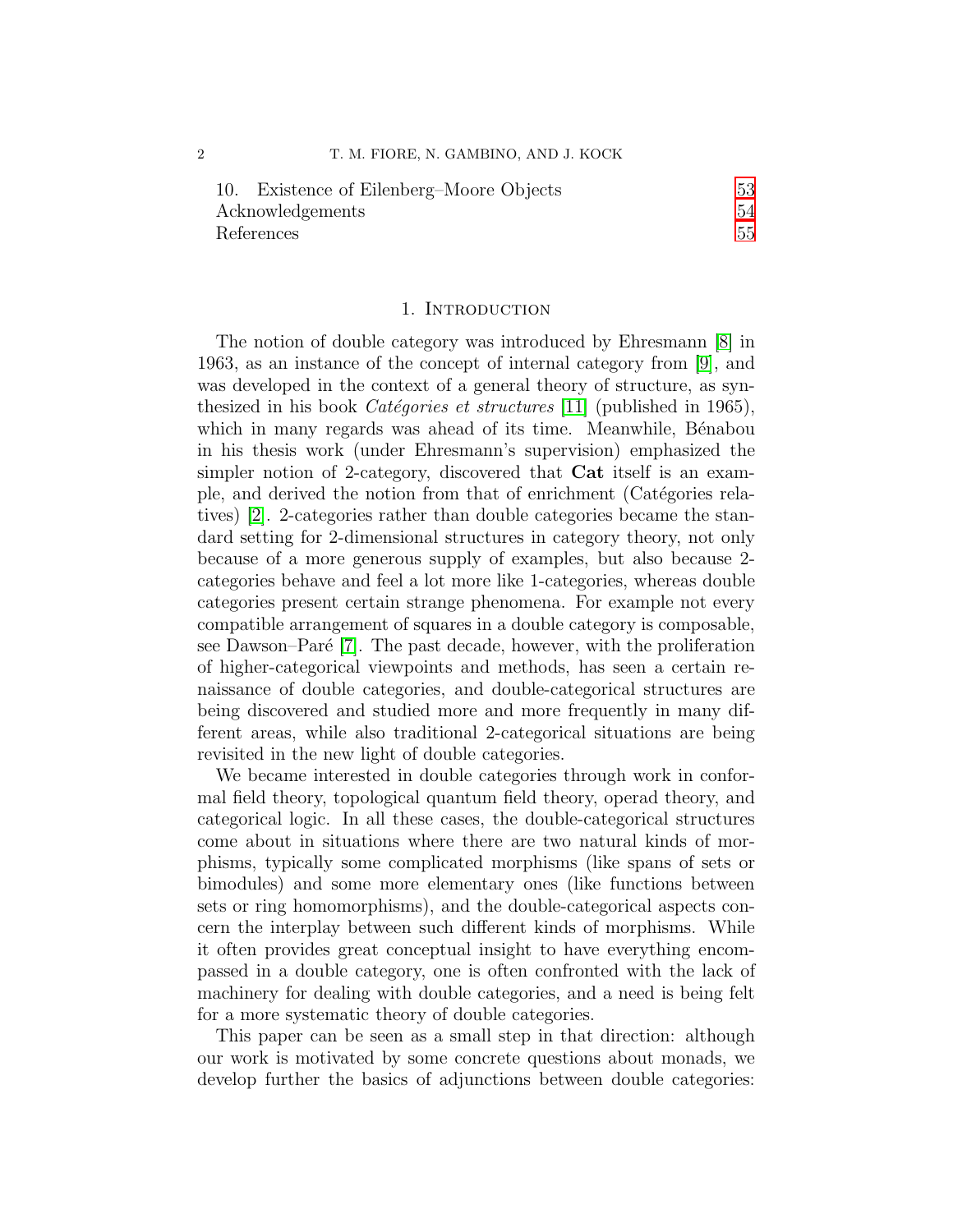we introduce parametrized presheaves, prove a double Yoneda Lemma, characterize adjunctions in several ways, and go on to study double categories with further structure — foldings or cofoldings — for which we study the question of existence of free monads and Eilenberg–Moore objects. This was our original motivation, and in that sense the present paper is a sequel to our previous paper [\[13\]](#page-54-0) about monads in double categories, although logically it is rather a precursor: with the theory we develop here, some of the results from [\[13\]](#page-54-0) can be strengthened and simplified at the same time.

The notion of adjunction we consider is that of internal adjunction in Cat. There are two such notions: horizontal and vertical, depending on the interpretation of double categories as internal categories. A more general notion of vertical double adjunction was studied by Grandis and Paré  $[19]$ ; we comment on the relationship in Section [5.](#page-16-0) Although horizontal and vertical adjunctions are abstractly equivalent notions, under transposition of double categories, often the double categories have extra structure which breaks the symmetry and makes the two notions different. In this paper we need both notions.

In some regards, double adjunctions express universality in the ways one expects based on experience with 1-categories, as we prove in Theorem [5.2:](#page-17-0) a horizontal double adjunction may be given by double functors F and G with horizontal natural transformations  $\eta$  and  $\varepsilon$  satisfying the two triangle identities, or by double functors  $F$  and  $G$  with a universal horizontal natural transformation ( $\eta$  or  $\varepsilon$ ), or by a single double functor  $F$  or  $G$  equipped with appropriate universal squares compatible with vertical composition, or by a bijection between sets of squares compatible with vertical composition.

This article primarily deals with strict double categories and strict double adjunctions, and the unmodified term "double category" always means "strict double category". However, we do develop a result about horizontal adjunctions between normal, vertically weak double categories in Theorem [5.4.](#page-22-0) Its transpose applies to the free–forgetful adjunction between endomorphisms and monads in the normal, horizontally weak double category Span of horizontal spans, see the final paragraphs of Section [2](#page-5-0) for more on "pseudo" versus "strict" and the example in Section [8.](#page-41-0)

Although double adjunctions express universality in some of the ways one expects, the characterizations of adjointness in 1-category theory in terms of representability do not carry over to double category theory in a straightforward way, and instead require a new notion of presheaf on a double category. Namely, to prove that an ordinary 1-functor  $F: \mathbf{A} \to \mathbf{X}$  admits a right adjoint, it is sufficient to show that the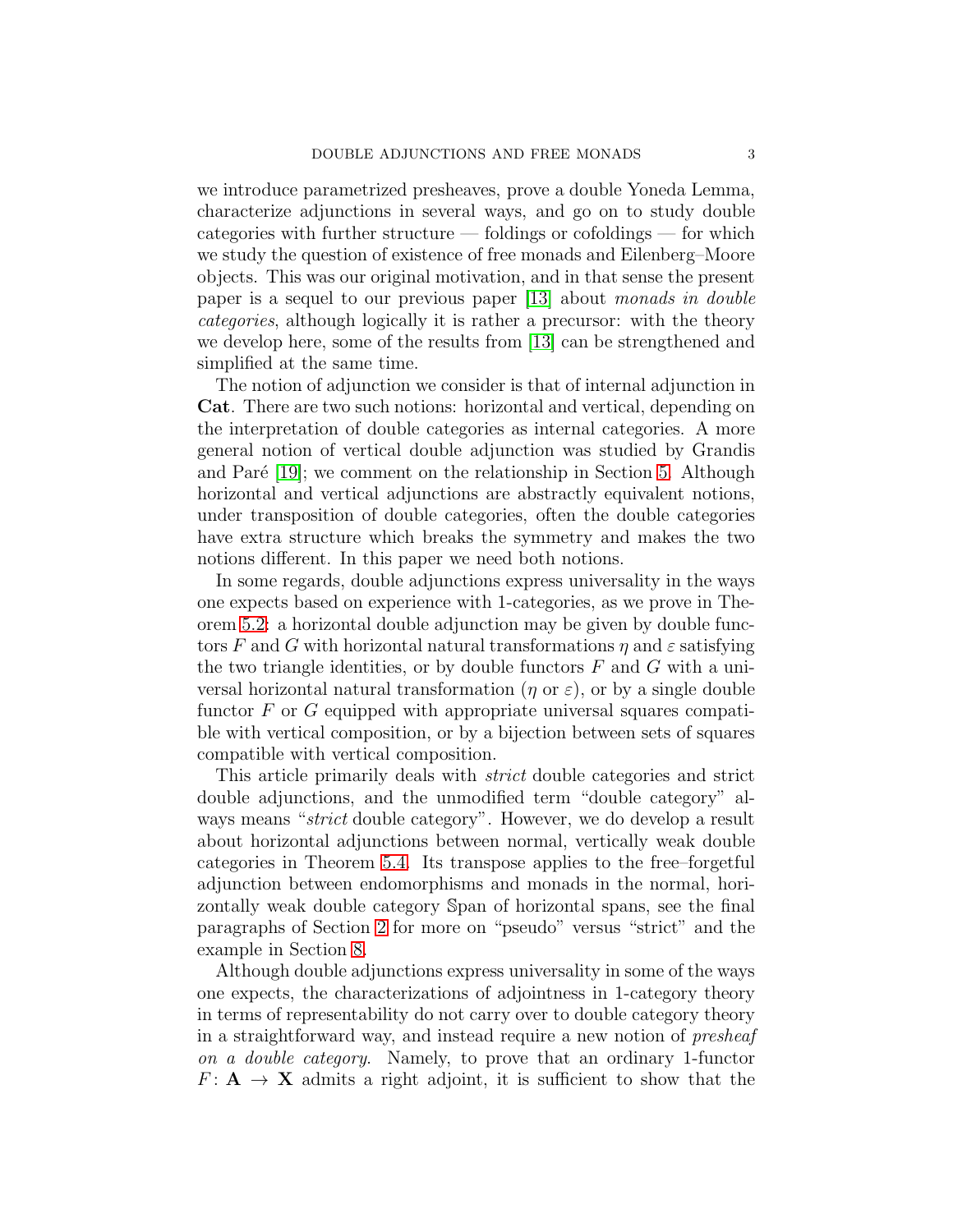presheaf  $\mathbf{A}(F-, A)$  is representable for each object A separately. But to establish that a *double* functor  $F$  admits a horizontal right *dou*ble adjoint, two new requirements arise: first, we must consider how the analogous presheaves vertically combine, and second, we must consider the representability of all the analogous presheaves *simultane*ously rather than separately. The first requirement forces presheaves on double categories to be vertically lax and to take values in the normal, vertically weak double category Span<sup>t</sup> of vertical spans, as opposed to the 1-category **Set**. We prove a Yoneda Lemma for such  $\text{Span}^{t}$ valued presheaves in Proposition [3.10.](#page-13-0) The second requirement leads us to consider parameterized presheaves on double categories. With these notions we establish the double-categorical analogue of the representability characterization of adjunctions in Theorem [5.5,](#page-23-0) namely a double functor admits a horizonal right adjoint if and only if a certain parameterized Span<sup>t</sup>-valued presheaf is representable. Parameterized presheaves also play a role in the proof of Theorem [5.2.](#page-17-0)

Yoneda theory for double categories has been studied also in a recent paper by Paré [\[23\]](#page-55-1). He independently obtains our Examples [3.3](#page-10-0) and [3.4](#page-11-0) (his Section 2.1), Proposition [3.10](#page-13-0) on the Double Yoneda Lemma (his Theorem 2.3), and Theorem [5.2](#page-17-0) [\(vi\)](#page-19-0) (his Theorem 2.8).

Many double categories of interest have additional structure that allows one to reduce certain questions about the double category to questions about the horizontal 2-category. Two such structures are folding and cofolding, recalled in Definitions [6.2](#page-26-0) and [6.7.](#page-30-0) Double categories with both folding and cofolding are essentially the same as *framed bi*categories in the sense of Shulman [\[24\]](#page-55-2). In this article we work with foldings and cofoldings separately because some examples, including our motivating examples, admit one or the other but not both.

As an example of the principle of reduction to the horizontal 2 category in the presence of a folding or cofolding, Proposition [6.10](#page-33-0) states that two double functors  $F$  and  $G$  compatible with foldings (or cofoldings) are horizontal double adjoints if and only if their underlying horizontal 2-functors are 2-adjoints.

It is a much more subtle question to deduce a *vertical* double adjunction from a 2-adjunction in the horizontal 2-category. We discuss the special cases of quintet double categories in the second half of Section [6.](#page-24-0) Surprisingly such a deduction is possible in the case of our main result, Theorem [9.6,](#page-49-0) which concerns monads in double categories and the free-monad adjunction, as we proceed to explain. In our ear-lier paper [\[13\]](#page-54-0) we showed how to associate to a double category  $\mathbb D$  a double category  $\mathbb{E}_{\text{nd}}(\mathbb{D})$  of endomorphisms in  $\mathbb{D}$  and a double category  $Mnd(\mathbb{D})$  of monads in  $\mathbb{D}$ . The double categories  $\text{End}(\mathbb{D})$  and  $Mnd(\mathbb{D})$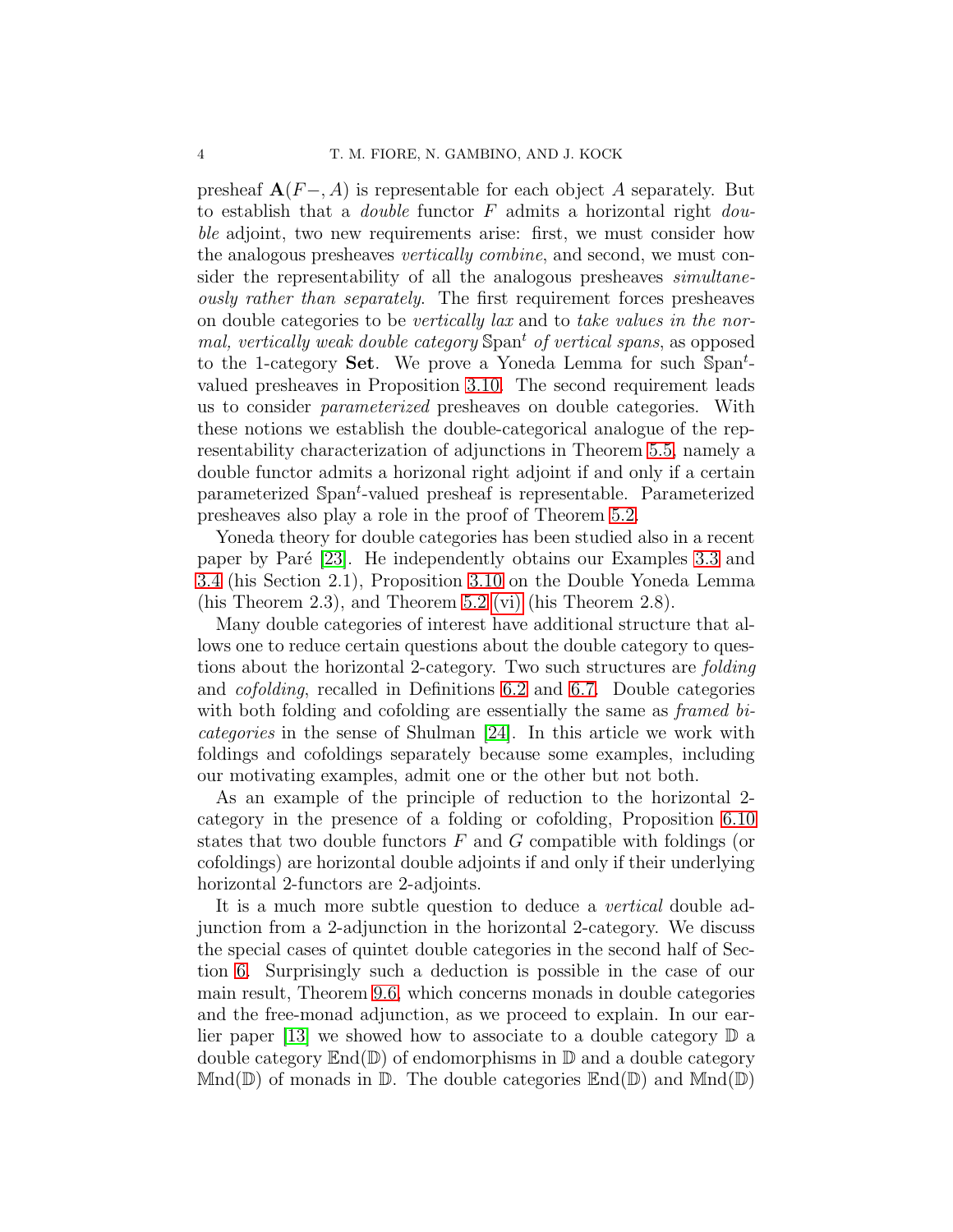are extensions of Street's 2-categories of endomorphisms and monads in [\[26\]](#page-55-3) in the sense that if **K** is a 2-category and  $\mathbb{H}(\mathbf{K})$  is **K** viewed as a vertically trivial double category, then the horizontal 2-categories of  $\text{End}(\mathbb{H}(\mathbf{K}))$  and  $\text{Mnd}(\mathbb{H}(\mathbf{K}))$  are Street's 2-categories  $\text{End}(\mathbf{K})$  and  $Mnd(\mathbf{K})$ . In [\[13,](#page-54-0) Theorem 3.7] we established a fairly technical criterion which allows one to conclude the existence of free monads in a doublecategorical sense from the existence of free monads in the underlying horizontal 2-category. The basic assumptions were that the double category is a framed bicategory and the appropriate substructures admit 1-categorical equalizers and coproducts. In the present paper we clarify and generalize this, using the theory of double adjunctions and cofoldings.

A double category  $\mathbb D$  is said to *admit the construction of free monads* if the forgetful double functor  $Mnd(\mathbb{D}) \to \mathbb{E}nd(\mathbb{D})$  admits a vertical left double adjoint such that the underlying vertical morphism of each unit component is the identity. This is somewhat more stringent than our earlier definition in [\[13\]](#page-54-0), where we required only a vertical left double adjoint. Our main application, Theorem [9.6,](#page-49-0) states that a double category with cofolding admits the construction of free monads if its horizontal 2-category admits the construction of free monads. This improves [\[13,](#page-54-0) Theorem 3.7], since it removes most of the technical hypotheses and also strengthens the conclusion. A main step is Propo-sition [7.2,](#page-40-0) which states that a cofolding on a double category  $\mathbb D$  induces cofoldings on  $\mathbb{E}nd(\mathbb{D})$  and  $\mathbb{M}nd(\mathbb{D})$ . The corresponding statement for foldings does not seem to be true.

To illustrate the theory, we consider in detail the example of the normal, horizontally weak double category Span of horizontal spans. In Span, the endomorphisms are directed graphs and monads are categories. The double-categorical free–forgetful adjunction between End(Span) and Mnd(Span) extends the classical construction of the free category on a graph.

Returning to general double categories without cofolding, we now describe our second main application. Theorem [10.3](#page-53-1) states that a double category D admits Eilenberg–Moore objects if and only if the parameterized presheaf is representable which assigns to a monad  $(X, S)$  and an object I in  $\mathbb D$  the set S-Alg<sub>I</sub> of S-algebra structures on I. The proof is quite short, since most of the work was done in the earlier sections.

Outline of the paper. Section [2](#page-5-0) presents our notational conventions. In Section [3](#page-9-0) we introduce parameterized presheaves on double categories and their representability, and prove the Double Yoneda Lemma.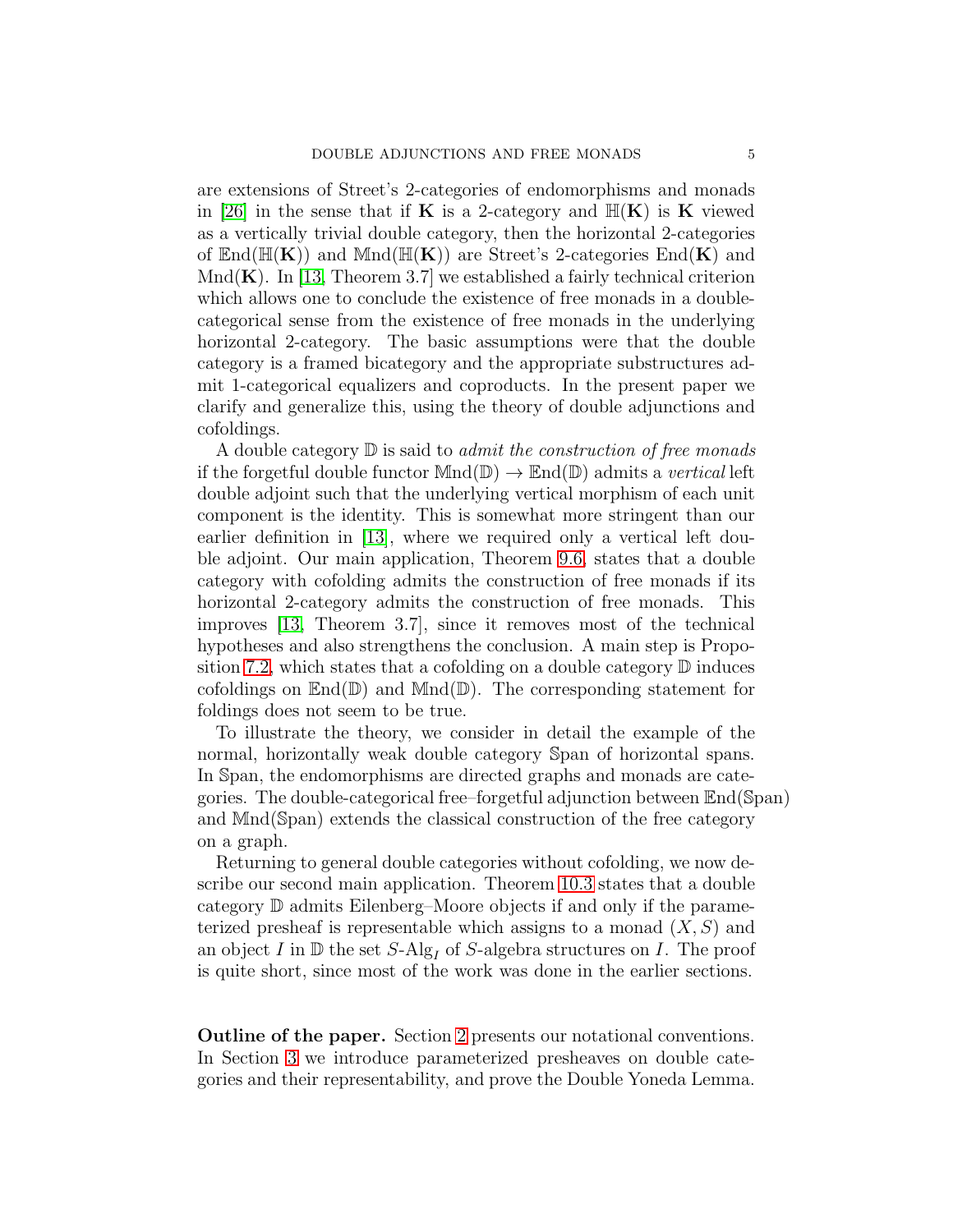In Sections [4](#page-15-0) and [5](#page-16-0) we introduce universal squares, and prove the various characterizations of horizontal double adjunctions. Section [6](#page-24-0) is concerned with the case of horizontal double adjunctions compatible with foldings and cofoldings. In Section [7](#page-37-0) we prove that  $\mathbb{E}_{\text{nd}}(\mathbb{D})$  and  $Mnd(\mathbb{D})$  admit cofoldings when  $\mathbb{D}$  does. Section [8](#page-41-0) works out the vertical double adjunction between End(Span) and Mnd(Span) explicitly. Sections [9](#page-47-0) and [10](#page-52-0) are applications of the results on double adjunctions to the construction of free monads in double categories with cofolding and to a characterization of the existence of Eilenberg–Moore objects in a general double category.

### 2. NOTATIONAL CONVENTIONS

<span id="page-5-0"></span>We begin by fixing some notation concerning double categories.

A *double category* is a categorical structure consisting of objects, horizontal morphisms, vertical morphisms, squares, the relevant domain and codomain functions, compositions, and units, subject to a few axioms [\[8\]](#page-54-2). Succinctly, a double category is an internal category in Cat [\[9\]](#page-54-3), and in particular involves a diagram of categories and functors

$$
\mathbb{D}_1 \times_{\mathbb{D}_0} \mathbb{D}_1 \xrightarrow{m} \mathbb{D}_1 \xleftarrow{u} \mathbb{D}_0.
$$

Here  $\mathbb{D}_0$  is the category of objects and vertical arrows of  $\mathbb{D}$ , and  $\mathbb{D}_1$  is the category of horizontal arrows and squares, and  $m$  and  $u$  express horizontal composition and identity cells.

The notion was introduced by C. Ehresmann in the mid sixties and investigated by A. Ehresmann and C. Ehresmann in the 60's and 70's; among those pioneering works on the subject, the most relevant for the present paper are [\[8,](#page-54-2) [9,](#page-54-3) [10,](#page-54-7) [11\]](#page-54-4). We refer to Bastiani–Ehresmann [\[1\]](#page-54-8), Brown–Mosa [\[4\]](#page-54-9), Fiore–Paoli–Pronk [\[16\]](#page-55-4), and Grandis–Paré [\[18\]](#page-55-5) for more modern treatments, each starting with a short introduction to double categories. The homotopy theory of double categories has been investigated by Fiore–Paoli [\[15\]](#page-55-6) and Fiore–Paoli–Pronk [\[16\]](#page-55-4).

We indicate double categories with blackboard letters, such as  $\mathbb{C}$ , D, and E, and denote horizontal respectively vertical composition of squares by

<span id="page-5-1"></span>
$$
\begin{array}{ccc}\n\text{(1)} & \begin{bmatrix} \alpha & \beta \end{bmatrix} & \text{and} & \begin{bmatrix} \alpha \\ \gamma \end{bmatrix},\n\end{array}
$$

when they are defined. The double category axiom called *interchange* law then states the equality

<span id="page-5-2"></span>(2) 
$$
\begin{bmatrix} \begin{bmatrix} \alpha & \beta \end{bmatrix} \end{bmatrix} = \begin{bmatrix} \begin{bmatrix} \alpha \\ \gamma \end{bmatrix} & \begin{bmatrix} \beta \\ \delta \end{bmatrix} \end{bmatrix}.
$$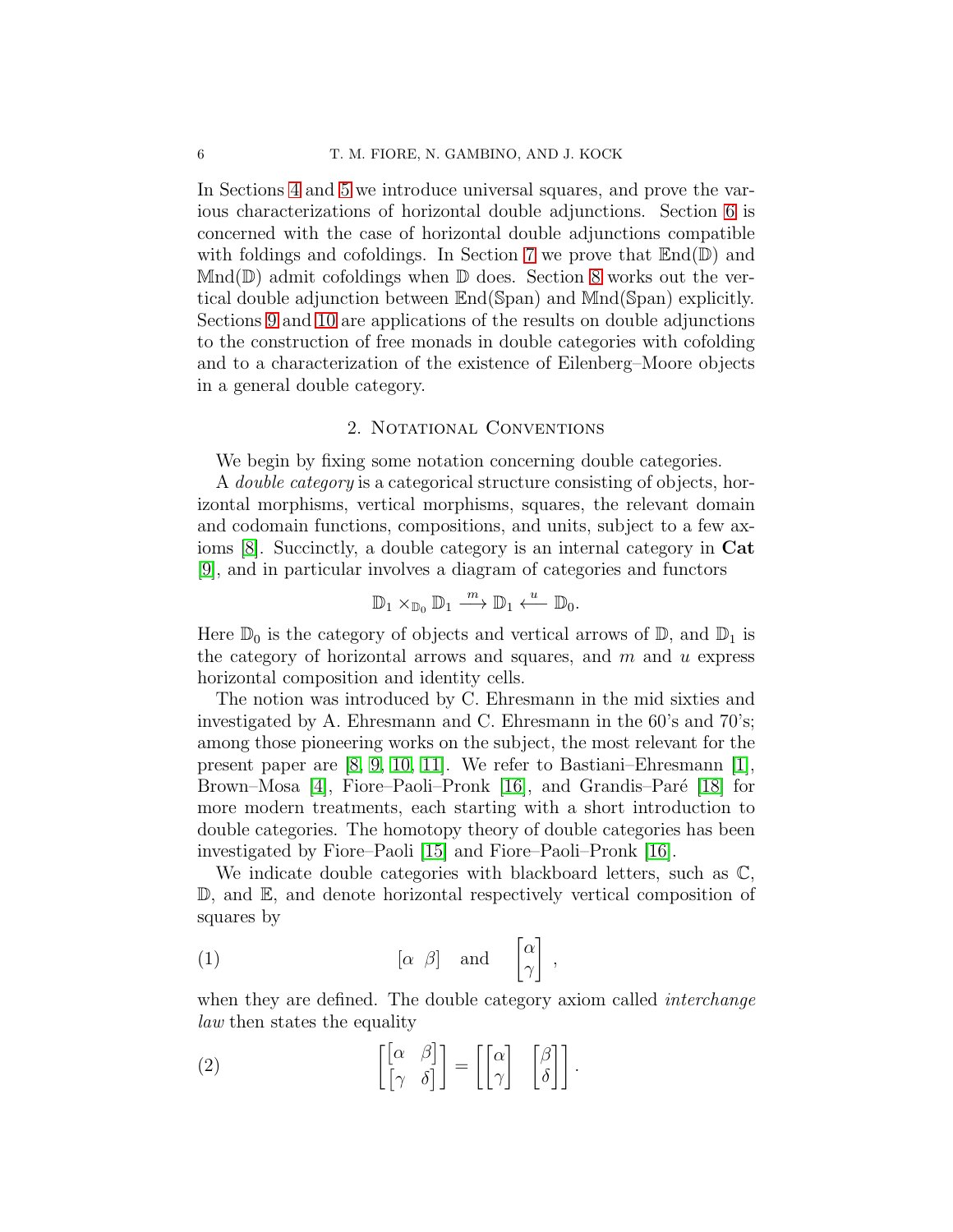We simply denote this composite by

<span id="page-6-0"></span>
$$
\begin{bmatrix} \alpha & \beta \\ \gamma & \delta \end{bmatrix}.
$$

The notation in [\(1\)](#page-5-1) similarly applies to horizontal and vertical morphisms, for instance,  $[f \ g]$  and  $\begin{bmatrix} j \\ k \end{bmatrix}$  $\begin{bmatrix} \frac{1}{k} \end{bmatrix}$  denote the composites  $g \circ f$  and  $k \circ j$  in the usual orthography. The horizontal and vertical identity morphisms on an object C in  $\mathbb C$  are denoted  $1_C^h$  and  $1_C^v$  respectively. The horizontal identity square for a vertical morphism  $j$  is denoted by  $i_j^h$ , while the vertical identity square for a horizontal morphism f is indicated with  $i_f^h$ .

If  $\mathbb D$  is a double category, then Hor  $\mathbb D$ , Ver  $\mathbb D$ , and Sq  $\mathbb D$ , signify the collections of horizontal morphisms, vertical morphisms, and squares in D. To specify the set of horizontal respectively vertical morphisms from an object  $D_1$  to an object  $D_2$ , we write Hor  $\mathbb{D}(D_1, D_2)$  and Ver  $\mathbb{D}(D_1, D_2)$ . Similarly, the notation Hor  $\mathbb{D}(f,g)$  indicates the function Hor  $\mathbb{D}(D_1, D_2) \to$ Hor  $\mathbb{D}(D'_1, D'_2)$  obtained by pre- and postcomposition with the horizontal morphisms f and g. The function  $\text{Ver } \mathbb{D}(j,k)$  is defined analogously. To indicate the collection of squares with fixed left vertical boundary  $j$  and fixed right vertical boundary  $k$ , we write

<span id="page-6-1"></span>(4) 
$$
\mathbb{D}(j,k) = \left\{ \alpha \in \text{Sq} \mathbb{D} \mid \alpha \text{ has the form } j \downarrow \alpha \downarrow k \right\}.
$$

For example, for the vertical identities  $1_{D_1}^v$  and  $1_{D_2}^v$ , the set  $\mathbb{D}(1_{D_1}^v,1_{D_2}^v)$ consists of the 2-cells between morphisms  $D_1 \rightarrow D_2$  in the horizontal 2-category of  $\mathbb{D}$ . In general, the squares in  $\mathbb{D}(j,k)$  may not compose vertically. Also in analogy to the hom-notation, the notation  $\mathbb{D}(\alpha, \beta)$ means horizontal pre- and postcomposition by squares  $\alpha$  and  $\beta$ .

For any double category  $\mathbb{D}$ , the *horizontal opposite*  $\mathbb{D}^{\text{horop}}$  is formed by switching horizontal domain and codomain for both horizontal morphisms and squares in D. More precisely, the horizontal 1-category of  $\mathbb{D}^{\text{horop}}$  is equal to the opposite of the horizontal 1-category of  $\mathbb{D}$ , the vertical 1-category of  $\mathbb{D}^{\text{horop}}$  is the same as that of  $\mathbb{D}$ , and the category (Ver  $\mathbb{D}^{\text{horop}}$ ,  $Sq \mathbb{D}^{\text{horop}}$ ) is equal to the opposite category of (Ver  $\mathbb{D}$ ,  $Sq \mathbb{D}$ ).

The *transpose* of a double category is obtained by switching the vertical and horizontal directions. The symmetric nature of the notion of double category means that each double category has two different interpretations as an internal category; these two interpretations are interchanged by transposition. We shall always stick with the "horizontal" interpretation outlined initially.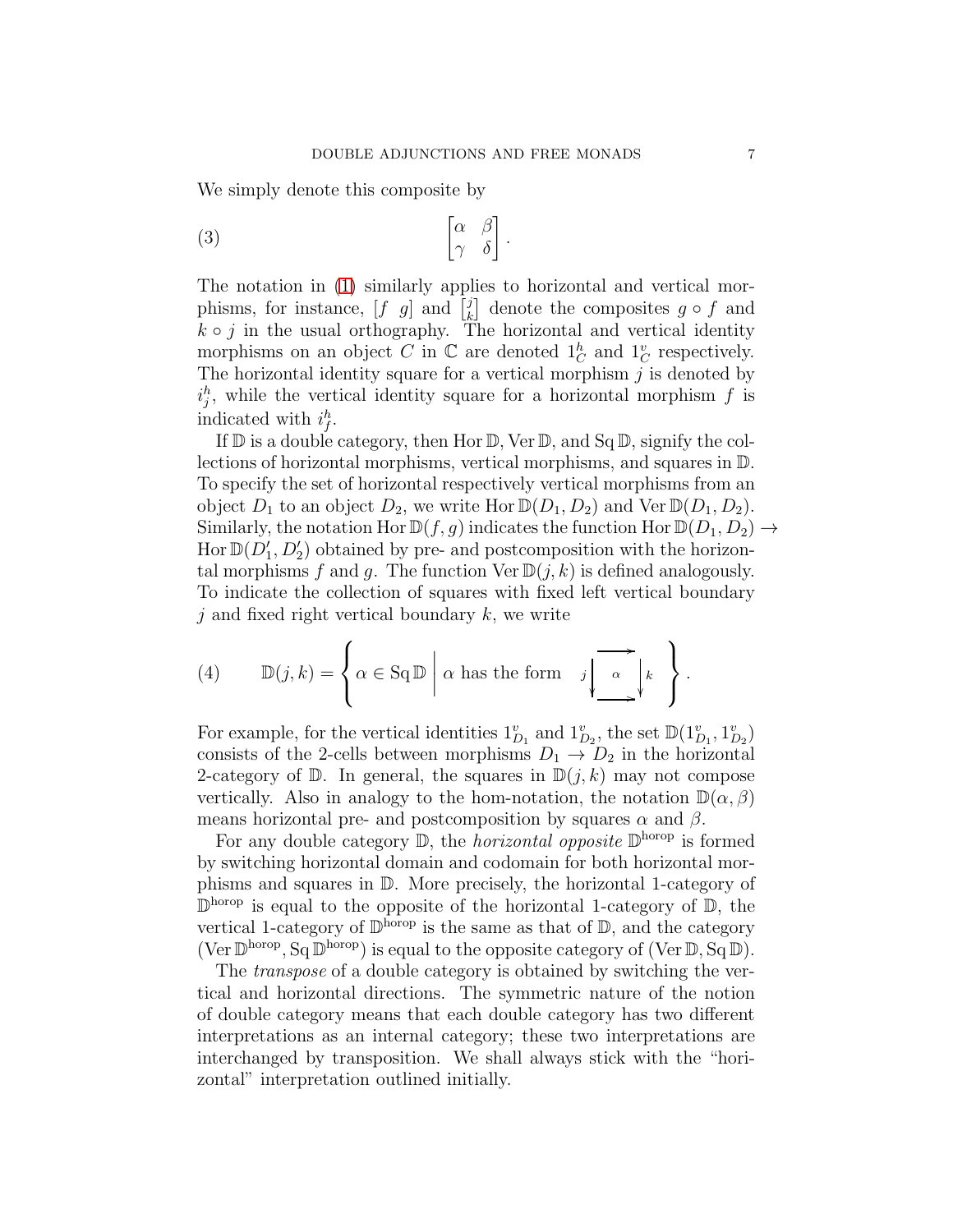Double functors are just internal functors, and the same notion results from the two possible interpretations of double categories as internal categories. We shall also need *vertically lax double functors*: these strictly preserve horizontal composition, but provide non-invertible comparison 2-cells for composition of vertical arrows. We refer to Grandis– Paré [\[19\]](#page-55-0) for the details. A *horizontal natural transformation* is an internal natural transformation in Cat (for our preferred internal interpretation). In particular, a horizontal natural transformation  $\theta: F \Rightarrow$ G for  $F, G: \mathbb{D} \to \mathbb{E}$  assigns to each object A of  $\mathbb{D}$  a horizontal morphism  $\theta A: FA \to GA$ , and assigns to each vertical morphism j in  $\mathbb{D}$  a square  $\theta j$  bounded on the left and right by  $Fj$  and  $Gj$  respectively, such that

<span id="page-7-0"></span>(5) 
$$
\theta 1_A^v = i_{1_A^v}^h
$$
  $\theta \begin{bmatrix} j_1 \\ j_2 \end{bmatrix} = \begin{bmatrix} \theta j_1 \\ \theta j_2 \end{bmatrix}$   $[F\alpha \ \theta k] = [\theta j \ \text{G}\alpha]$ 

for all objects A of  $\mathbb{D}$ , composable vertical morphisms  $j_1$  and  $j_2$  of  $\mathbb{D}$ , and squares  $\alpha$  in  $\mathbb{D}(j,k)$ . A vertical natural transformation can be defined as an internal natural transformation for the transposed internal interpretation, which is the same as the transpose of the horizontal notion above, but can also be described succinctly as follows: a vertical natural transformation  $\theta$  between two double functors  $F, G: \mathbb{A} \to \mathbb{X}$ consists of two natural transformations  $\theta_0$ :  $F_0 \Rightarrow G_0$  and  $\theta_1$ :  $F_1 \Rightarrow G_1$ compatible with horizontal composition and identity cells.

Double categories, double functors and horizontal natural transformations form a 2-category  $\text{DblCat}_h$ , and there is a canonical 2functor  $H: \text{DblCat}_h \rightarrow 2\text{Cat}$  which to a double category associates its horizontal 2-category, i.e. consisting of objects, horizontal arrows and squares whose vertical sides are identities. Similarly there is a 2 category  $\text{DblCat}_{\mathbf{v}}$  of double categories, double functors, and vertical natural transformations, and a canonical 2-functor V:  $\text{DblCat}_{\mathbf{v}} \rightarrow$ 2Cat defined similarly as H.

The double category  $\mathbb{V}_1 \mathbb{D}$  has vertical 1-category the vertical 1category of D and everything else trivial, that is, there are no non-trivial squares and no non-trivial horizontal morphisms in  $\mathbb{V}_1 \mathbb{D}$ . The subscript 1 in  $\mathbb{V}_1\mathbb{D}$  reminds us that we retain only the vertical 1-category part of  $\mathbb{D}$ , and also distinguishes  $\mathbb{V}_1 \mathbb{D}$  for a double category  $\mathbb{D}$  from  $\mathbb{V}\mathbf{K}$  for a 2-category  $\bf{K}$ , which we define momentarily.

A 2-category **K** gives rise to various double categories. The double category  $\mathbb{H}\mathbf{K}$  has  $\mathbf{K}$  as its horizontal 2-category and only trivial vertical morphisms. Similarly, the double category  $\mathbb{V}\mathbf{K}$  has  $\mathbf{K}$  as its vertical 2-category and only trivial horizontal morphisms. Double categories of quintets of a 2-category will be introduced in Examples [6.1](#page-26-1) and [6.6.](#page-29-0)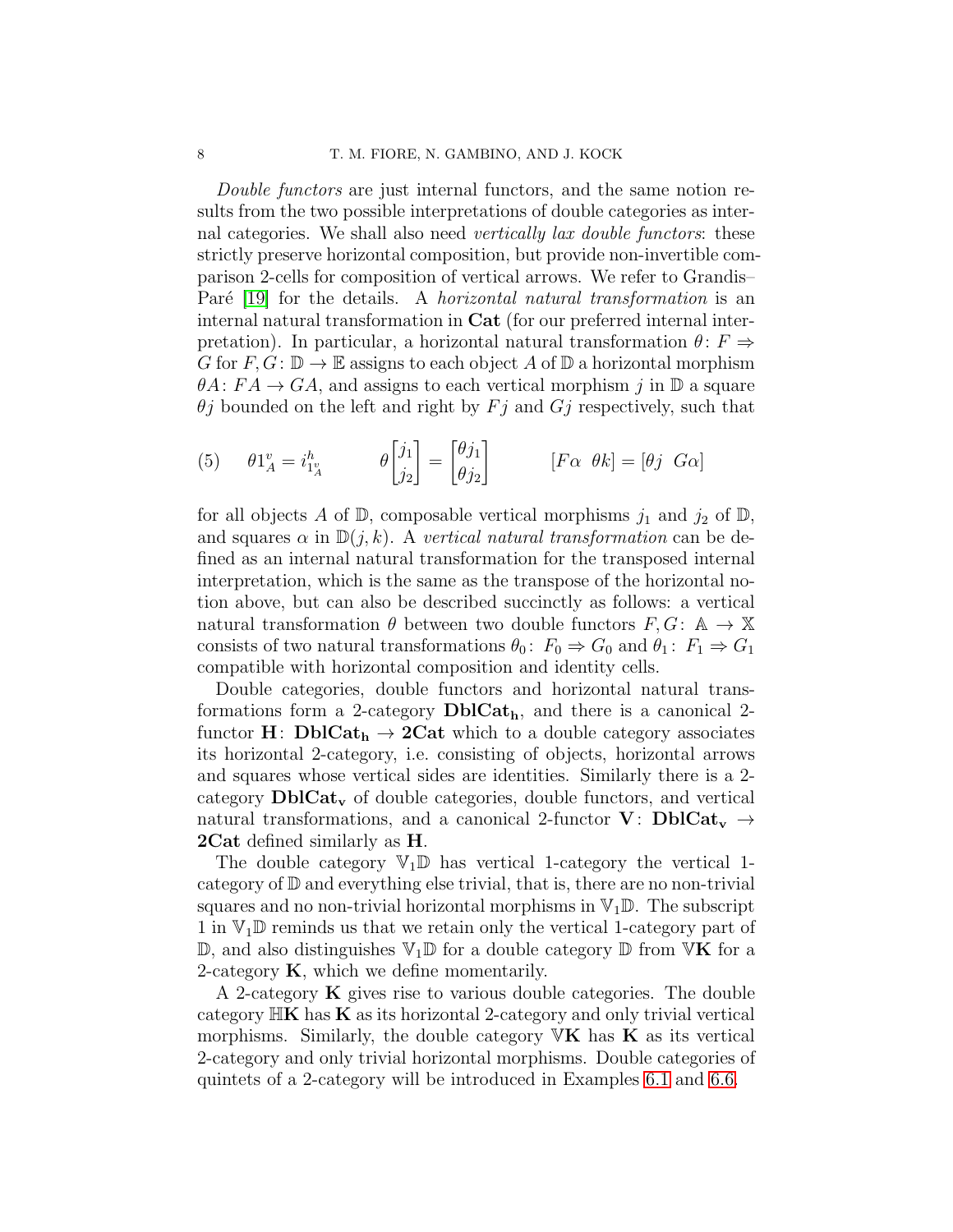In this paper, the term "double category" always means "strict double category." We predominantly work with strict double categories, except for a few specified passages: in Section [3](#page-9-0) the normal, vertically weak double category  $\text{Span}^t$  is the codomain of presheaves on double categories, Theorem [5.4](#page-22-0) concerns double adjunctions of strict double functors between horizontally weak double categories, and Section [8](#page-41-0) treats the main example of the free–forgetful double adjunction between the normal, vertically weak double categories End(Span) and Mnd(Span).

To explain the meaning of this terminology, recall that a *pseudo dou*ble category is like a double category, except one of the two morphism compositions (vertical or horizontal) is associative and unital up to co-herent invertible squares, rather than strictly, cf. Grandis–Paré [\[18\]](#page-55-5), see also Chamaillard [\[6\]](#page-54-10), Fiore [\[12\]](#page-54-11), Martins-Ferreira [\[22\]](#page-55-7). In this article we specify the weak direction in a given pseudo category by our usage of the terms horizontally weak double category and vertically weak double category. In either case, the interchange law in [\(2\)](#page-5-2) holds strictly.

All of the pseudo double categories we work with will also be *nor*mal, that is, the coherent unit squares are actually identity squares, so that the identity morphisms in the weak direction are strict identities. As mentioned in [\[18,](#page-55-5) page 172], this is easily arranged for pseudo double categories in which the weakly associative composition is given by some kind of choice (e.g. choice of pullbacks in the case of Span in Example [2.1\)](#page-8-0).

Normality has useful consequences. For each vertical morphism  $i$ , the square  $i_j^h$  is an identity for the horizontal composition of squares (in a general pseudo category,  $i_j^h$  is merely a distinguished square compatible with vertical composition). This small detail is needed in the proof of Theorem [5.4.](#page-22-0) Another consequence of normality is that  $V\mathbb{D}$  is a strict 2-category when  $\mathbb D$  is a normal, horizontally weak double category. If  $\mathbb D$  is horizontally weak and not normal, then  $V\mathbb D$  is neither a bicategory nor a 2-category (however the vertical composition of 2-cells in  $V\mathbb{D}$  can be redefined to make a 2-category). See pages 44-46 of [\[12\]](#page-54-11), especially Remark 6.2, for a discussion of these topics.

Note also that (strict) horizontal natural transformations make sense between double functors of normal, vertically weak double categories (see the requirements in [\(5\)](#page-7-0)).

<span id="page-8-0"></span>Example 2.1. The normal, horizontally weak double category Span will play a special role in this paper. Its objects are sets, its horizontal morphisms are spans of sets, its vertical morphisms are functions, and its squares are morphisms of spans. The horizontal composition of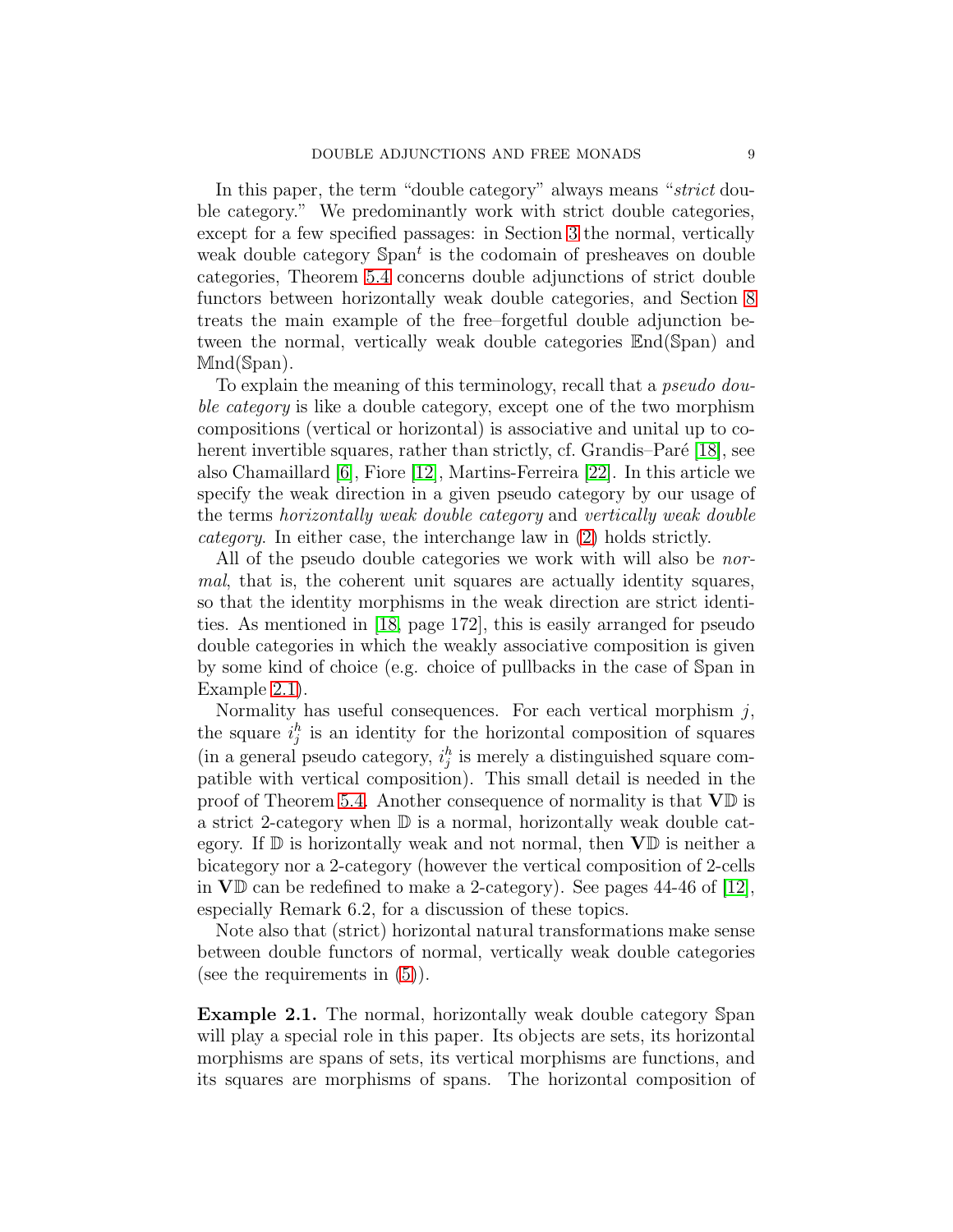morphisms is by pullback combined with function composition: for the composite of two nontrivial horizontal morphisms, we choose the usual model for a set-theoretic pullback, which is a subset of the Cartesian product, and then compose the projections with remaining maps in the spans. However, for the composite of a horizontal morphism  $B \leftarrow$  $A \rightarrow C$  with an identity, we *choose the pullback* to be simply A. This choice of pullback makes the horizontally weak double category Span normal, that is, the horizontal identities are actually strict horizontal identities. Consequently, for any two vertical morphisms  $j$  and  $k$  in Span, the horizontal identity squares  $i_j^h$  and  $i_k^h$  actually satisfy  $\left[i_j^h \alpha\right] =$  $\alpha = \begin{bmatrix} \alpha & i_k^h \end{bmatrix}$ .

The normal, vertically weak double category  $\text{Span}^t$  is the transpose of Span. Note that Span is horizontally weak while  $\text{Span}^t$  is vertically weak.

## <span id="page-9-0"></span>3. Parameterized Presheaves and the Double Yoneda Lemma

In this section we introduce and study parametrized presheaves, and prove a Yoneda Lemma for double categories. The Double Yoneda Lemma in Proposition [3.10](#page-13-0) and the characterization of horizontal left double adjoints in Theorem [5.5](#page-23-0) require parameterized  $\text{Span}^t$ -valued presheaves, as explained in the Introduction. The covariant Double Yoneda Lemma for presheaves on a double category  $\mathbb D$  says that morphisms from the represented presheaf  $\mathbb{D}(R, -)$  to a presheaf K on  $\mathbb{D}^{\text{horop}}$ are in bijective correspondence with the set  $K(R)$ .

A presheaf on a double category assigns to objects sets, to horizontal morphisms functions, to vertical morphisms spans of sets, and to squares morphisms of spans. Moreover, these image spans are equipped with a kind of composition provided by the vertical laxness of the presheaf, see for example equation [\(6\)](#page-10-1).

**Definition 3.1.** Let  $\mathbb{D}$  be a double category.

- (i) A presheaf on  $\mathbb D$  is a vertically lax double functor  $\mathbb D^{\text{horop}} \to$  $\mathbb{S}\text{pan}^t$ .
- (ii) A morphism of presheaves is a horizontal natural transformation of vertically lax double functors  $\mathbb{D}^{\text{horop}} \to \mathbb{S}\text{pan}^t$ .

<span id="page-9-1"></span>**Definition 3.2.** Let  $\mathbb{D}$  and  $\mathbb{E}$  be double categories.

(i) A presheaf on  $\mathbb D$  parameterized by  $\mathbb E$  is a vertically lax double functor  $\mathbb{D}^{\text{horop}} \times \mathbb{E} \to \text{Span}^t$ . We synonymously use the term presheaf on  $\mathbb D$  indexed by  $\mathbb E$ .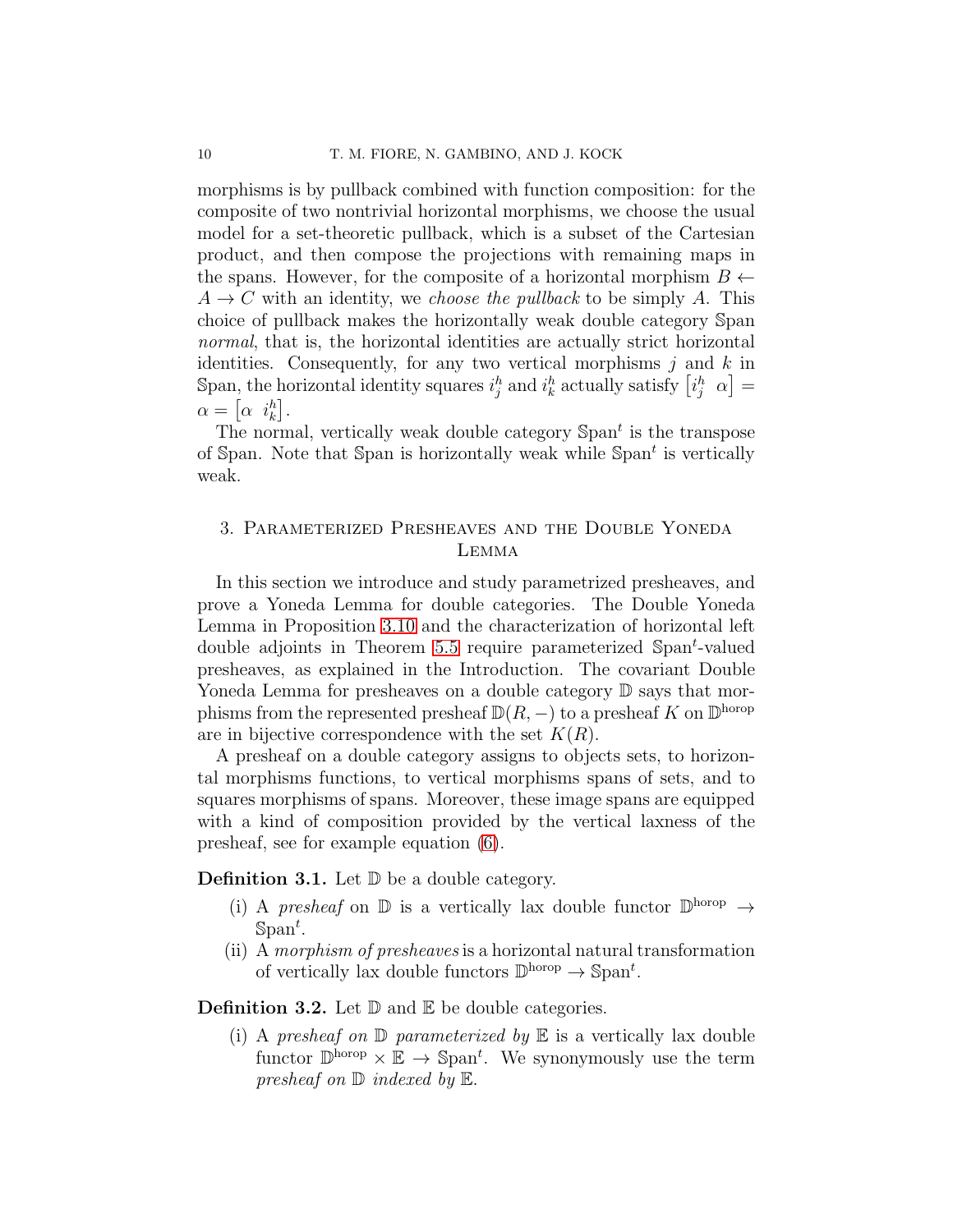(ii) A morphism of presheaves on  $\mathbb D$  parameterized by  $\mathbb E$  is just a horizontal natural transformation between them.

<span id="page-10-0"></span>Example 3.3. The most basic example is delivered by the hom-sets of a double category  $\mathbb D$ . Namely, a presheaf on  $\mathbb D$  indexed by  $\mathbb D$  is defined on objects and horizontal morphisms by

$$
\mathbb{D}(-,-): \mathbb{D}^{\text{horop}} \times \mathbb{D} \longrightarrow \text{Span}^{t}
$$

$$
(D_1, D_2) \longmapsto \text{Hor } \mathbb{D}(D_1, D_2)
$$

$$
(f,g) \longmapsto \text{Hor } \mathbb{D}(f,g) .
$$

On vertical morphisms  $(j, k)$ , it is the vertical span

$$
\text{Hor } \mathbb{D}(s^v j, s^v k)
$$
\n
$$
\uparrow_{s^v}
$$
\n
$$
\mathbb{D}(j, k)
$$
\n
$$
\downarrow_{t^v}
$$
\n
$$
\text{Hor } \mathbb{D}(t^v j, t^v k),
$$

which we often denote simply by  $\mathbb{D}(j,k)$ . On squares  $(\alpha,\beta)$ , the vertically lax double functor  $\mathbb{D}(-, -)$  is the morphism of vertical spans induced by  $\mathbb{D}(\alpha,\beta)(\gamma) = [\alpha \ \gamma \ \beta]$  as well as Hor  $\mathbb{D}(s^v\alpha,s^v\beta)$  and Hor  $\mathbb{D}(t^v\alpha,t^v\beta)$ .

For the vertically lax double functor  $\mathbb{D}(-, -)$ , the composition coherence square in  $\mathbb{S}$ pan<sup>t</sup>

<span id="page-10-1"></span>
$$
\begin{bmatrix}\mathbb{D}(j,k) \\
\mathbb{D}(\ell,m)\n\end{bmatrix} \longrightarrow \mathbb{D}(\begin{bmatrix}j\\ \ell\end{bmatrix}, \begin{bmatrix}k\\ m\end{bmatrix})
$$

is simply composition in D. More precisely, on elements we have

(6) 
$$
\begin{array}{ccc}\nj & k & \downarrow \\
\ell & \xi_1 & k & \downarrow \\
\ell & \xi_2 & m & \downarrow\n\end{array}
$$
  $\begin{array}{ccc}\n\boxed{i} & \downarrow & \downarrow \\
\boxed{2} & \downarrow & \downarrow \\
\ell & \downarrow & \downarrow\n\end{array}$ 

The unit coherence square in  $\text{Span}^t$  of the vertically lax double functor  $\mathbb{D}(-, -)$  is simply the vertical identity square embedding

$$
1^v_{\mathbb{D}(D_1, D_2)} \xrightarrow{i^v} \mathbb{D}(1^v_{D_1}, 1^v_{D_2})
$$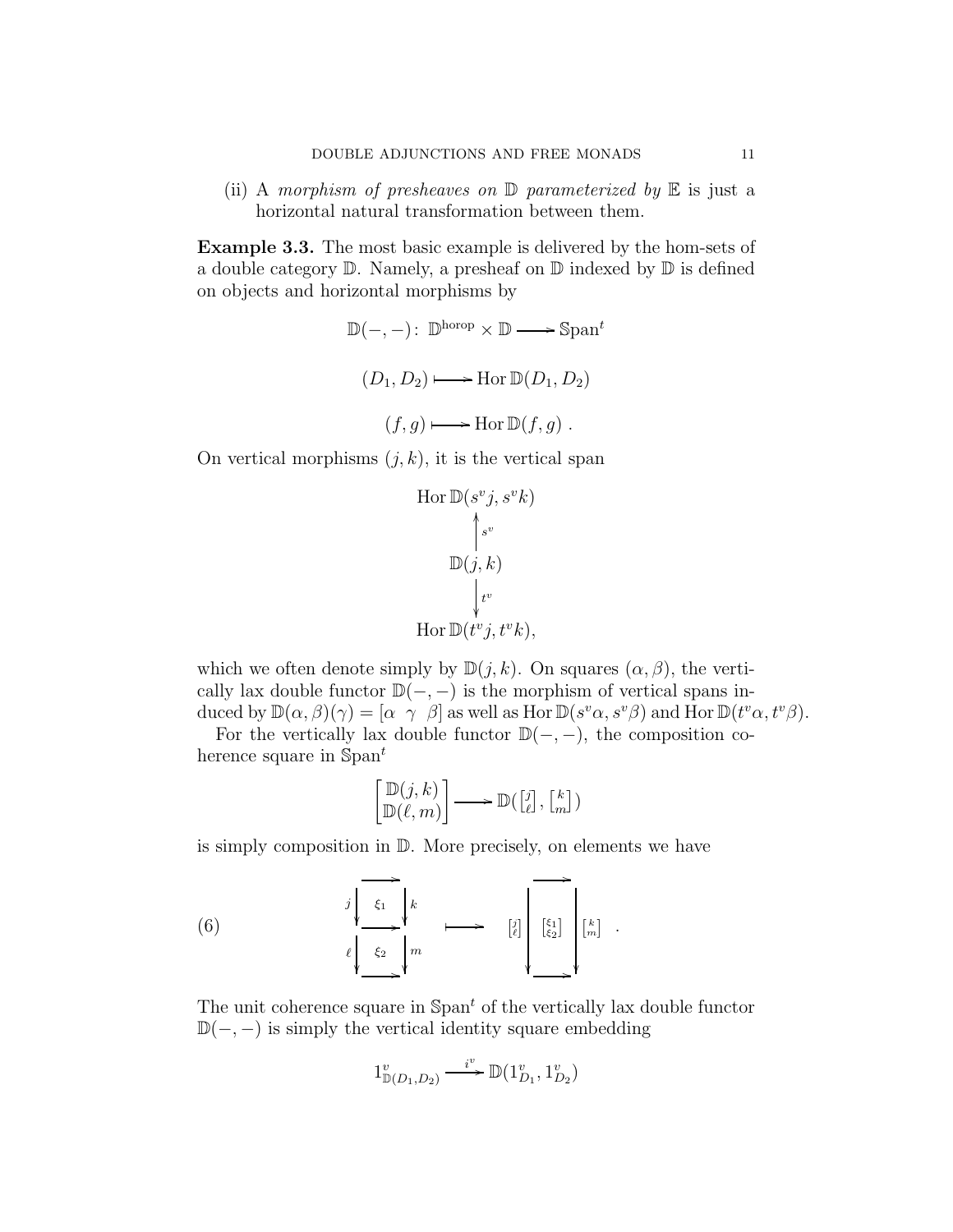

The presheaf  $\mathbb{D}(-, -)$  may also be considered as a presheaf on  $\mathbb{D}^{\text{horop}}$ indexed by  $\mathbb{D}^{\text{horop}}$ . This completes the example  $\mathbb{D}(-,-)$ .

<span id="page-11-0"></span>Example 3.4. As a special case of Example [3.3,](#page-10-0) we may fix the first variable to be an object R in  $\mathbb D$  and we obtain a presheaf on  $\mathbb D^{\text{horop}}$ , namely

$$
\mathbb{D}(R,-): \mathbb{D} \longrightarrow \mathbb{S}\text{pan}^t.
$$

This presheaf is represented by the object R. We shall discuss a notion of representability for parameterized presheaves in Definition [3.8,](#page-13-1) as they will be a key ingredient in our characterizations of horizontal double adjunctions in Theorem [5.2](#page-17-0) [\(vi\)](#page-19-0) and Theorem [5.5.](#page-23-0)

We write out the features of Example [3.3](#page-10-0) for this special case, since we will need these represented presheaves in the Double Yoneda Lemma. Like any double functor, this presheaf consists of an object functor and a morphism functor

$$
\mathbb{D}(R, -)^{\text{Obj}}: (\text{Obj}\,\mathbb{D}_0, \text{Obj}\,\mathbb{D}_1) \longrightarrow (\text{Sets}, \text{Functions})
$$

 $\mathbb{D}(R,-)^{\text{Mor}}$ : (Mor  $\mathbb{D}_0$ , Mor  $\mathbb{D}_1$ )  $\longrightarrow$  (Spans, Morphisms of Spans).

The object functor is the usual represented presheaf on the horizontal 1-category, namely

$$
\mathbb{D}(R, D)^{\text{Obj}} := \{ f \colon R \to D \mid f \text{ horizontal morphism in } \mathbb{D} \} = \text{Hor } \mathbb{D}(R, D)
$$

$$
\mathbb{D}(R, g)^{\text{Obj}}(f) := [f \ g].
$$

The morphism functor, on the other hand, takes a vertical morphism j:  $D \to D'$  in  $\mathbb{D}$  to the (vertical) span  $\mathbb{D}(R, j)^{\text{Mor}}$  defined as

$$
\mathbb{D}(R, D)^{\text{Obj}}
$$

$$
\uparrow^{s^v}
$$

$$
\mathbb{D}(1_R^v, j)
$$

$$
\downarrow^{t^v}
$$

$$
\mathbb{D}(R, D')^{\text{Obj}},
$$

and on a square  $\beta$  we have the morphism of spans  $\mathbb{D}(R,\beta)^{\text{Mor}}$  induced by  $\mathbb{D}(R,\beta)^{\text{Mor}}(\alpha) = [\alpha \ \beta].$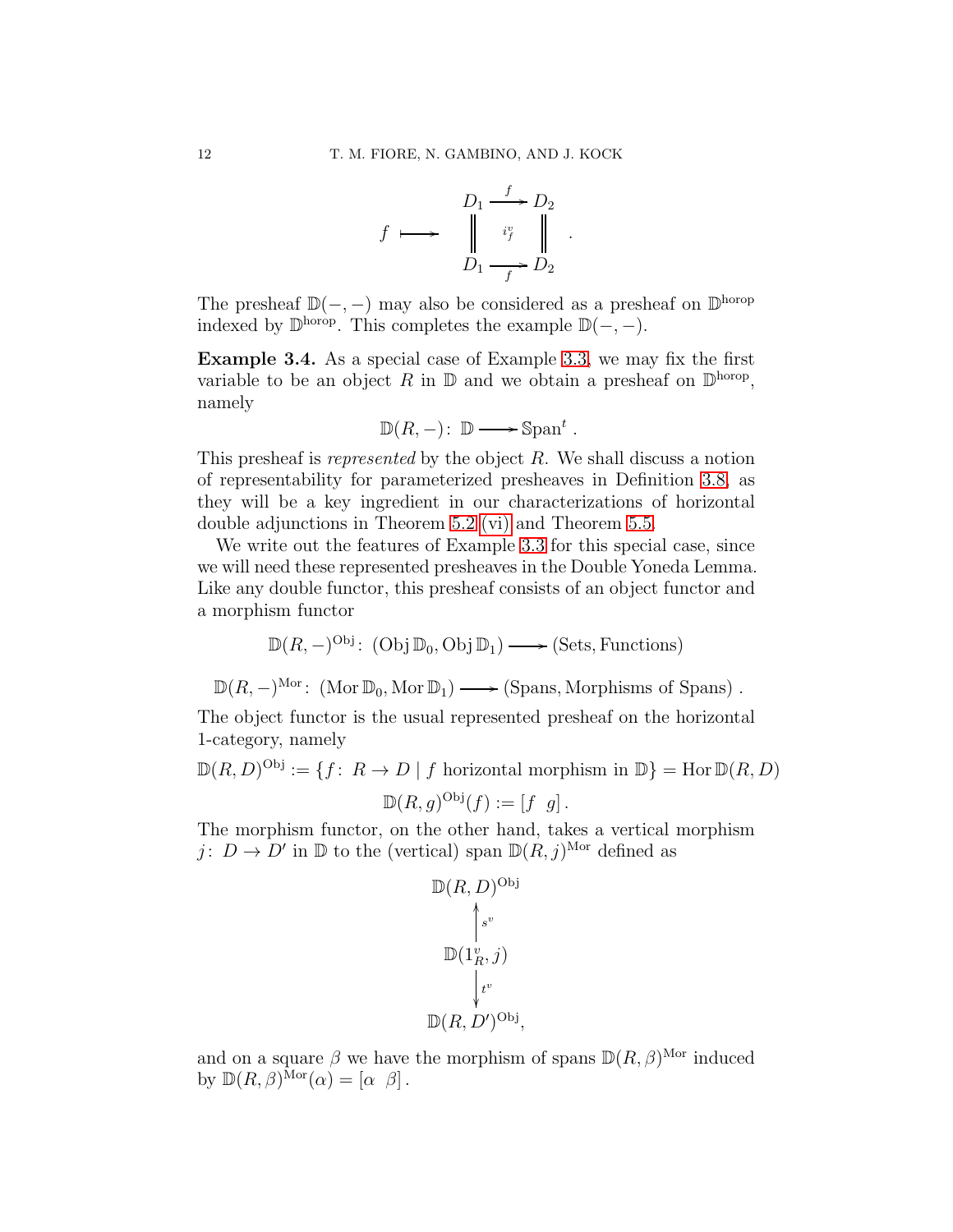The composition coherence square in Span<sup>t</sup>

$$
\begin{bmatrix} \mathbb{D}(R,j)^{\mathrm{Mor}} \\ \mathbb{D}(R,k)^{\mathrm{Mor}} \end{bmatrix} \longrightarrow \mathbb{D}(R, \begin{bmatrix} j \\ k \end{bmatrix})
$$

of the vertically lax double functor  $\mathbb{D}(R,-)$  is simply composition in D. More precisely, on elements we have



The unit coherence square in  $\mathrm{Span}^t$  of the vertically lax double functor  $\mathbb{D}(R,-)$  is simply the identity embedding

$$
1^v_{\mathbb{D}(R,D)^{\text{Obj}}} \xrightarrow{i^v} \mathbb{D}(R, 1^v_D)^{\text{Mor}}
$$
\n
$$
f \longmapsto \begin{array}{c} R \xrightarrow{f} D \\ \downarrow i^v_f \\ R \xrightarrow{f} D \end{array}
$$

Example 3.5. If C is a 1-category, then a classical presheaf on C may be considered a presheaf on  $\mathbb{H}C$  in the following way. A classical presheaf on C is the same thing as a strictly unital double functor  $F: (\mathbb{H}\mathbb{C})^{\text{horop}} \to \mathbb{S}\text{pan}^t$  which has composition coherence morphism for  $F(1_C^v) \circ F(1_C^v) \to F(1_C^v)$  given by the projection of the diagonal of  $FC \times FC$  to  $FC$ . Any presheaf on  $HC$  restricts to a classical presheaf on **C** by forgetting  $F(1^v_C)$  for each C and the composition and identity coherences.

Example 3.6. A presheaf on the (opposite of the) terminal double category 1 is the same as a category, since a vertically lax double functor from 1 into  $\text{Span}^t$  is the same as a (horizontal) monad in Span, which is the same as a category. Note also that morphisms of such presheaves are horizontal natural transformations of vertically lax double functors, hence are the same as functors (see [\[13\]](#page-54-0)).

**Example 3.7.** Let C be a 1-category. Then  $C(-, -)$  is a presheaf on  $C$  indexed by Obj  $C$ . This is a way to consider all the presheaves  $C(-, C)$  simultaneously. Similarly, by parametrizing via the vertical 1category of  $\mathbb{D}$ , the indexed presheaf  $\mathbb{D}(-,-)$ :  $\mathbb{D}^{\text{horop}} \times \mathbb{V}_1 \mathbb{D} \to \text{Span}^t$  is a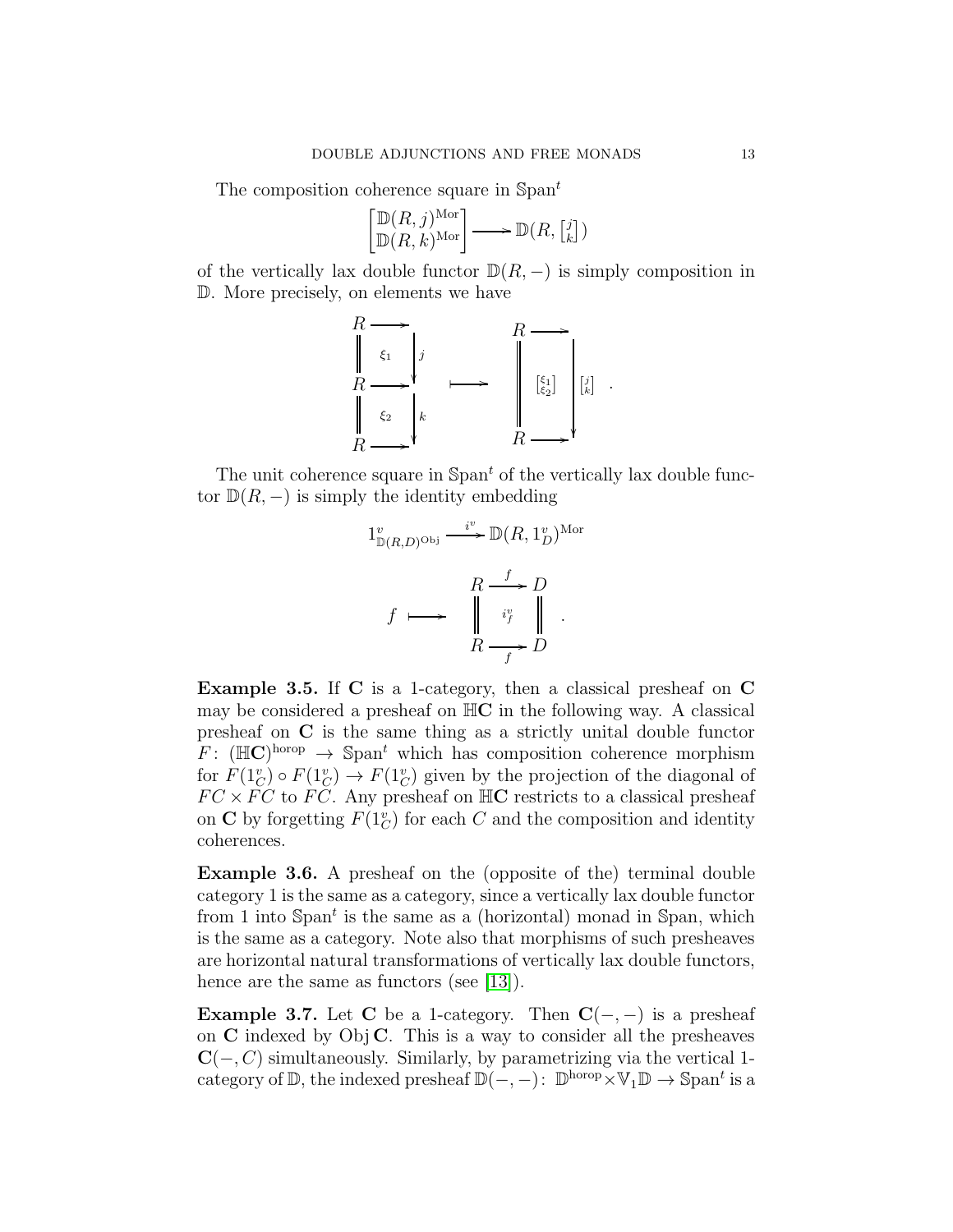way of considering all presheaves  $\mathbb{D}(-, R)$  simultaneously and how they *combine vertically* (recall the notation  $\mathbb{V}_1 \mathbb{D}$  from Section [2\)](#page-5-0). This point of view will become important for our characterization of horizontal double adjunctions in Theorems [5.2](#page-17-0) and [5.5.](#page-23-0)

<span id="page-13-1"></span>**Definition 3.8.** A parameterized presheaf  $F: \mathbb{D}^{\text{horop}} \times \mathbb{E} \to \mathbb{S}^{\text{part}}$ in the sense of Definition [3.2](#page-9-1) is representable if there exists a double functor  $G: \mathbb{E} \to \mathbb{D}$  such that F is isomorphic to  $\mathbb{D}(-, G-)$ :  $\mathbb{D}^{\text{horop}} \times$  $\mathbb{E} \to \mathbb{S}$ pan<sup>t</sup> as parameterized presheaves.

**Example 3.9.** The presheaf  $\mathbb{D}(-, R)$ :  $\mathbb{D}^{\text{horop}} \to \mathbb{S}^{\text{par}}$  is represented by the double functor  $* \to \mathbb{D}$  that is constant R. The indexed presheaf  $\mathbb{D}(-,-)$ :  $\mathbb{D}^{\text{horop}} \times \mathbb{V}_1 \mathbb{D} \to \mathbb{S}^{\text{pan}}$  is represented by the inclusion of the vertical 1-category of  $\mathbb D$  into  $\mathbb D$ .

We next prove the Double Yoneda Lemma. For simplicity, we do the covariant version rather than the contravariant version.

<span id="page-13-0"></span>**Proposition 3.10** (Double Yoneda Lemma). Let  $\mathbb{D}$  be a small double category, R an object of  $\mathbb{D}$ ,  $K: \mathbb{D} \to \mathbb{S}$ pan<sup>t</sup> a vertically lax double functor, and HorNat $(\mathbb{D}(R, -), K)$  the set of horizontal natural transformations from  $\mathbb{D}(R,-)$  to K. Then the map

$$
\theta_{R,K}
$$
: HorNat( $\mathbb{D}(R,-), K$ )  $\longrightarrow KR$   
 $\alpha \longmapsto \alpha_R(\mathbf{1}_R^h)$ 

is a bijection. Further, this bijection is a horizontal natural isomorphism of double functors N and E

> $N, E: \mathbb{D} \times \mathbb{D}$ blCat<sub>vert.lax</sub> $(\mathbb{D}, \mathbb{S}$ pan<sup>t</sup>) **----**  $\mathbb{S}$ pan<sup>t</sup>  $N(R, K) :=$ HorNat $(\mathbb{D}(R, -), K)$  $E(R, K) := K(R)$ .

Proof. This is an extension of the proof of Borceux [\[3,](#page-54-12) Theorem 1.3.3]. We define  $\theta_{R,K}(\alpha) = \alpha(1_R^h) \in K(R)$  and for  $a \in K(R)$  we define a horizontal natural transformation  $\tau(a)$ :  $\mathbb{D}(R, -) \Rightarrow K$ . To each object  $D \in \mathbb{D}$  we have the horizontal morphism in Span<sup>t</sup>

$$
\tau(a)_D \colon \mathbb{D}(R, D) \longrightarrow KD
$$

$$
f \longmapsto K(f)(a).
$$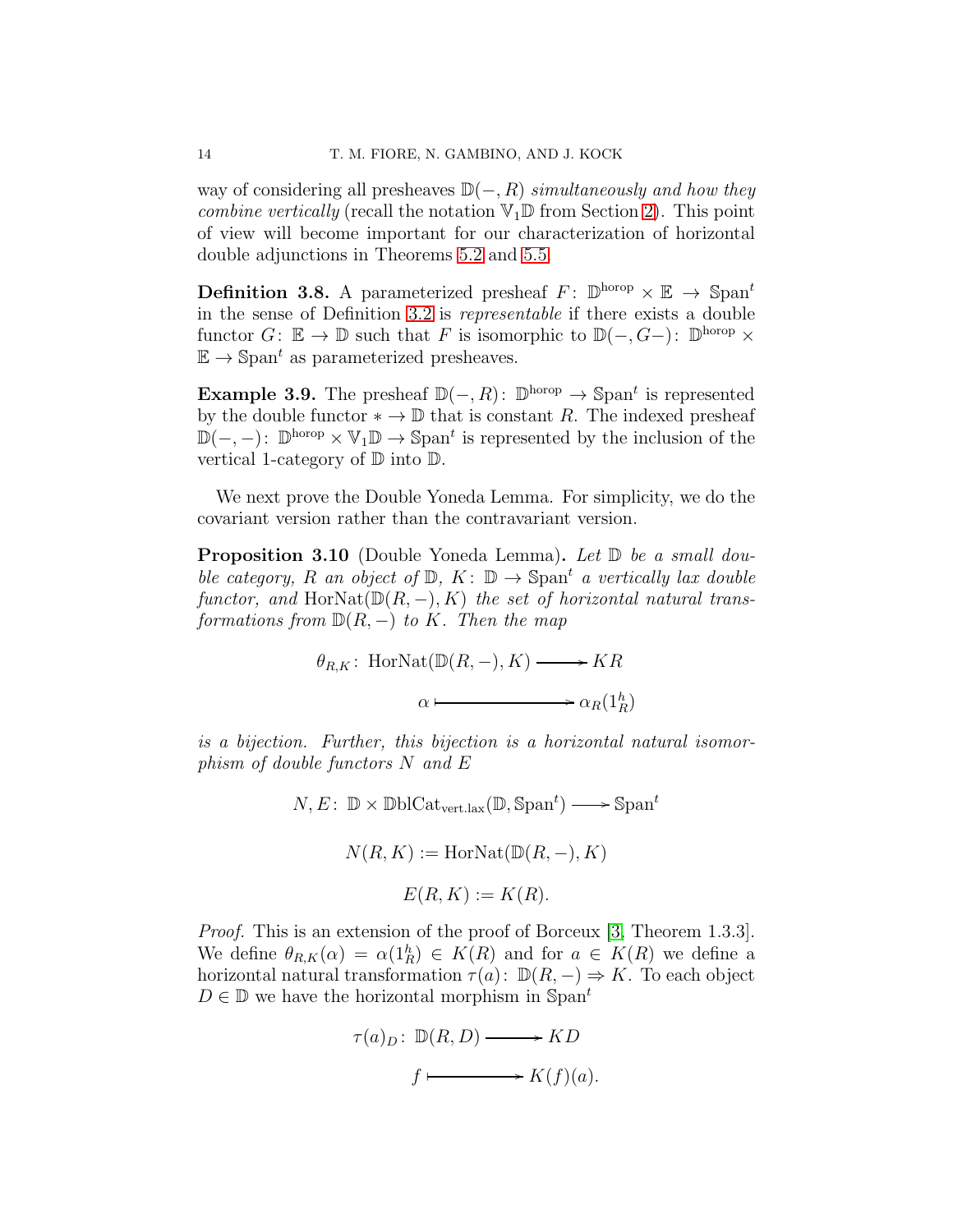and to each vertical morphism j in  $\mathbb{D}$  we have the square  $\tau(a)_j$  in  $\text{Span}^t$ (7)

<span id="page-14-0"></span>
$$
\mathbb{D}(R, D)^{\text{Obj}} \xrightarrow{\tau(a)_D} K(D) \qquad \mathbb{D}(R, D)^{\text{Obj}} \xrightarrow{K(-)(a)} K(D)
$$
\n
$$
\mathbb{D}(1_R^v, j) \xrightarrow{\tau(a)_j} K(j) = \mathbb{D}(1_R^v, j) \xrightarrow{K(-)(\delta_R^K(a))} K(j)
$$
\n
$$
\mathbb{D}(R, D')^{\text{Obj}} \xrightarrow{\tau(a)_{D'}} K(D') \qquad \mathbb{D}(R, D')^{\text{Obj}} \xrightarrow{K(-)(a)} K(D').
$$

These squares commute, because for  $R \longrightarrow$ . ξ  $\boldsymbol{D}$ j ľ  $R \longrightarrow D'$  $\in \mathbb{D}(1_R^v, j)$  the

squares

<span id="page-14-1"></span>

commute. For example, the top square in [\(7\)](#page-14-0) evaluated on  $\xi$  is the same as the top half of  $(8)$  evaluated on a.

The naturality of  $\tau(a)$ ,  $\tau$ , and  $\theta$  is proved as in Borceux [\[3,](#page-54-12) Theorem 1.3.3]. □

**Corollary 3.11.** For objects  $R, S \in \mathbb{D}$ , each horizontal natural transformation  $\mathbb{D}(R,-) \Rightarrow \mathbb{D}(S,-)$  has the form  $\mathbb{D}(h,-)$  for a unique horizontal arrow  $h: S \to R$ .

**Remark 3.12.** If k is a vertical morphism in  $\mathbb{D}$ , then

 $\mathbb{D}(k,-): (\text{Ver } \mathbb{D}, \text{Sq } \mathbb{D}) \longrightarrow (\text{Sets}, \text{functions})$ 

 $\ell \longmapsto \mathbb{D}(k,\ell)$ 

is an ordinary presheaf on  $(\text{Ver } \mathbb{D}, \text{Sq} \mathbb{D})^{\text{op}}$ .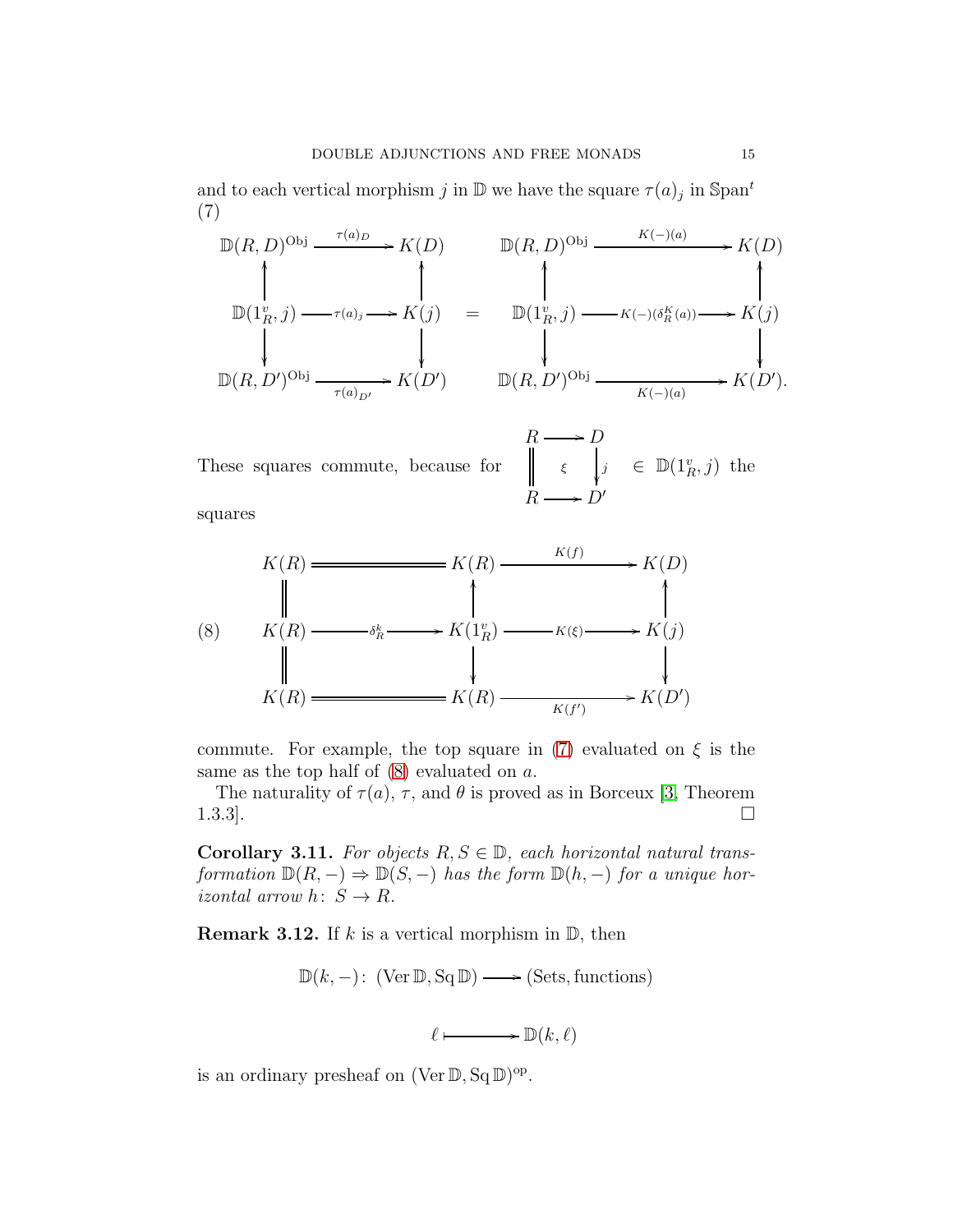### 4. Universal Squares in a Double Category

<span id="page-15-0"></span>The components of the unit or counit of any 1-adjunction are universal arrows. Conversely, a 1-adjunction can be described in terms of such universal arrows. In this section we introduce universal squares in a double category, with a view towards the analogous characterizations of horizontal double adjunctions in Theorem [5.2.](#page-17-0)

<span id="page-15-4"></span>**Definition 4.1.** If  $S: \mathbb{D} \to \mathbb{C}$  is a double functor, then a *(horizontally)* universal square from the vertical morphism *j* to *S* is a square  $\mu$  in  $\mathbb C$ of the form

<span id="page-15-1"></span>
$$
C_1 \xrightarrow{u_1} SR_1
$$
  

$$
j \downarrow \qquad \qquad \downarrow Sk
$$
  

$$
C_2 \xrightarrow{u_2} SR_2
$$

such that the map

(9)  
\n
$$
\mathbb{D}(k,\ell) \longrightarrow \mathbb{C}(j, S\ell)
$$
\n
$$
\beta' \longmapsto [\mu \ S\beta']
$$

is a bijection for all vertical morphisms  $\ell$ . There is of course a dual notion of *(horizontally)* universal square from a double functor S to a vertical morphism j.

**Proposition 4.2.** Suppose  $S: K' \to K$  is a 2-functor and  $u: C \to SR$ is a morphism in **K**. Then  $\mu := i_u^v$  is universal from  $1_C^v$  to  $\mathbb{H}S$  if and only if the functor

$$
\mathbf{K}'(R, D) \xrightarrow{S(-)\circ u} \mathbf{K}(C, SD)
$$
  

$$
f' \longmapsto [u \quad Sf']
$$

is an isomorphism of categories. In other words, the square  $i_u^v$  in  $\mathbb{H}\mathbf{K}$ is universal if and only if the morphism  $u$  of  $K$  is 2-universal.

*Proof.* In this situation the assignment  $\beta' \mapsto [\mu \mathbb{H}S\beta']$  is a functor, namely whiskering with  $u$ . Then the claim follows from the observation that the morphism part of a functor is bijective if and only if the functor is an isomorphism of categories.

<span id="page-15-3"></span>**Proposition 4.3.** The bijection in [\(9\)](#page-15-1) is a natural transformation of functors

<span id="page-15-2"></span>(10) 
$$
\mathbb{D}(k,-) \longrightarrow \mathbb{C}(j, S-).
$$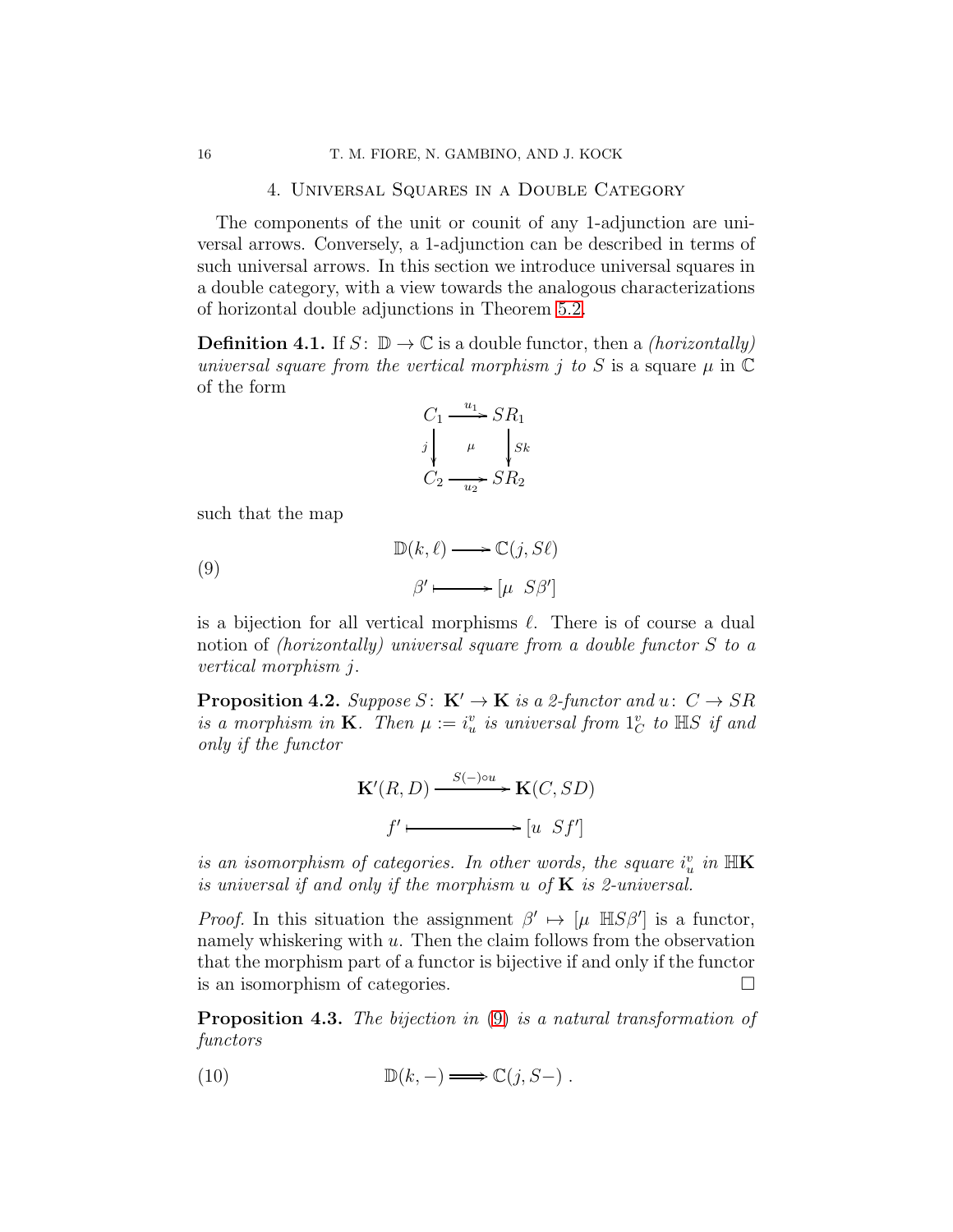Conversely, given k and j, any natural bijection of functors as in [\(10\)](#page-15-2) arises in this way from a unique square  $\mu \in \mathbb{C}(j, Sk)$  which is universal from j to S.

*Proof.* The proof is very similar to that of Mac Lane [\[21,](#page-55-8) Proposition] 1, page 59]. The bijection is natural because

$$
\left[\mu \ S\left[\beta' \ \gamma'\right]\right] = \left[\mu \ [S\beta' \ S\gamma']\right].
$$

For the converse, let  $\phi: \mathbb{D}(k,-) \Rightarrow \mathbb{C}(j,S-)$  be a natural bijection, and define  $\mu := \phi_k(i_k^h)$ . The naturality diagram for  $\phi$  and  $\beta'$  yields [ $\mu$  S $\beta'$ ] =  $\phi_{\ell}(\beta')$ , which in turn implies that [\(9\)](#page-15-1) is a bijection, since  $\phi_{\ell}$ is a bijection.

For later use, we record the dual to Proposition [4.3](#page-15-3) using the inverse bijection.

<span id="page-16-2"></span>**Proposition 4.4.** Universal squares in  $\mathbb{C}(Sk, j)$  from  $S: \mathbb{D} \to \mathbb{C}$  to j are in bijective correspondence with natural bijections

$$
\mathbb{C}(S-,j)\Longrightarrow\mathbb{D}(-,k) .
$$

### 5. Double Adjunctions

<span id="page-16-0"></span>For any 2-category  $\bf{K}$ , there is a notion of adjunction in  $\bf{K}$  [\[20\]](#page-55-9). Namely, two 1-morphisms  $f: A \to B$  and  $g: B \to A$  in **K** are adjoint if there exist 2-cells  $\eta: 1_A \Rightarrow gf$  and  $\varepsilon: fg \Rightarrow 1_B$  satisfying the triangle identities. From the 2-categories  $\text{DbCat}_{h}$  and  $\text{DbCat}_{v}$  we thus get two notions of adjunction between double categories.

<span id="page-16-1"></span>**Definition 5.1.** A *horizontal double adjunction* is an adjunction in the 2-category  $\text{DblCat}_{h}$ . A vertical double adjunction is an adjunction in the 2-category  $\text{DblCat}_{\mathbf{v}}$ .

The notions of horizontal and vertical adjunctions are of course transpose to each other, so the result we list in this section for horizontal adjunctions are also valid for vertical adjunctions. However, as soon as the involved double categories have further structure, like the foldings and cofoldings we consider from Section [6](#page-24-0) and onwards, the two notions behave differently. In this paper we need both notions.

A more general notion of vertical adjunction was introduced and studied by Grandis and Paré [\[19\]](#page-55-0) (cf. further comments below). Vertical adjunctions were also studied by Garner [\[17,](#page-55-10) Appendix A] and Shulman [\[24,](#page-55-2) Section 8].

For the basic theory, which we treat in this section, we work only with horizontal adjunctions. The 2-category  $\text{DblCat}_h$  is the same as the 2-category  $Cat(Cat)$  of internal categories in  $Cat$ , internal functors,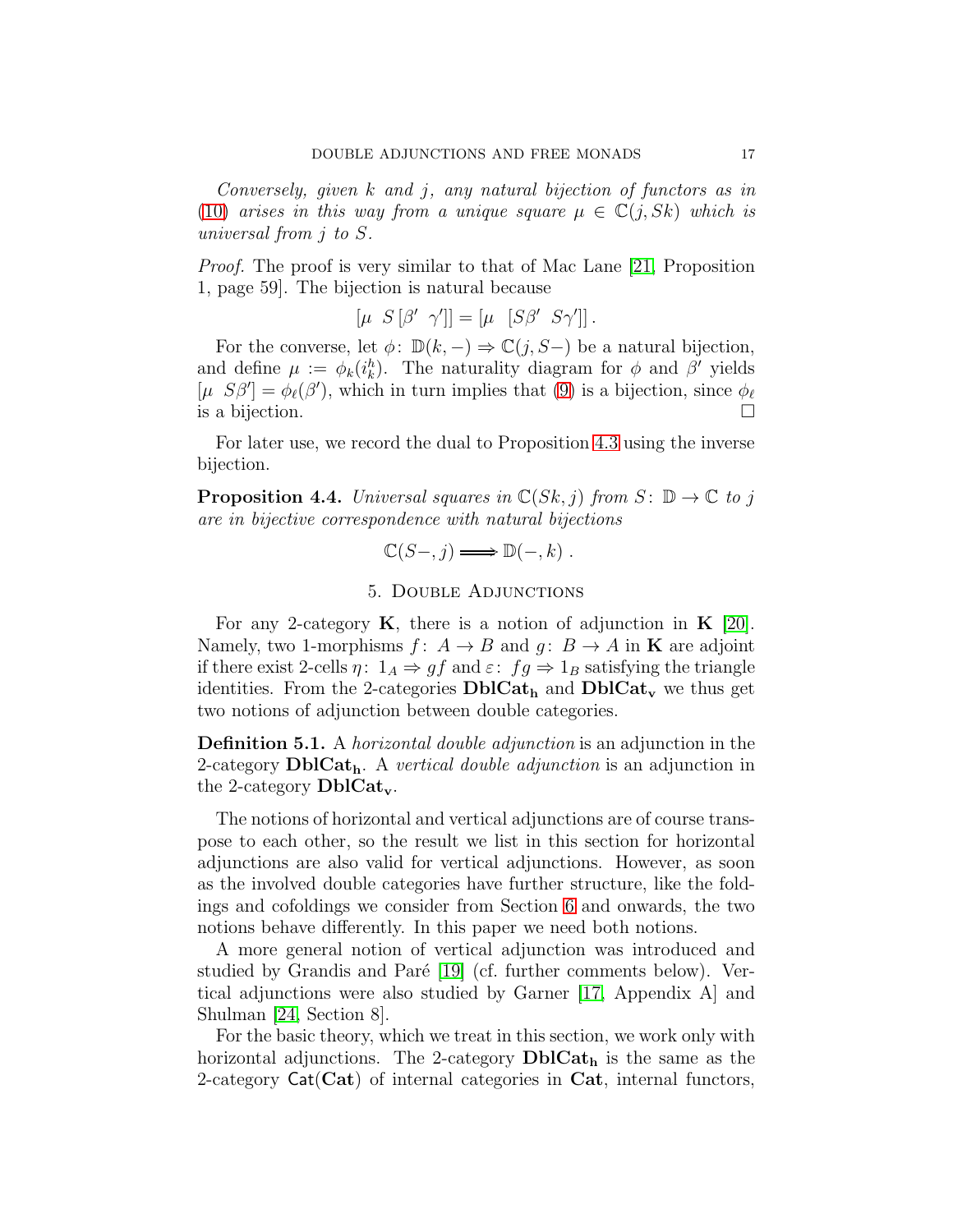and internal natural transformations, which leads to various characterizations of horizontal double adjunctions in terms of universal arrows and bijections of hom-sets, along the lines of Mac Lane [\[21,](#page-55-8) Theorem 2, p.83]. Our results in this vein in Theorem [5.2](#page-17-0) can be deduced from more general results of Grandis–Paré [\[19\]](#page-55-0), but we have included the proofs since they are quite natural from the internal viewpoint (which is not mentioned in [\[19\]](#page-55-0)). The first novelty comes when trying to characterize adjunctions in terms of presheaves: here it turns out we need parametrized presheaves, which is the content of Theorem [5.5.](#page-23-0)

In Section [8](#page-41-0) we present a completely worked example of a *vertical* double adjunction: the free and forgetful double functors between endomorphisms and monads in Span. This is an extension of the classical adjunction between small directed graphs and small categories.

Let A and X be double categories. Since a horizontal double adjunction is precisely an internal adjunction, an explicit description is this: a horizontal double adjunction from X to A consists of double functors

$$
\begin{array}{c}\n\mathbb{X} \\
\hline\nG\n\end{array}
$$

and horizontal natural transformations

<span id="page-17-1"></span>
$$
\eta \colon 1_{\mathbb{X}} \longrightarrow GF
$$

$$
\varepsilon \colon FG \longrightarrow 1_{\mathbb{A}}
$$

such that the composites

$$
G \xrightarrow{\eta * i_G} GFG \xrightarrow{i_G * \varepsilon} G
$$

$$
F \xrightarrow{i_F * \eta} FGF \xrightarrow{\varepsilon * i_F} F
$$

are the respective identity horizontal natural transformations. Here F is the horizontal left adjoint, G is the horizontal right adjoint, and we write  $F \dashv G$  to denote this horizontal adjunction. In this section we consider only horizontal adjunctions, and suppress the adjective "horizontal" for brevity.

<span id="page-17-0"></span>Theorem 5.2 (Characterizations of horizontal double adjunctions). A horizontal double adjunction  $F \dashv G$  is completely determined by the items in any one of the following lists.

<span id="page-17-2"></span>(i) Double functors  $F, G$  as in  $(11)$  and a horizontal natural transformation  $\eta: 1_{\mathbb{X}} \Rightarrow GF$  such that for each vertical morphism j in  $X$ , the square  $\eta_j$  is universal from j to G.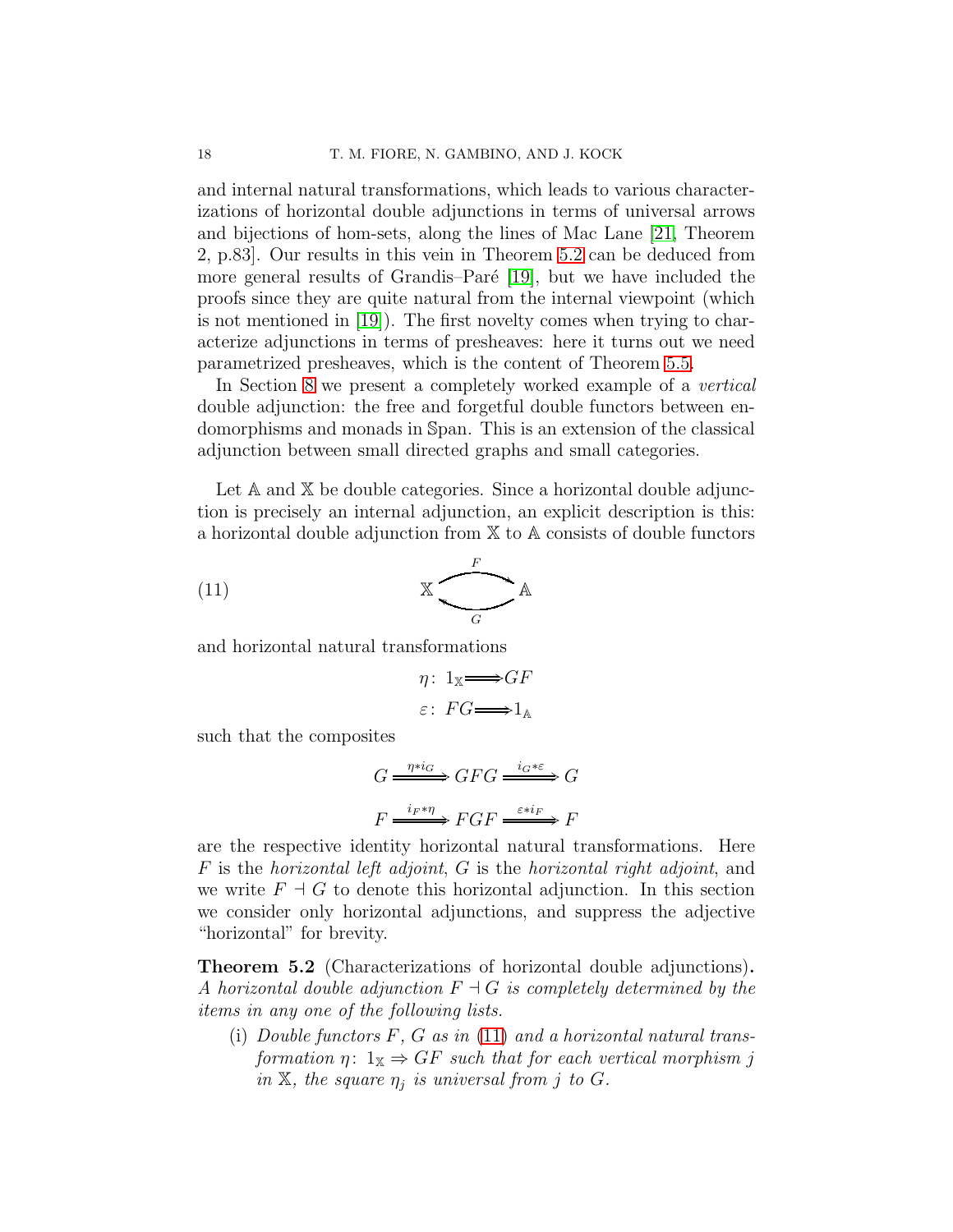<span id="page-18-1"></span>(ii) A double functor  $G$  as in [\(11\)](#page-17-1) and functors

$$
F_0
$$
: (Obj X, Ver X)  $\longrightarrow$  (Obj A, Ver A)

 $\eta\colon(\operatorname{Obj}\mathbb{X},\operatorname{Ver}\mathbb{X})\longrightarrow(\operatorname{Hor}\mathbb{X},\operatorname{Sq}\mathbb{X})$ 

such that for each vertical morphism j in  $X$  the square  $\eta_j$  is of the form

$$
X \xrightarrow{\eta_X} GF_0 X
$$
  
\n
$$
y \qquad \eta_j \qquad \qquad GF_0 j
$$
  
\n
$$
Y \xrightarrow{\eta_Y} GF_0 Y
$$

and is universal from  $j$  to  $G$ . Then the double functor  $F$  is defined on vertical arrows by  $F_0$  and on squares  $\chi$  by universality via the equation  $[\eta_{s\chi} \ GF\chi] = [\chi \ \eta_{t\chi}].$ 

- <span id="page-18-2"></span>(iii) Double functors  $\tilde{F}$ ,  $\tilde{G}$  as in [\(11\)](#page-17-1) and a horizontal natural transformation  $\varepsilon$ :  $FG \Rightarrow 1_A$  such that for each vertical morphism k in A, the square  $\varepsilon_k$  is universal from F to k.
- <span id="page-18-3"></span>(iv)  $\Lambda$  double functor  $F$  as in [\(11\)](#page-17-1) and functors

 $G_0$ : (Obj A, Ver A)  $\longrightarrow$  (Obj X, Ver X)

$$
\varepsilon
$$
: (Obj A, Ver A)  $\longrightarrow$  (Hor A, Sq A)

such that for each vertical morphism k in  $\mathbb A$  the square  $\varepsilon_k$  is of the form

$$
FG_0A \xrightarrow{\varepsilon_A} A
$$
  

$$
FG_0k \downarrow \varepsilon_k \downarrow \downarrow k
$$
  

$$
FG_0B \xrightarrow{\varepsilon_B} B
$$

and is universal from  $F$  to  $k$ . Then the double functor  $G$  is defined on vertical morphisms by  $G_0$  and on squares  $\alpha$  by universality via the equation  $[FG\alpha \varepsilon_{t\alpha}] = [\varepsilon_{s\alpha} \alpha]$ .

<span id="page-18-0"></span>(v) Double functors  $F, G$  as in [\(11\)](#page-17-1) and a bijection

$$
\varphi_{j,k} \colon \mathbb{A}(Fj,k) \longrightarrow \mathbb{X}(j, Gk)
$$

natural in the vertical morphisms j and k and compatible with vertical composition.

Naturality here means natural as a functor

$$
(\text{Ver } \mathbb{X}, \text{Sq } \mathbb{X})^{\text{op}} \times (\text{Ver } \mathbb{A}, \text{Sq } \mathbb{A}) \longrightarrow \text{Set}.
$$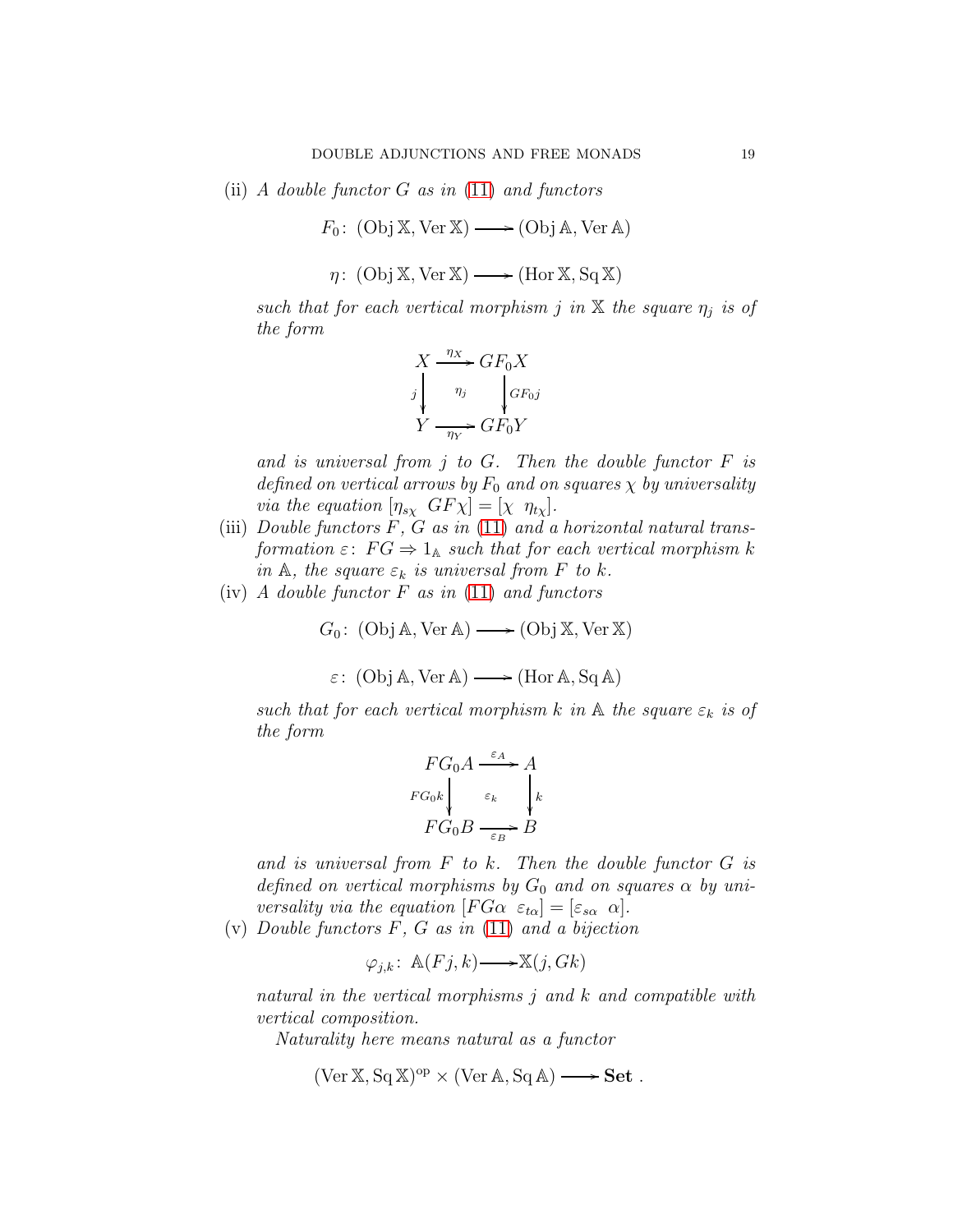That is, for squares  $\sigma \in X(j',j)$ ,  $\alpha \in A(Fj,k)$ ,  $\tau \in A(k,k')$ and squares  $\sigma$ , we have

$$
\varphi([F\sigma \ \alpha]) = [\sigma \ \varphi(\alpha)]
$$

$$
\varphi([\alpha \ \tau]) = [\varphi(\alpha) \ G\tau].
$$

Compatibility with vertical composition means

$$
\varphi\left(\begin{bmatrix} \alpha \\ \beta \end{bmatrix}\right) = \begin{bmatrix} \varphi(\alpha) \\ \varphi(\beta) \end{bmatrix}.
$$

<span id="page-19-0"></span>(vi) Double functors  $F, G$  as in [\(11\)](#page-17-1) and a horizontal natural isomorphism between the vertically lax double functors (parameterized presheaves)

$$
\mathbb{A}(F-, -): \mathbb{X}^{\text{horop}} \times \mathbb{A} \longrightarrow \mathbb{S}^{\text{pant}}
$$

$$
\mathbb{X}(-, G-) : \mathbb{X}^{\text{horop}} \times \mathbb{A} \longrightarrow \mathbb{S}^{\text{pant}}.
$$

**Remark 5.3.** As mentioned, Grandis and Paré [\[19\]](#page-55-0) have introduced a more general notion of double adjunction, which mixes colax and lax double functors, and due to this mixture, this notion is not an instance of an adjunction in a bicategory. However, they observe that if at least one of the functors is pseudo (so that both functors can be considered colax or both lax), then the notion is the 2-categorical notion from the 2-category of double categories, either colax or lax double functors, and vertical natural transformations. We just add to their observations that in the strict case we can transpose, and find that the strict version of their notion specializes to Definition [5.1](#page-16-1) above. Under these relationships, Theorem [5.2](#page-17-0) becomes essentially a special case of results of Grandis–Paré: characterization  $(v)$  is the transpose of the strict version of [\[19,](#page-55-0) Theorem 3.4], and characterization (iv) is the transpose of the strict version of [\[19,](#page-55-0) Theorem 3.6]. The other characterizations in Theorem [5.2](#page-17-0) are variations, but (vi) appears to be new.

*Proof.* We first prove Definition [5.1](#page-16-1) is equivalent to  $(v)$ , then we use this equivalence to prove the other equivalences (we provide much detail in the equivalence Definition [5.1](#page-16-1)  $\Leftrightarrow$  [\(v\)](#page-18-0) because we will need these details for a pseudo version in Theorem [5.4\)](#page-22-0). In each equivalence, we omit the proof that the two procedures are inverse to one another.

Definition  $5.1 \Rightarrow (v)$ . Suppose  $\langle F, G, \eta, \varepsilon \rangle$  is a double adjunction. Then for any square  $\gamma$  of the form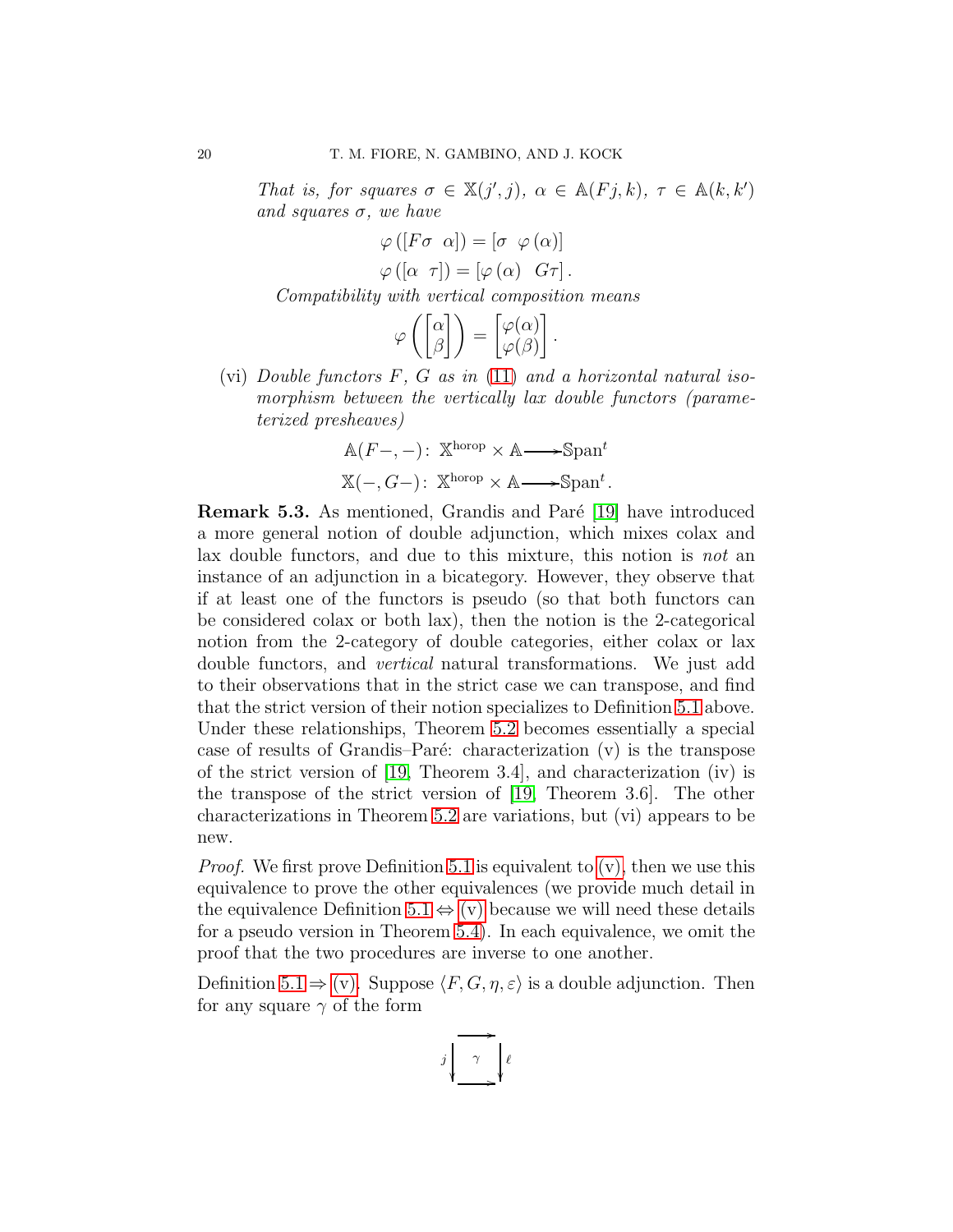we have  $[\eta_j \ GF\gamma] = [\gamma \ \eta_\ell]$  by the horizontal naturality of  $\eta$ . We define  $\varphi_{j,k}$  and  $\varphi_{j,k}^{-1}$  by

$$
\varphi_{j,k}(\alpha) := [\eta_j \ G\alpha]
$$
  

$$
\varphi_{j,k}^{-1}(\beta) := [F\beta \ \varepsilon_k].
$$

Then we have

$$
\varphi \varphi^{-1} \beta = \varphi [F \beta \varepsilon_k]
$$
  
=  $[\eta_j \ GF \beta \ G\varepsilon_k]$   
=  $[\beta \ \eta_{Gk} \ G\varepsilon_k]$  (by horizontal naturality)  
=  $\beta$  (by triangle identity)

and similarly  $\varphi^{-1}\varphi(\alpha) = \alpha$ .

For the naturality of  $\varphi_{j,k}$  in k, we have

$$
\varphi([\alpha \tau]) \stackrel{\text{def}}{=} [\eta_j \ G[\alpha \tau]] = [\eta_j \ G\alpha \ G\tau] \stackrel{\text{def}}{=} [\varphi(\alpha) \ G\tau].
$$

Naturality of  $\varphi_{j,k}$  in j is similar, but additionally uses the naturality of  $\eta$ .

For the compatibility of  $\varphi_{j,k}$  with vertical composition, we must use the interchange law from [\(2\)](#page-5-2) and the resulting convention [\(3\)](#page-6-0), as well as the compatibility of the horizontal natural transformation  $\eta$  with vertical composition.

$$
\begin{bmatrix} \varphi(\alpha) \\ \varphi(\beta) \end{bmatrix} = \begin{bmatrix} \eta_j & G\alpha \\ \eta_m & G\beta \end{bmatrix} = \begin{bmatrix} \eta_{\begin{bmatrix} j \\ m \end{bmatrix}} & G\begin{bmatrix} \alpha \\ \beta \end{bmatrix} \end{bmatrix}
$$

We now have  $\langle F, G, \varphi \rangle$  as in [\(v\).](#page-18-0)

 $(v) \Rightarrow$  $(v) \Rightarrow$  Definition [5.1.](#page-16-1) From  $\langle F, G, \varphi \rangle$  as in [\(v\),](#page-18-0) we define horizontal natural transformations by

$$
\eta_j:=\varphi(i_{Fj}^h)
$$

$$
\varepsilon_k := \varphi^{-1}(i_{Gk}^h).
$$

The assignment  $\eta$  is natural because  $i^h$  is a horizontal identity square

$$
[\eta_j \, G\overline{F}\gamma] \stackrel{\text{def}}{=} \left[ \varphi(i_{Fj}^h) \, G\overline{F}\gamma \right] = \varphi \left[ i_{Fj}^h \, F\gamma \right] = \varphi(\gamma)
$$

$$
[\gamma \, \eta_\ell] \stackrel{\text{def}}{=} \left[ \gamma \, \varphi(i_{F\ell}^h) \right] = \varphi \left[ F\gamma \, i_{F\ell}^h \right] = \varphi(\gamma).
$$

For the compatibility of  $\eta$  with vertical composition, we use the fact that  $i^h$  is compatible with vertical composition

$$
\eta_{\begin{bmatrix}j\\m\end{bmatrix}}\overset{\text{def}}{=}\varphi(i_{F\begin{bmatrix}j\\m\end{bmatrix}}^{h})=\varphi\begin{bmatrix}i_{Fj}^{h}\\i_{Fm}^{h}\end{bmatrix}=\begin{bmatrix}\varphi(i_{Fj}^{h})\\\varphi(i_{Fm}^{h})\end{bmatrix}\overset{\text{def}}{=}\begin{bmatrix}\eta_{j}\\ \eta_{m}\end{bmatrix}.
$$

The assignment  $\varepsilon$  is similarly a horizontal natural transformation.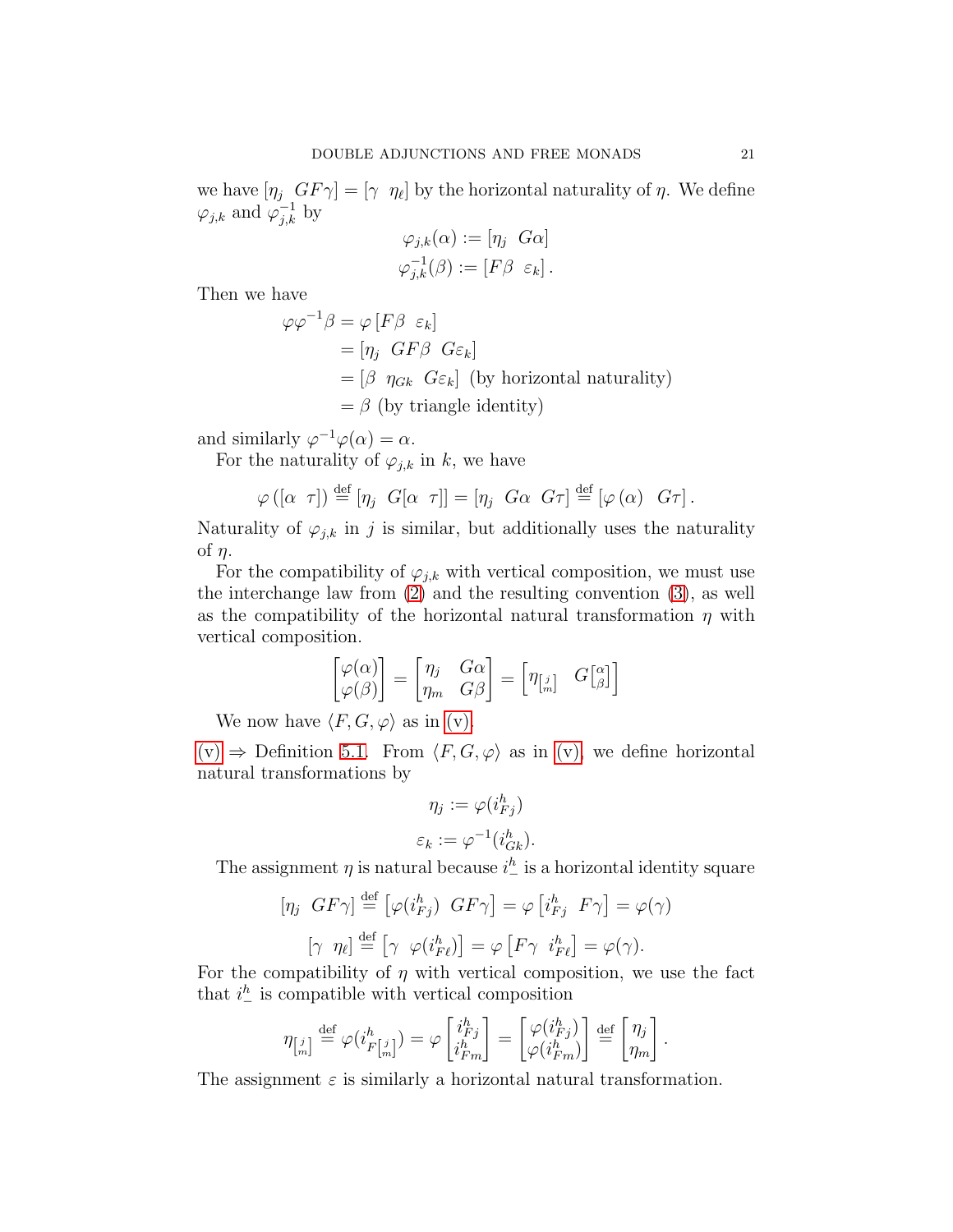To verify that  $G \stackrel{\eta * i_G}{\longrightarrow} GFG \stackrel{i_G * \varepsilon}{\longrightarrow} G$  is the identity horizontal natural transformation on  $G$  we have

 $[\eta_{Gk} \ G(\varepsilon_k)] \stackrel{\text{def}}{=} [\varphi(i_{FGk}^h) \ G\varphi^{-1}(i_{Gk}^h)] = \varphi[i_{FGk}^h \ \varphi^{-1}(i_{Gk}^h)] = i_{Gk}^h.$ 

The proof of the other triangle identity is similar.

Finally, we now have  $\langle F, G, \eta, \varepsilon \rangle$  as in Definition [5.1.](#page-16-1) We acknowledge the exposition of Mac Lane [\[21,](#page-55-8) pages 81–82] for this proof.

[\(i\)](#page-17-2)  $\Rightarrow$  [\(v\).](#page-18-0) Suppose we have  $\langle F, G, \eta \rangle$  as in [\(i\).](#page-17-2) The universality of  $\eta_j$ says that

<span id="page-21-0"></span>(12) 
$$
\mathbb{A}(Fj,k) \longrightarrow \mathbb{X}(j, Gk)
$$

$$
\alpha \longmapsto [\eta_j \ G\alpha]
$$

is a bijection. Clearly this bijection is natural in j and k, and compatible with vertical composition, so we obtain  $\langle F, G, \varphi \rangle$  as in description  $(v).$ 

 $(v) \Rightarrow (i)$  $(v) \Rightarrow (i)$ . From the first part, we know that Definition [5.1](#page-16-1) is equivalent to [\(v\)](#page-18-0) and that  $\varphi_{i,k}(\alpha) = [\eta_i \ G\alpha]$ . This gives us F, G, and  $\eta$ . The universality of  $\eta_j$  then follows, because the map in [\(12\)](#page-21-0) is equal to  $\varphi_{j,k}$ and is therefore bijective.

 $(i) \Rightarrow (ii)$  $(i) \Rightarrow (ii)$  $(i) \Rightarrow (ii)$ . The data in (ii) are just a restriction of the data in [\(i\).](#page-17-2)

[\(ii\)](#page-18-1)  $\Rightarrow$  [\(i\).](#page-17-2) The universality of  $\eta_i$  guarantees that for each square  $\chi$  in X there is a unique square  $F\chi$  such that  $[\eta_{s\chi}$   $GF\chi] = [\chi \eta_{t\chi}]$ . This defines F on squares  $\chi$  in X, and we take F to be  $F_0$  on the vertical morphisms of  $X$ . Then F is a double functor by the universality and the hypothesis that  $F_0$  and  $\eta$  are functors. Finally,  $\eta$  is natural because of the defining equation  $[\eta_{s\chi} \ GF\chi] = [\chi \ \eta_{t\chi}]$ .

 $5.1 \Leftrightarrow$  $5.1 \Leftrightarrow$  [\(iii\).](#page-18-2) The proof of the equivalence Definition  $5.1 \Leftrightarrow$  [\(iii\)](#page-18-2) is dual to the proof the equivalence Definition [5.1](#page-16-1)  $\Leftrightarrow$  [\(i\).](#page-17-2)

[\(iii\)](#page-18-2)  $\Leftrightarrow$  [\(iv\).](#page-18-3) The proof of the equivalence [\(iii\)](#page-18-2)  $\Leftrightarrow$  [\(iv\)](#page-18-3) is dual to the proof of the equivalence [\(i\)](#page-17-2)  $\Leftrightarrow$  [\(ii\).](#page-18-1)

 $(v) \Leftrightarrow$  $(v) \Leftrightarrow$  [\(vi\).](#page-19-0) We first point out that the data of [\(v\)](#page-18-0) and [\(vi\)](#page-19-0) are the same: to obtain the outer maps of the span 2-cells for the horizontal natural isomorphism in [\(vi\),](#page-19-0) we take j and k to be  $1_X$  and  $1_A$  and obtain bijections  $\mathbb{A}(FX, A) \cong \mathbb{X}(X, GA)$ . To obtain the middle maps of the span 2-cells for [\(vi\),](#page-19-0) we directly take the  $\varphi_{i,k}$ 's. Conversely, to obtain the bijections  $\varphi_{j,k}$  in [\(v\)](#page-18-0) from the horizontal natural isomorphism in [\(vi\),](#page-19-0) we simply take the middle maps of the span 2-cells. So the data of [\(v\)](#page-18-0) and [\(vi\)](#page-19-0) are the same. As to the conditions: for the data to form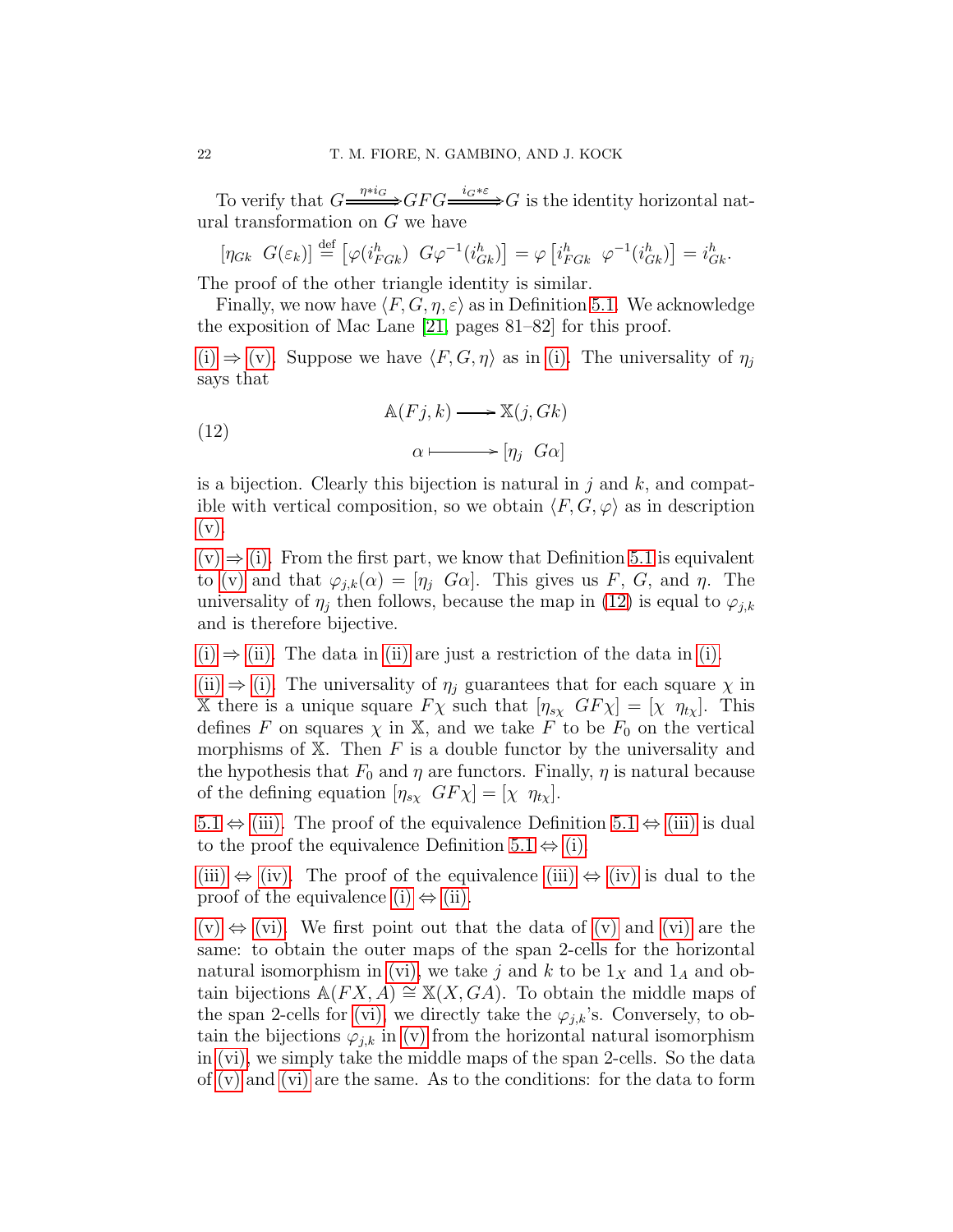the horizontal natural transformation of [\(vi\),](#page-19-0) two compatibilities are required: one horizontal compatibility equation for each square, which amounts precisely to naturality of  $\varphi_{j,k}$  in [\(v\),](#page-18-0) and one compatibility condition with respect to the coherence squares of the vertically lax double functors. Since these coherence squares are given by vertical composition (cf. Example [3.3\)](#page-10-0), this condition amounts precisely to  $\varphi$ being compatible with vertical composition.

This completes the proof of the equivalence of Definition [5.1](#page-16-1) with each of [\(i\),](#page-17-2) [\(ii\),](#page-18-1) [\(iii\),](#page-18-2) [\(iv\),](#page-18-3) [\(v\),](#page-18-0) and [\(vi\).](#page-19-0)

We next prove a slightly weakened version of the equivalence Definition  $5.1\Leftrightarrow$  [\(v\).](#page-18-0) The transpose of this slightly weakened version will be used in the proof of the vertical double adjunction between End(Span) and Mnd(Span) in Proposition [8.1.](#page-41-1)

<span id="page-22-0"></span>**Theorem 5.4** (Pseudo version of Theorem [5.2](#page-17-0) [\(v\)\)](#page-18-0). Let A and X be normal, vertically weak double categories. Let  $F: \mathbb{X} \to \mathbb{A}$  and  $G: \mathbb{A} \to$ X be strict double functors, that is, F and G strictly preserve all compositions and identities of  $X$  respectively  $A$ . Then there exist strict horizontal natural transformations  $\eta: 1_{\mathbb{X}} \Rightarrow GF$  and  $\varepsilon: FG \Rightarrow 1_{\mathbb{A}}$ satisfying the two triangle identities if and only if statement [\(v\)](#page-18-0) of Theorem [5.2](#page-17-0) holds.

*Proof.* The proof is the same as the proof of Definition [5.1](#page-16-1)  $\Leftrightarrow$  [\(v\)](#page-18-0) in Theorem [5.2,](#page-17-0) only we must verify that the arguments there still make sense for the present hypotheses.

For the direction Definition [5.1](#page-16-1)  $\Rightarrow$  [\(v\),](#page-18-0) we note i) the horizontal composition of squares is strictly associative (since the pseudo double categories are weak only vertically), ii)  $G$  strictly preserves horizontal compositions, and iii) the interchange law holds in  $A$  and  $X$  as in any pseudo double category [\[18,](#page-55-5) page 210].

For the direction  $(v) \Rightarrow$  Definition [5.1,](#page-16-1) we note that  $i_{-}^{h}$  is a horizontal identity square because A and X are normal (recall the discussion before Example [2.1\)](#page-8-0).  $\Box$ 

In ordinary 1-category theory, a functor  $F: A \rightarrow X$  admits a right adjoint if and only if the presheaf  $\mathbf{A}(F-, A)$  is representable for each A. But for double categories and double functors  $F: A \to X$ , we must consider the representability of the parameterized  $\text{Span}^t$ -valued presheaf  $A(F-,-)$ . We arrive at the following characterization of horizontal left double adjoints in terms of parameterized representability.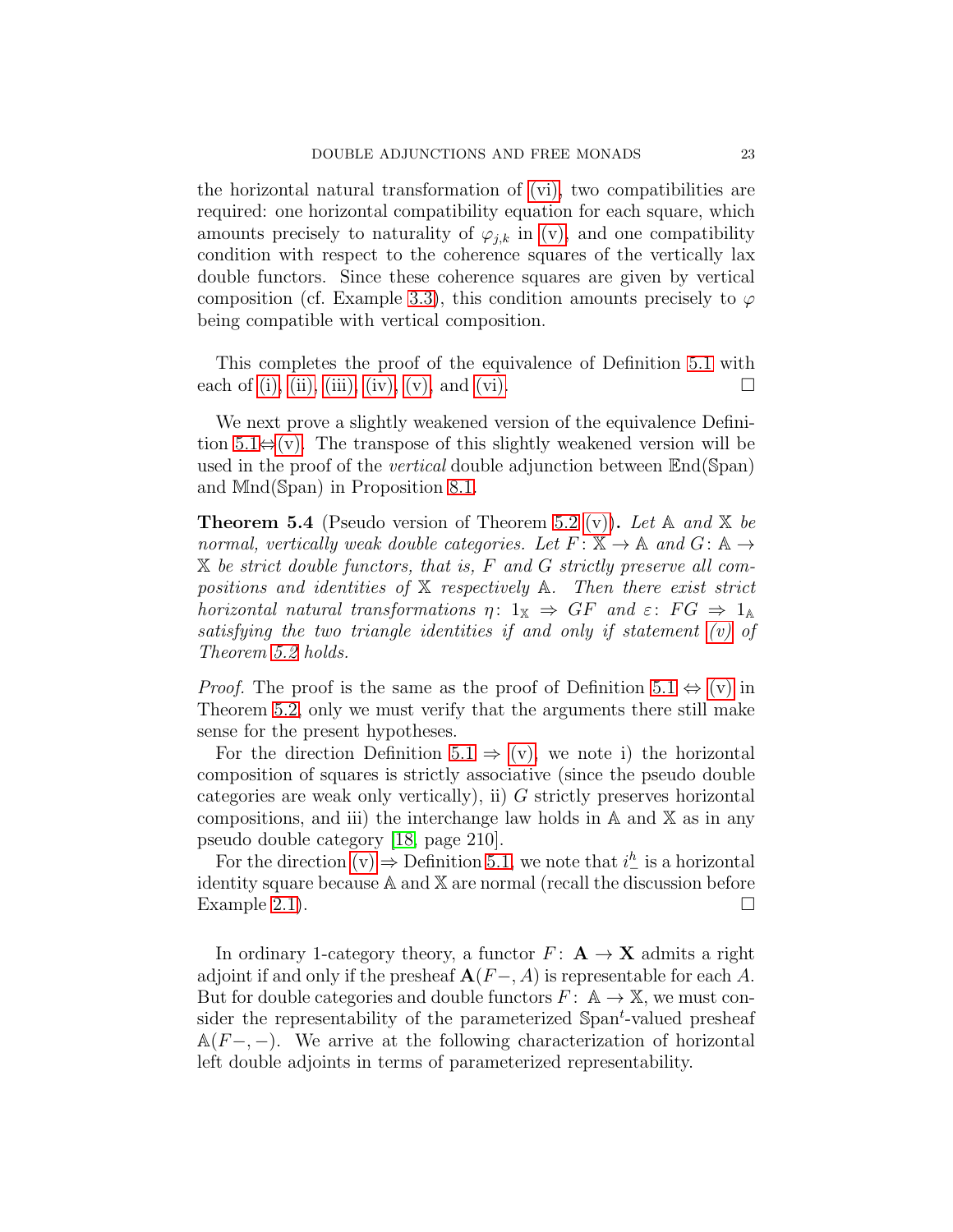<span id="page-23-0"></span>**Theorem 5.5.** A double functor  $F: \mathbb{X} \to \mathbb{A}$  admits a horizontal right double adjoint if and only if the parameterized presheaf on X

$$
\mathbb{A}(F-,-): \mathbb{X}^{\text{horop}} \times \mathbb{V}_1 \mathbb{A} \longrightarrow \mathbb{S}^{\text{pan}^t}
$$

is represented by a double functor  $G_0: V_1 \mathbb{A} \to \mathbb{X}$ .

**Remark 5.6.** Recalling the definition of  $\mathbb{V}_1$  from Section [2,](#page-5-0) and the parametrized presheaves from Definitions [3.2](#page-9-1) and [3.8,](#page-13-1) we see that The-orem [5.5](#page-23-0) essentially says that a double functor  $F$  admits a horizontal right double adjoint if and only if for every vertical morphism  $k$  in  $A$ , the classical presheaf

$$
\mathbb{A}(F-,k): (\text{Ver } \mathbb{X}, \text{Sq } \mathbb{X})^{\text{op}} \longrightarrow \mathbf{Set}
$$

is representable in a way compatible with vertical composition.

Proof. Suppose that a horizontal right double adjoint G exists. Then by Theorem [5.2](#page-17-0) [\(vi\)](#page-19-0) the parameterized presheaves  $\mathbb{A}(F-,-)$  and  $\mathbb{X}(-, G-)$ are horizontally naturally isomorphic as vertically lax functors on  $\mathbb{X}^{\text{horop}}\times$ A, so their restrictions to  $\mathbb{X}^{\text{horop}} \times \mathbb{V}_1$  A are also horizontally naturally isomorphic. The double functor  $G_0$  is simply the restriction of G. We have represented  $\mathbb{A}(F-,-)$  by  $G_0$ .

In the other direction, suppose that the parameterized presheaf on X

$$
\mathbb{A}(F-,-)\colon\thinspace \mathbb{X}^{\text{horop}}\times \mathbb{V}_1\mathbb{A} \longrightarrow \mathbb{S}\text{pan}^t
$$

is representable by a double functor  $G_0: V_1 \mathbb{A} \to \mathbb{X}$ , and let

$$
\varphi\colon \mathbb{A}(F-,-) \Longrightarrow \mathbb{X}(-,G_0-)
$$

be a horizontally natural isomorphism between vertically lax functors. For vertical morphisms  $(j, k)$ , we then have an isomorphism of spans in Set.

$$
\mathbb{A}(Fs^v j, s^v j) \xrightarrow{\varphi(s^v j, s^v j)} \mathbb{X}(s^v j, G_0 s^v j)
$$
\n
$$
\mathbb{A}(Fj, j) \xrightarrow{\varphi(j,k)} \mathbb{X}(j, G_0 j)
$$
\n
$$
\begin{aligned}\nt^v \downarrow &\downarrow \\
\mathbb{A}(Ft^v j, t^v j) \xrightarrow{\varphi(t^v j, t^v j)} \mathbb{X}(t^v j, G_0 t^v j)\n\end{aligned}
$$

Since  $\mathbb{V}_1$ A has no nontrivial horizontal morphisms or squares, the condition of horizontal naturality in  $k$  is satisfied vacuously. So, essentially we have horizontally natural bijections  $\varphi(-, k)$ : A $(F-, k) \Rightarrow$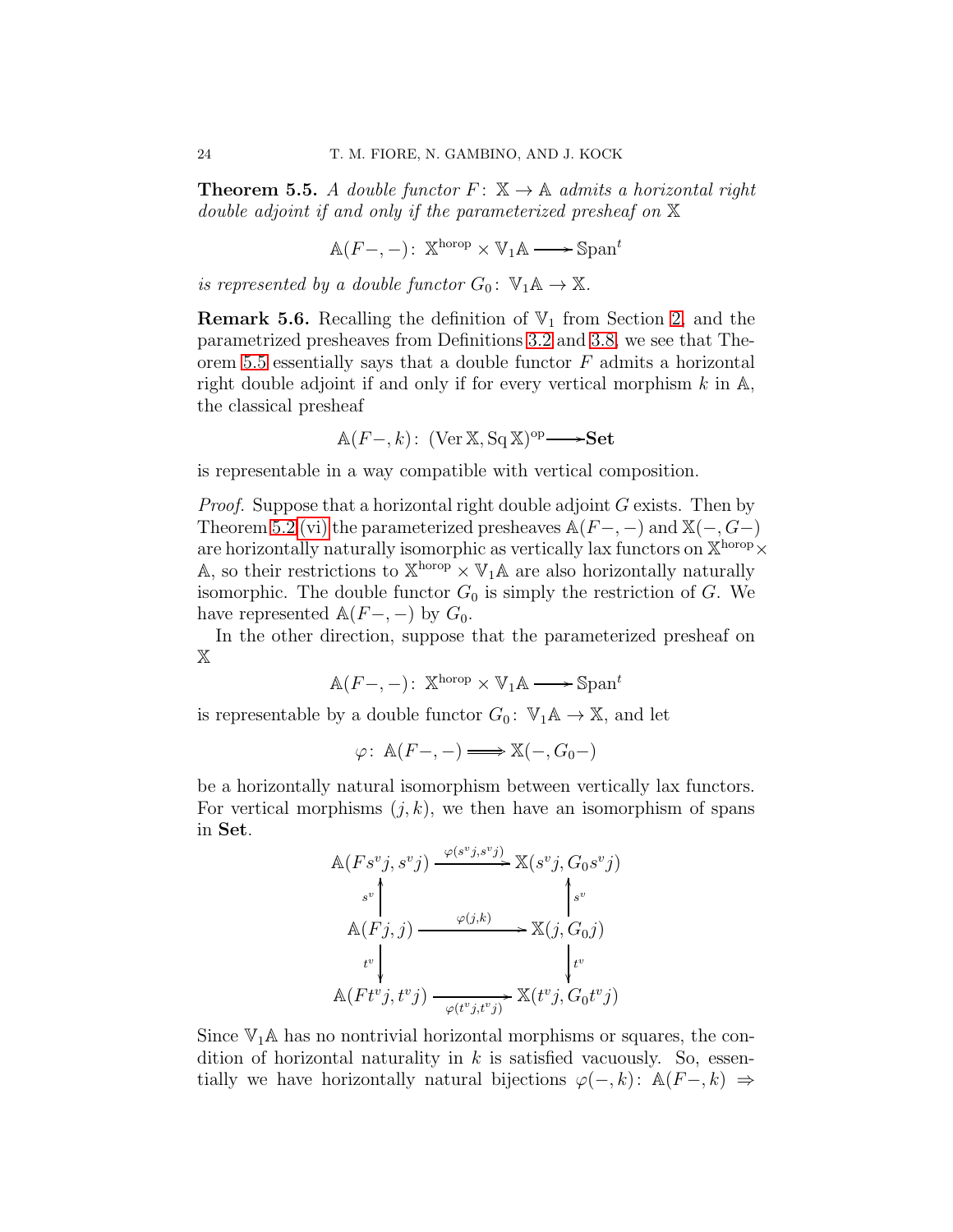$X(-, G_0k)$ , and these correspond to universal squares from F to k of the form

$$
FG_0 A \xrightarrow{\varepsilon(A)} A
$$
  
\n
$$
FG_0 k \downarrow \varepsilon(k) \downarrow k
$$
  
\n
$$
FG_0 B \xrightarrow{\varepsilon(B)} B
$$

by Proposition [4.4.](#page-16-2) The assignments of  $\varepsilon(A)$  and  $\varepsilon(k)$  to A and k form a functor

$$
\varepsilon\colon(\text{Obj}\,\mathbb{A},\text{Ver}\,\mathbb{A})\longrightarrow(\text{Hor}\,\mathbb{X},\text{Sq}\,\mathbb{X})
$$

because of the compatibility of  $\varphi$  with the vertical laxness of the parameterized presheaves. Finally, the characterization in Theorem [5.2](#page-17-0) [\(iv\)](#page-18-3) tells us that  $G_0$  extends to a horizontal right adjoint  $G$ , defined on squares  $\alpha$  using universality and the equation  $\left[FG\alpha \varepsilon(t^h\alpha)\right] =$  $\left[\varepsilon(s^h\alpha)\;\; \alpha\right]$ .

Remark 5.7. In this section we have treated horizontal double adjunctions. By transposition, all the results are equally valid for vertical double adjunctions. In practice, however, the two notions are very different, as further properties or structure of the double categories in question may break the symmetry. An instructive example is given by one-object/one-vertical-arrow double categories: these are monoids internal to Cat, i.e. monoidal categories (with strictness according to the strictness of the double categories). Double functors between such are precisely monoidal functors (again with according strictness). Vertical natural transformations are precisely monoidal natural transformations. Horizontal natural transformations are something quite different, some sort of intertwiners: for two double functors  $F, G: \mathbb{D} \to \mathbb{C}$ between one-object/one-vertical-arrow double categories, a horizontal natural transformation gives to a horizontal arrow  $S$  of  $\mathbb C$  (i.e. an object of the corresponding monoidal category  $\bf{C}$ ) and an equation (or 2-cell)  $S \otimes F = G \otimes S$  (where  $\otimes$  denotes horizontal composition, i.e. the tensor product in C).

#### 6. Compatibility with Foldings or Cofoldings

<span id="page-24-0"></span>Many double categories of interest have additional structure that allows one to reduce certain questions about the double category to questions about the horizontal 2-category. There are several different, but closely related, formalisms for this sort of situation, cf. Brown–Mosa [\[4\]](#page-54-9), Brown–Spencer [\[5\]](#page-54-13), Fiore [\[12\]](#page-54-11), Grandis–Paré [\[18\]](#page-55-5), Shulman [\[24\]](#page-55-2); comparisons between the different formalisms can be found in [\[12\]](#page-54-11) and [\[24\]](#page-55-2).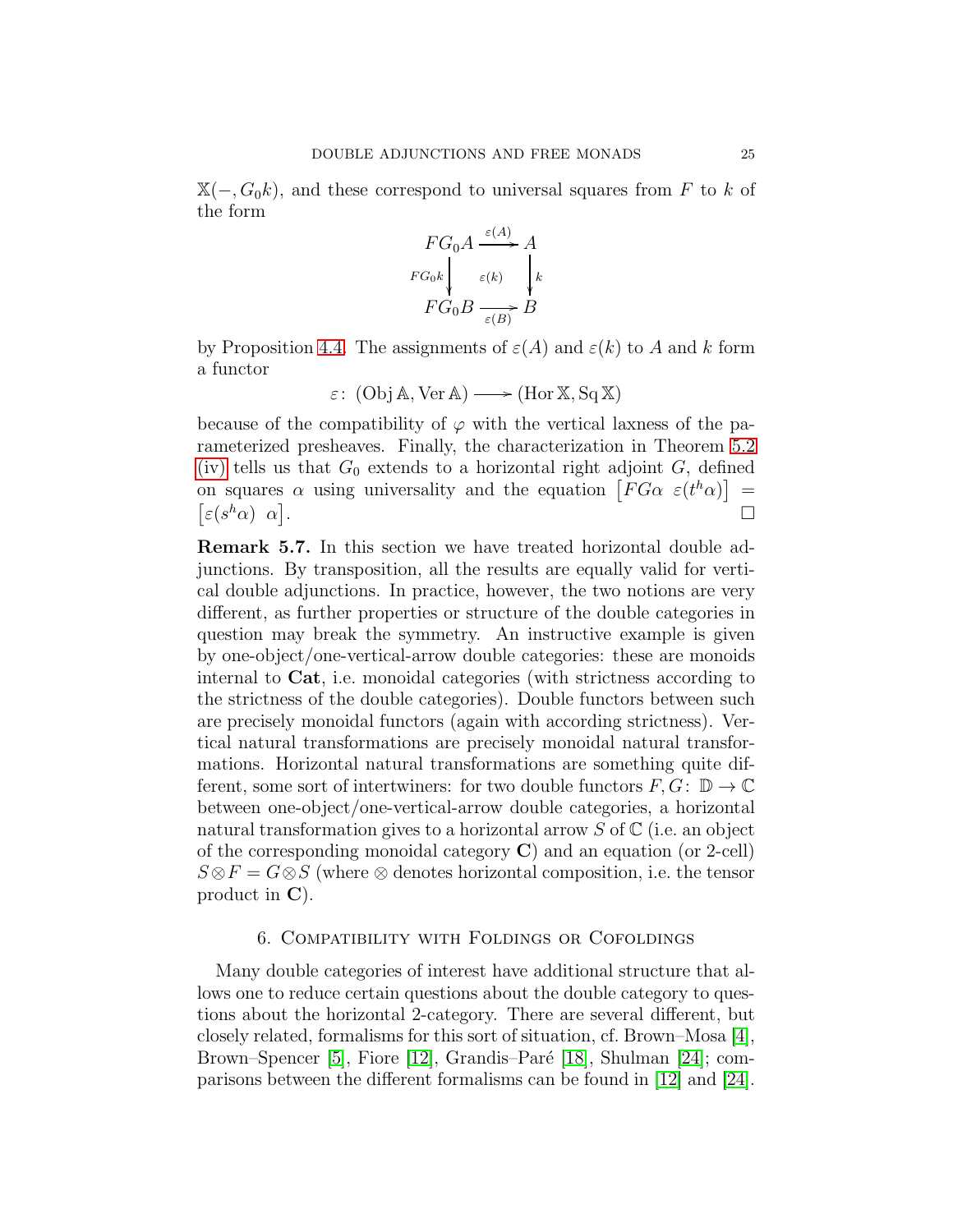In this section we investigate how the additional structure of folding or cofolding on double categories allows us to reduce questions concerning adjunctions to their horizontal 2-categories.

The notion of folding was introduced in [\[12\]](#page-54-11), extending notions from [\[4\]](#page-54-9). A folding associates to every vertical morphism a horizontal morphism in a way that gives a bijection between certain squares in the double category and certain 2-cells in the horizontal 2-category. The precise definition is given below. In Example [6.3\)](#page-28-0), we illustrate the folding for the double category of spans, which to a set map (vertical morphism)  $j : A \rightarrow C$  associates the span (horizontal morphism)  $A \stackrel{1^h}{\leftarrow} A \stackrel{j}{\rightarrow} C$ . The double category of spans was discussed in Exam-

ple [2.1.](#page-8-0)

A folding can be seen as a kind of covariant action of the vertical 1 category on the horizontal 2-category, a sort of pushforward operation; see [\[12,](#page-54-11) Section 4]. A cofolding is similar to a folding but constitutes instead a contravariant kind of action of the vertical 1-category on the horizontal 2-category, a sort of pullback operation. In Example [6.8,](#page-32-0) we illustrate the cofolding for the double category of spans, which to a vertical map  $j: A \to C$  associates the horizontal morphism  $C \stackrel{j}{\leftarrow} A \stackrel{1^h}{\rightarrow} A$ A.

Folding together with cofolding is equivalent to having a framing in the sense of Shulman [\[24\]](#page-55-2), the category of spans being an archetypical example. However, some important double categories admit either a folding or a cofolding but not both, and it is necessary to study the two notions separately. This is the case for the double categories of endomorphisms and monads,  $\mathbb{E}nd(\mathbb{D})$  and  $\mathbb{M}nd(\mathbb{D})$ , in Section [7:](#page-37-0) if  $\mathbb D$  admits a cofolding, then so do  $\mathbb{E}nd(\mathbb{D})$  and  $\mathbb{M}nd(\mathbb{D})$  (cf. Proposition [7.2\)](#page-40-0), but the analogous statement for foldings does not seem to be true.

The main result in this section, Proposition [6.10,](#page-33-0) states that if F and G are double functors between double categories with foldings, and F and G preserve the foldings, then  $F$  and  $G$  are horizontally double adjoint if and only if the horizontal 2-functors  $\mathbf{H} F$  and  $\mathbf{H} G$  are 2-adjoint. For the special case of quintet double categories, which we characterize in terms of folding with fully faithful holonomy in Lemma [6.13](#page-34-0) and Proposition [6.15,](#page-35-0) we establish stronger characterizations of double adjunctions: briefly, all notions of adjunction agree in this case, see Corollary [6.16.](#page-36-0)

We begin the detailed discussion of foldings and cofolding with the notion of quintets.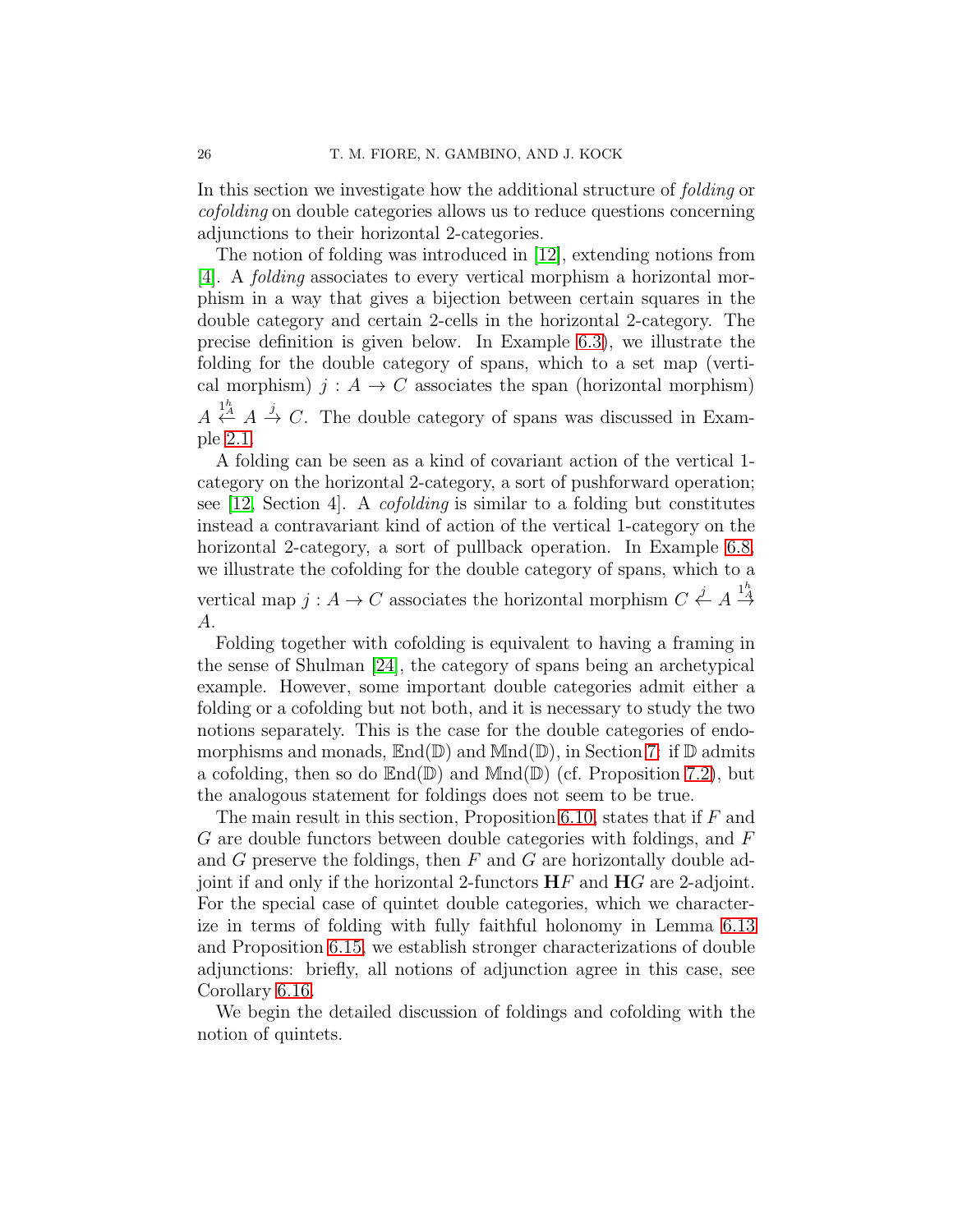<span id="page-26-1"></span>**Example 6.1** (Direct quintets). With a 2-category  $\bf{K}$  is associated a double category  $\mathbb{Q}\mathbf{K}$ , called the double category of *direct quintets*: its objects are the objects of  $K$ , horizontal and vertical morphisms are the morphisms of  $K$ , and the squares

<span id="page-26-2"></span>(13) 
$$
\begin{array}{ccc}\nA & \xrightarrow{f} & B \\
\downarrow^{A} & \downarrow^{B} & \\
C & \xrightarrow{g} & D\n\end{array}
$$

are the 2-cells  $\alpha: k \circ f \Rightarrow g \circ j$  in **K**. The horizontal 2-category of  $\mathbb{Q}K$ is K. The vertical 2-category of  $\mathbb{Q}K$  is K with the 2-cells reversed. The terminology "quintet" is due to Ehresmann [\[10\]](#page-54-7) for the case  $K = Cat$ . We add the word "direct" to distinguish from the "inverse quintets" introduced in Example [6.6,](#page-29-0) as we shall need both variants.

The double category  $\mathbb{Q}K$  is entirely determined by its horizontal 2-category, in fact, a quintet square  $\alpha$  is by definition a 2-cell in K between appropriate composites of boundary components of  $\alpha$ . Similarly, any double category with folding, as in the following definition, is determined by its vertical 1-category and horizontal 2-category in the sense that squares with a given boundary are in bijective correspondence with 2-cells in the horizontal 2-category between appropriate "boundary composites".

<span id="page-26-0"></span>Definition 6.2. (Cf. Brown–Mosa [\[4\]](#page-54-9) for the edge-symmmetric case and Fiore [\[12\]](#page-54-11) for the general case.) A folding on a double category D is a double functor  $\Lambda: \mathbb{D} \to \mathbb{Q}$ HD which is the identity on the horizontal 2-category  $H\mathbb{D}$  of  $\mathbb{D}$  and is fully faithful on squares. We proceed to spell out the details.

A folding on a double category  $\mathbb D$  consists of the following.

(i) A 2-functor  $(-): (\mathbf{V}\mathbb{D})_0 \to \mathbf{H}\mathbb{D}$  which is the identity on objects. Here, the notation  $(V\mathbb{D})_0$  denotes the vertical 1-category of D. In other words, to each vertical morphism  $j: A \rightarrow C$ , there is associated a horizontal morphism  $\overline{j}$ :  $A \rightarrow C$  with the same domain and codomain in a functorial way. We call this 2-functor  $j \mapsto \overline{j}$  the *holonomy*, following the terminology of Brown-Spencer in [\[5\]](#page-54-13), who first distinguished the notion.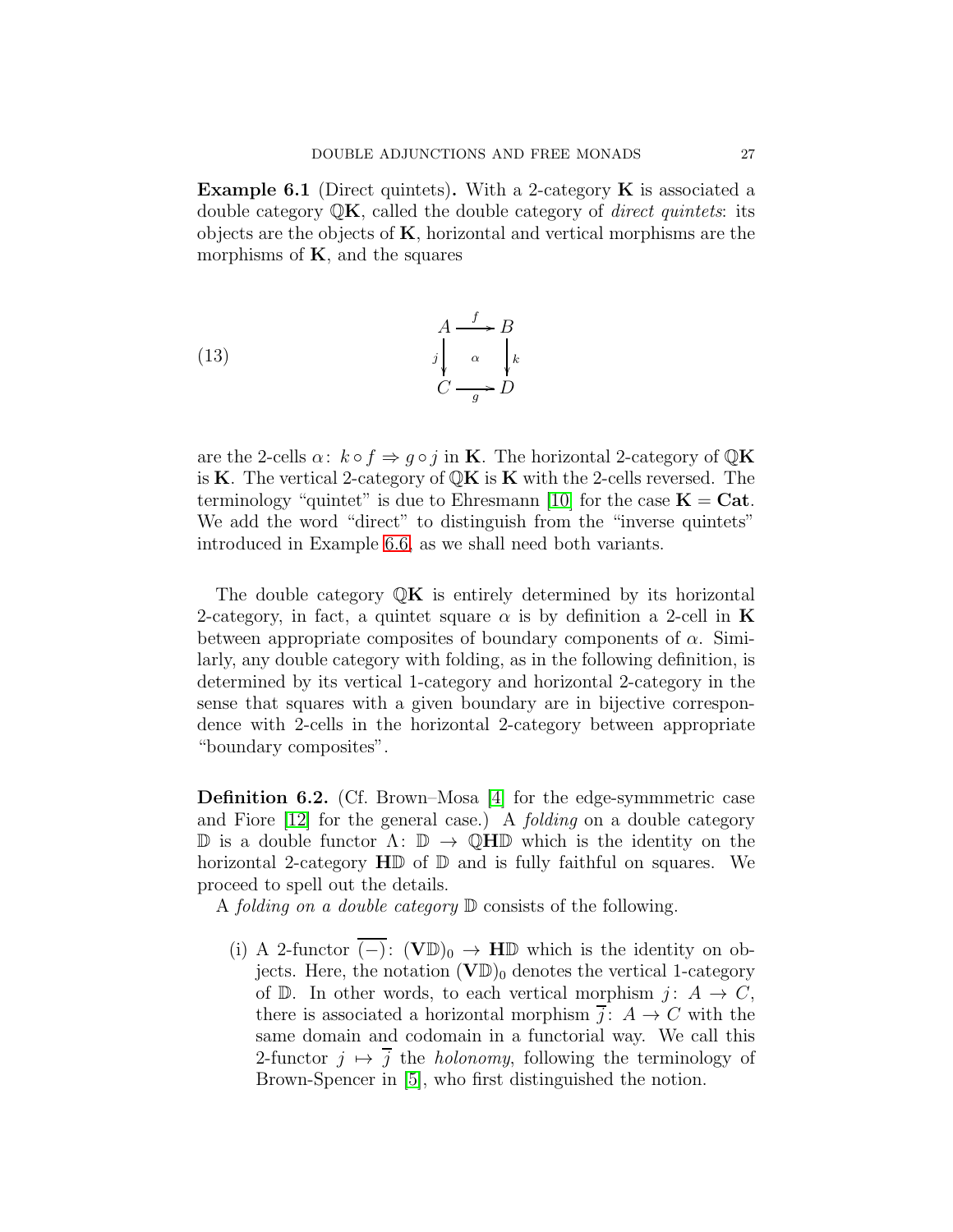(ii) Bijections  $\Lambda_{j,g}^{f,k}$  from squares in  $\mathbb D$  with boundary

(14) 
$$
\begin{array}{ccc}\n & A & \xrightarrow{f} & B \\
 & \downarrow & & \downarrow \\
 & \downarrow & & \downarrow \\
 & C & \xrightarrow{g} & D\n\end{array}
$$

to squares in  $\mathbb D$  with boundary

(15) 
$$
\begin{array}{ccc}\nA & \xrightarrow{[f \ k]} & D \\
\downarrow & & \downarrow \\
A & \xrightarrow[\overline{g} g] & D.\n\end{array}
$$

These bijections are required to satisfy the following axioms.

- <span id="page-27-0"></span>(i)  $\Lambda$  is the identity if j and k are vertical identity morphisms.
- (ii) Λ preserves horizontal composition of squares, that is,

<span id="page-27-1"></span>
$$
\Lambda \begin{pmatrix} A & f_1 & \cdots & B & \cdots & C \\ \vdots & \vdots & \ddots & \vdots & \vdots & \vdots \\ \vdots & \ddots & \vdots & \ddots & \vdots \\ D & \cdots & \vdots & \ddots & \vdots \\ \vdots & \vdots & \ddots & \vdots & \vdots \\ D & \cdots & \vdots & \ddots & \vdots \\ \end{pmatrix} \begin{pmatrix} f_1 & f_2 & \overline{\ell} \\ \vdots & \ddots & \vdots \\ \vdots & \ddots & \vdots \\ \vdots & \ddots & \vdots \\ \vdots & \ddots & \vdots \\ \vdots & \ddots & \vdots \\ \vdots & \ddots & \vdots \\ D & \cdots & \vdots \\ \end{pmatrix} = A - [f_1 \ \overline{k} \ g_2] \rightarrow F
$$
\n
$$
\begin{pmatrix} A & f_1 & \cdots & \vdots \\ \vdots & \ddots & \vdots \\ \vdots & \ddots & \vdots \\ \vdots & \ddots & \vdots \\ \vdots & \ddots & \vdots \\ \vdots & \ddots & \vdots \\ \vdots & \ddots & \vdots \\ \vdots & \ddots & \vdots \\ \end{pmatrix} \begin{pmatrix} f_1 & f_2 & \overline{\ell} \\ \vdots & \ddots & \vdots \\ \vdots & \ddots & \vdots \\ \vdots & \ddots & \vdots \\ \vdots & \ddots & \vdots \\ \vdots & \ddots & \vdots \\ \vdots & \ddots & \vdots \\ \vdots & \ddots & \vdots \\ \vdots & \ddots & \vdots \\ \end{pmatrix} \rightarrow F.
$$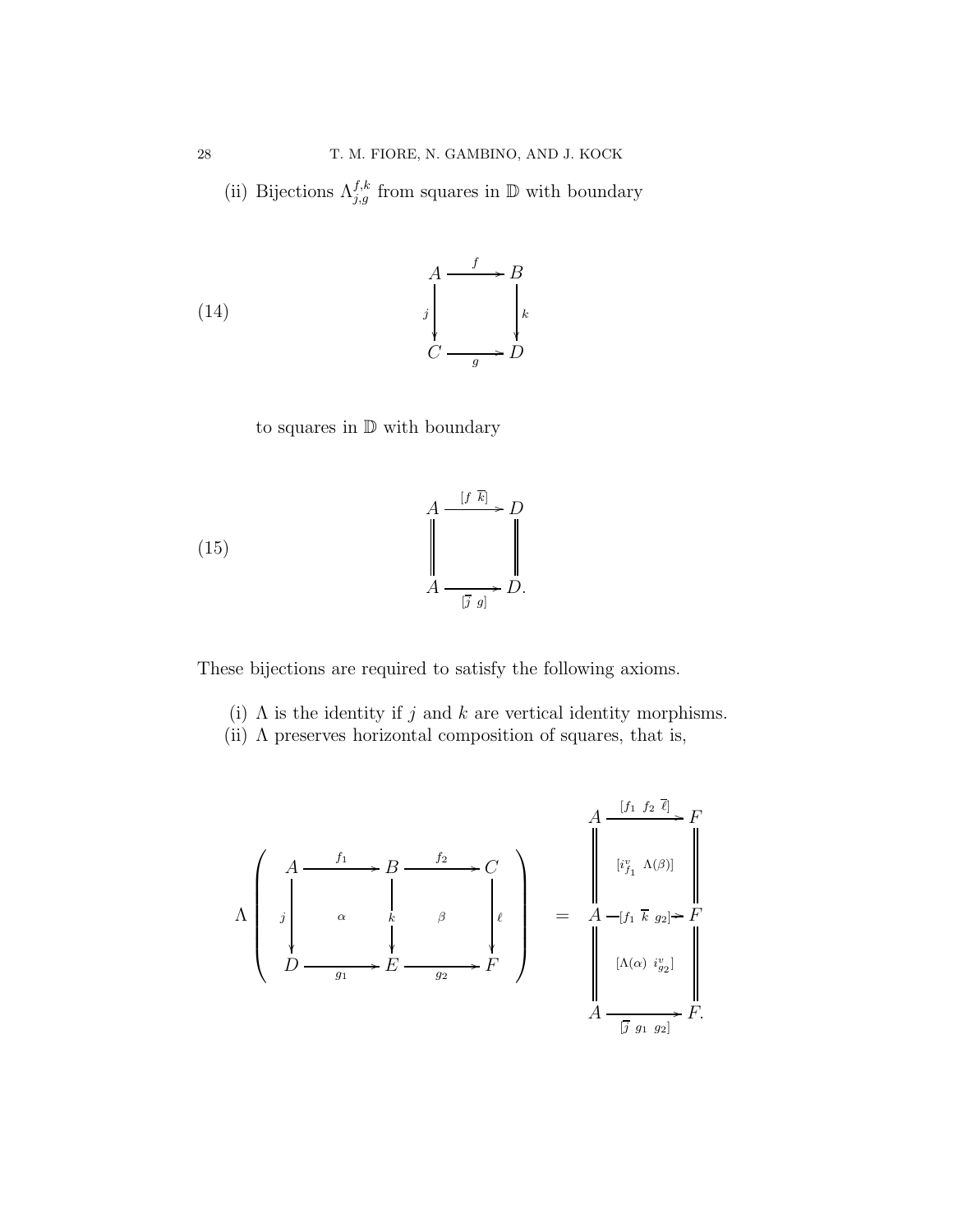(iii)  $\Lambda$  preserves vertical composition of squares, that is,

Λ A j1 f / α B k1 C <sup>g</sup> / j<sup>2</sup> β D k2 E h /F, = A [f k<sup>1</sup> k2] / [Λ(α) i v k2 ] F A [j<sup>1</sup> g k2] / [i v j1 Λ(β)] F A [j<sup>1</sup> j<sup>2</sup> h] /F.

(iv)  $\Lambda$  preserves identity squares, that is,

$$
\Lambda \left( \begin{array}{c} A \longrightarrow A \\ \vdots \\ A \longrightarrow B \longrightarrow B \end{array} \right) = \begin{array}{c} A \longrightarrow B \\ \vdots \\ A \longrightarrow B \end{array} \right)
$$

<span id="page-28-0"></span>Example 6.3. The double category Span admits a folding. The holonomy is  $\lambda$   $\lambda$ 

$$
\left(\begin{array}{c}A\\j\downarrow\\C\end{array}\right)\longrightarrow\left(A\stackrel{1^h}{\leftarrow}A\stackrel{j}{\rightarrow}C\right)
$$

and the folding is

$$
\left(\begin{array}{c} A\xrightarrow{f_0} Y\xrightarrow{f_1} B \\ \downarrow \phi \\ C\xleftarrow{g_0} Z\xrightarrow{g_1} D\end{array}\right) \longrightarrow \left(\begin{array}{c} A\xleftarrow{f_0} Y\xrightarrow{k\circ f_1} D \\ \downarrow \phi \\ A\xleftarrow{f_0, \alpha} A\times_C Z\xrightarrow{g_1\circ\text{pr}_2} D\end{array}\right).
$$

<span id="page-28-1"></span>**Remark 6.4.** If a double category  $\mathbb{D}$  is equipped with a folding, then 2-cell composition in the vertical 2-category VD corresponds to 2 cell composition in the horizontal 2-category HD. More precisely, if  $f_1, f_2, g_1, g_2$  are identities in Definition [6.2](#page-26-0) [\(ii\),](#page-27-0) then  $\alpha \beta$  is the vertical composition  $\beta \odot \alpha$  in the 2-category  $\mathbf{V}\mathbb{D}$ , and compatibility with horizontal composition says  $\Lambda(\beta \odot \alpha) = \Lambda(\alpha) \odot \Lambda(\beta)$ . Concerning vertical composition in the 2-category  $\mathbf{V}\mathbb{D}$ , if  $f, g, h$  in Definition [6.2](#page-26-0) [\(iii\),](#page-27-1)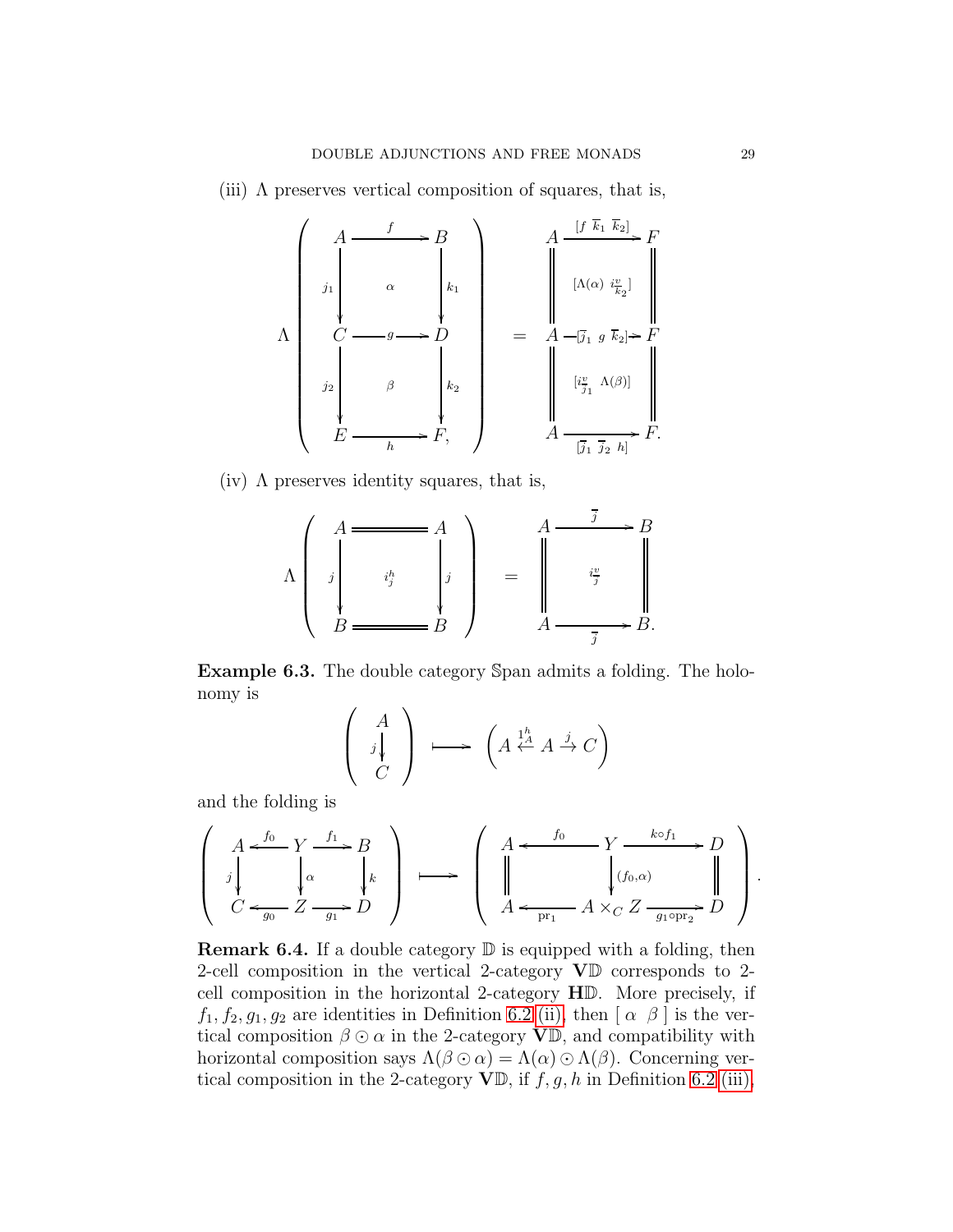then  $\begin{bmatrix} \alpha \\ \beta \end{bmatrix}$  $\beta_{\beta}^{\alpha}$  is the horizontal composition  $\beta * \alpha$  in the 2-category  $\mathbf{V}\mathbb{D}$ , and  $\Lambda(\beta * \alpha) = \Lambda(\beta) * \Lambda(\alpha).$ 

<span id="page-29-1"></span>**Definition 6.5** (Compatibility with folding). Let  $\mathbb{C}$  and  $\mathbb{D}$  be double categories with folding.

(i) A double functor  $F: \mathbb{C} \to \mathbb{D}$  is *compatible with the foldings* if

$$
F(\overline{j}) = \overline{F(j)}
$$
 and  $F(\Lambda^{\mathbb{C}}(\alpha)) = \Lambda^{\mathbb{D}}(F(\alpha))$ 

for all vertical morphisms j and squares  $\alpha$  in  $\mathbb{C}$ .

(ii) Let  $F, G: \mathbb{C} \to \mathbb{D}$  be double functors compatible with the foldings. A horizontal natural transformation  $\theta: F \Rightarrow G$  is compatible with the foldings if for all vertical morphisms  $j$  in  $\mathbb C$  the following equation holds.

<span id="page-29-2"></span>(16) 
$$
\Lambda \begin{pmatrix} F A \xrightarrow{\theta A} & G A \\ F_j \ Y_C \xrightarrow{\theta C} & G C \end{pmatrix} = \begin{pmatrix} F A \xrightarrow{[\theta A \ G \bar{j}]} G \\ G^i \end{pmatrix} \begin{pmatrix} F A \xrightarrow{[\theta A \ G \bar{j}]} G \\ G^i \end{pmatrix}
$$

(iii) Let  $F, G: \mathbb{C} \to \mathbb{D}$  be double functors compatible with the foldings. A vertical natural transformation  $\sigma: F \Rightarrow G$  is *compati*ble with the foldings if for all vertical morphisms  $j$  the following equation holds.

<span id="page-29-3"></span>(17) 
$$
\Lambda \begin{pmatrix} FA & \xrightarrow{F_1} & F_1C \\ \sigma A & \sigma \overline{J} & \sigma \overline{J} \\ GA & \xrightarrow{G_1} & G_2C \end{pmatrix} = \begin{pmatrix} FA & \xrightarrow{[F_1^T \ \overline{\sigma}C]} & G_1C \\ \xrightarrow{i^v_{[F_1^T \ \overline{\sigma}C]}} & \xrightarrow{G_1} & G_2C \\ \xrightarrow{F_1^T \ \overline{\sigma}A & G_1^T & G_2^T \end{pmatrix} \times G_1C
$$

Some double categories admit a cofolding rather than a folding, as the following variant of the quintets of Example [6.1](#page-26-1) illustrates. For double categories of monads and endomorphisms (in the sense of [\[13\]](#page-54-0) and Section [7](#page-37-0) below), cofoldings are more relevant than foldings, since cofoldings are inherited from the underlying double category (cf. Proposition [7.2\)](#page-40-0) whereas foldings are not.

<span id="page-29-0"></span>**Example 6.6** (Inverse quintets). For  $K$  a 2-category, the double category of *inverse quintets*  $\overline{\mathbb{Q}}\mathbf{K}$  is the double category in which the objects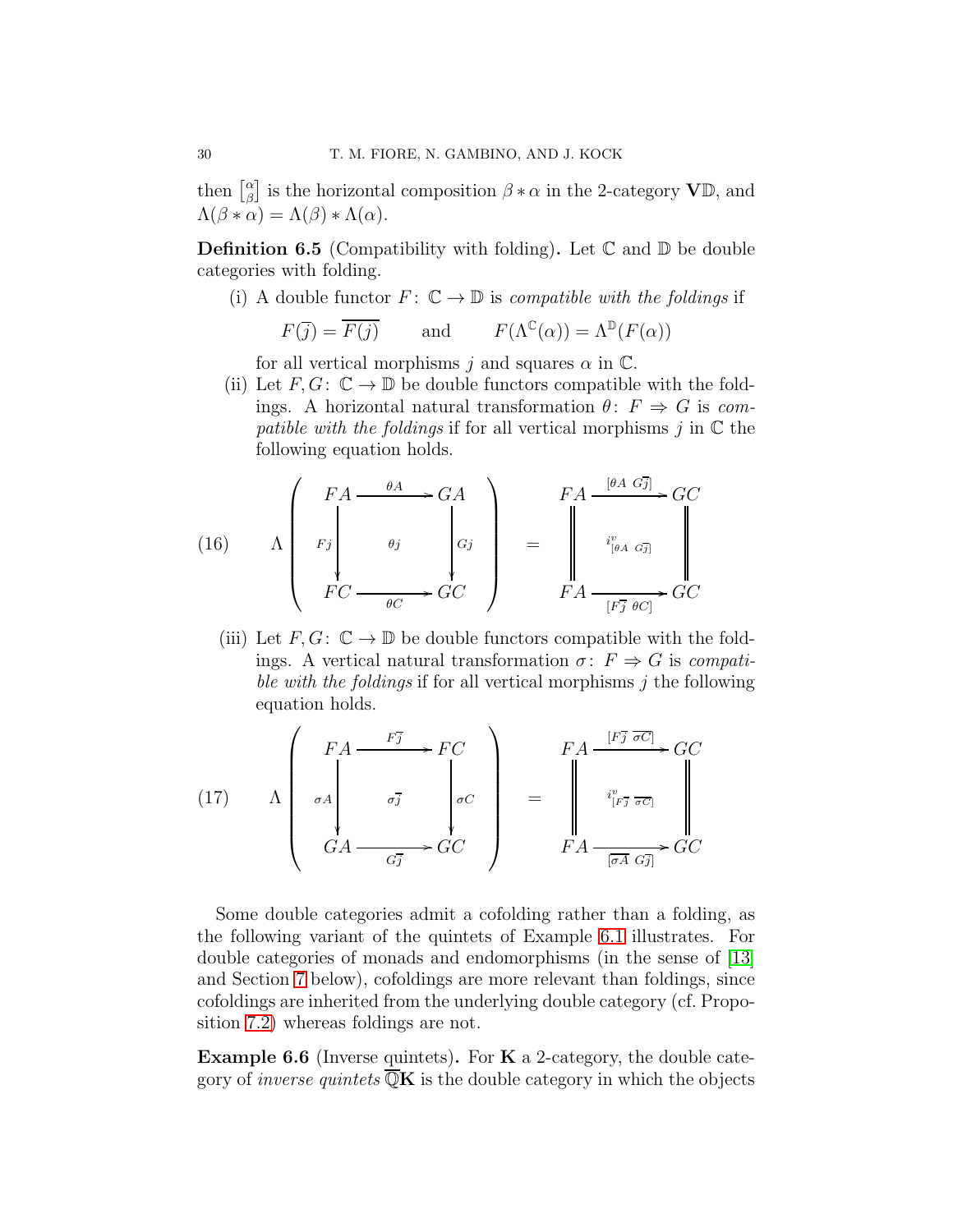are the objects of  $K$ , the horizontal 1-category is the underlying 1category of  $K$ , the vertical 1-category is the *opposite* of the underlying 1-category of  $K$ , and the squares

$$
A \xrightarrow{f} B
$$
  

$$
j^{\rm op} \downarrow \alpha \qquad \downarrow^{k^{\rm op}}C \xrightarrow{g} D
$$

are 2-cells of the form

$$
A \xrightarrow{f} B
$$
  

$$
j \longrightarrow \infty
$$
  

$$
C \xrightarrow{g} D
$$

in K. The double category  $\overline{\mathbb{Q}}$ K admits a *cofolding* in the following sense.

<span id="page-30-0"></span>**Definition 6.7.** A *cofolding* is a double functor  $\Lambda: \mathbb{D} \to \overline{\mathbb{Q}}$ H $\mathbb{D}$  which is the identity on the horizontal 2-category  $H\mathbb{D}$  of  $\mathbb{D}$  and is fully faithful on squares. We proceed to spell out the details.

A *cofolding on a double category*  $\mathbb D$  consists of the following.

- (i) A 2-functor  $(-)^*$ :  $(\mathbf{V}\mathbb{D})_0^{\text{op}} \to \mathbf{H}\mathbb{D}$  which is the identity on objects. Here, the notation  $(\mathbf{V}\mathbb{D})_0^{\text{op}}$  denotes the opposite of the vertical 1-category of D. In other words, to each vertical morphism j:  $A \rightarrow C$ , there is associated a horizontal morphism  $j^*$ :  $C \to A$  in a functorial way. We call the 2-functor  $j \mapsto j^*$ the coholonomy.
- (ii) Bijections  $\Lambda_{j,g}^{f,k}$  from squares in  $\mathbb D$  with boundary

(18) 
$$
\begin{array}{ccc}\n & A & \xrightarrow{f} & B \\
 & \downarrow^{f} & & \downarrow^{k} \\
 & \downarrow^{k} & & \downarrow^{k} \\
 & C & \xrightarrow{g} & D\n\end{array}
$$

to squares in D with boundary

(19) 
$$
\begin{array}{ccc}\nC & \xrightarrow{\left[j^* \ f\right]} & B \\
\downarrow & & \downarrow \\
C & \xrightarrow{\left[g \ k^*\right]} & B.\n\end{array}
$$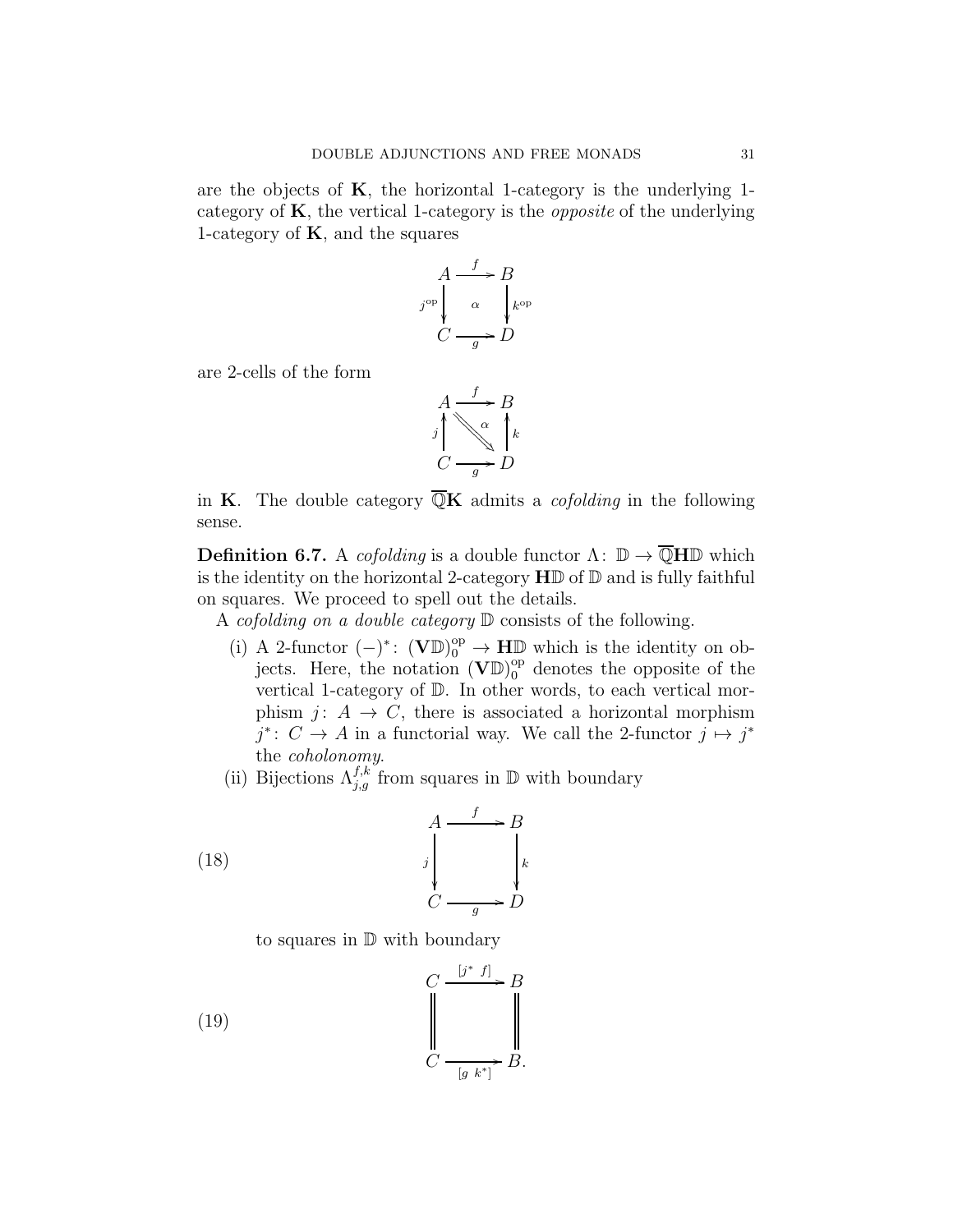These bijections are required to satisfy the following axioms.

- <span id="page-31-0"></span>(i)  $\Lambda$  is the identity if j and k are vertical identity morphisms.
- (ii) Λ preserves horizontal composition of squares, that is,

$$
\Lambda \begin{pmatrix} A & f_1 & \cdots & B & \xrightarrow{f_2} & C \\ \vdots & \ddots & \vdots & \ddots & \vdots \\ \vdots & \ddots & \ddots & \vdots \\ D & \cdots & \cdots & E & \xrightarrow{g_2} & F \end{pmatrix} \begin{pmatrix} D & \frac{[j^* \ f_1 \ f_2]}{r} & C \\ \vdots & \ddots & \vdots \\ \vdots & \ddots & \vdots \\ D & \frac{[j^* \ f_1 \ f_2]}{r} & C \end{pmatrix} = D - [g_1 \ k^* \ f_2] \ast C
$$
\n
$$
D \xrightarrow{[g_1 \ g_2 \ \ell^*]} C.
$$

(iii)  $\Lambda$  preserves vertical composition of squares, that is,

$$
\Lambda \begin{pmatrix} A & f & \cdots & B \\ \vdots & \ddots & \vdots & \vdots \\ \vdots & \ddots & \vdots & \vdots \\ \vdots & \ddots & \vdots & \vdots \\ \vdots & \ddots & \vdots & \vdots \\ \vdots & \ddots & \vdots & \vdots \\ \vdots & \ddots & \vdots & \vdots \\ \vdots & \ddots & \vdots & \vdots \\ \vdots & \ddots & \vdots & \vdots \\ \vdots & \ddots & \vdots & \vdots \\ \vdots & \ddots & \vdots & \vdots \\ \vdots & \ddots & \vdots & \vdots \\ \vdots & \ddots & \vdots & \vdots \\ \vdots & \ddots & \vdots & \vdots \\ \vdots & \ddots & \vdots & \vdots \\ \vdots & \ddots & \vdots & \vdots \\ \vdots & \ddots & \vdots & \vdots \\ \vdots & \ddots & \vdots & \vdots \\ \vdots & \ddots & \vdots & \vdots \\ \vdots & \ddots & \vdots & \vdots \\ \vdots & \ddots & \vdots & \vdots \\ \vdots & \ddots & \vdots & \vdots \\ \vdots & \ddots & \vdots & \vdots \\ \vdots & \ddots & \vdots & \vdots \\ \vdots & \ddots & \vdots & \vdots \\ \vdots & \ddots & \vdots & \vdots \\ \vdots & \ddots & \vdots & \vdots \\ \vdots & \ddots & \vdots & \vdots \\ \vdots & \ddots & \vdots & \vdots \\ \vdots & \ddots & \vdots & \vdots \\ \vdots & \ddots & \vdots & \vdots \\ \vdots & \ddots & \vdots & \vdots \\ \vdots & \ddots & \vdots & \vdots \\ \vdots & \ddots & \vdots & \vdots \\ \vdots & \ddots &
$$

(iv)  $\Lambda$  preserves identity squares, that is,

$$
\Lambda \left( \begin{array}{c} A \longrightarrow A \\ \vdots \\ \vdots \\ B \longrightarrow B \end{array} \right) = \begin{array}{c} B \longrightarrow^* A \\ \vdots \\ \vdots \\ B \longrightarrow^* A. \end{array} \right)
$$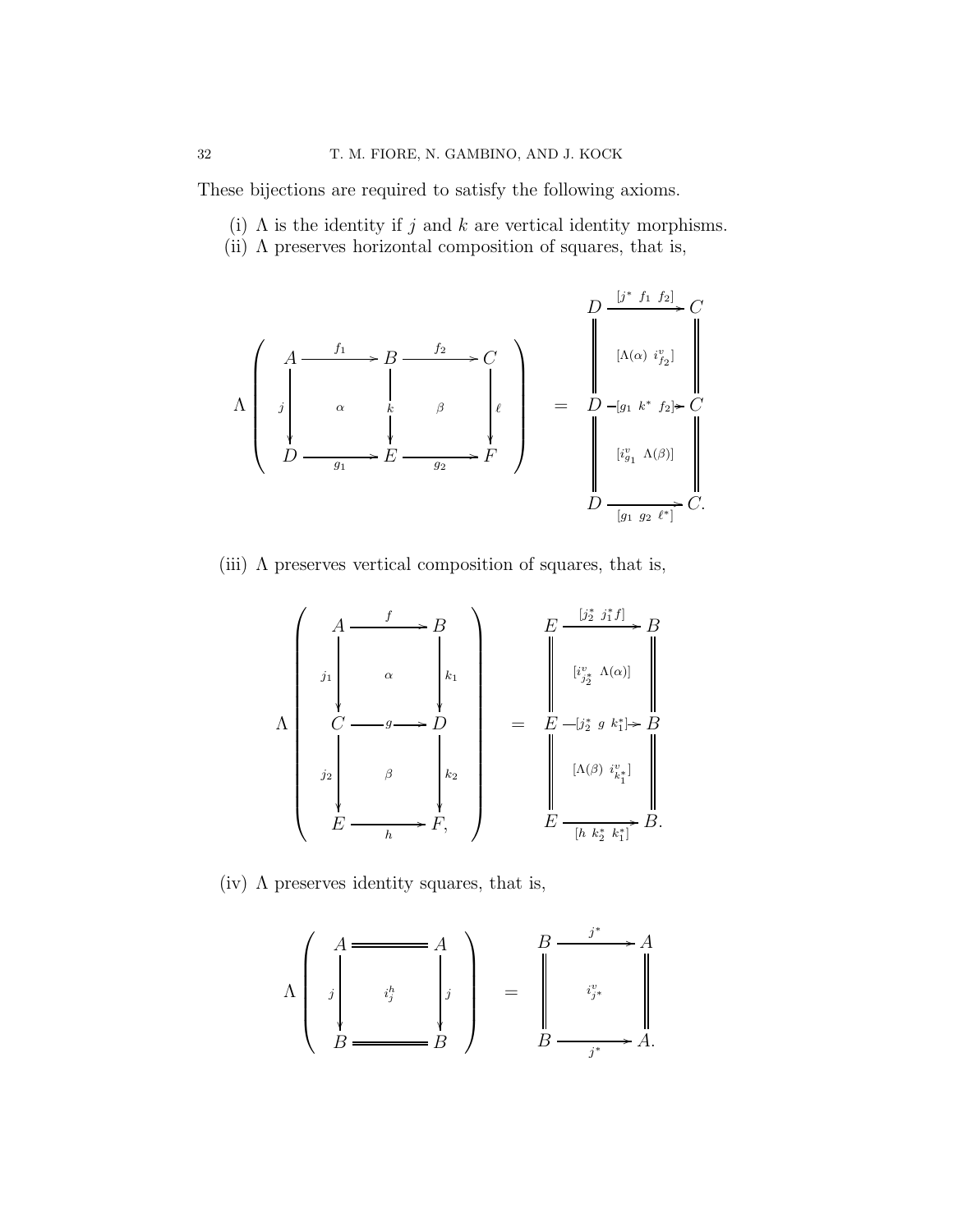<span id="page-32-0"></span>Example 6.8. The double category Span admits a cofolding. The coholonomy is

$$
\left(\begin{array}{c}A\\j\\C\end{array}\right)\longrightarrow \left(C\stackrel{j}{\leftarrow}A\stackrel{1_A^h}{\rightarrow}A\right)
$$

and the cofolding is

$$
\left(\begin{array}{c}A\xleftarrow{f_0} Y\xrightarrow{f_1} B\\j\downarrow \alpha\\C\xleftarrow{g_0} Z\xrightarrow{g_1} D\end{array}\right)\longrightarrow\left(\begin{array}{c}C\xleftarrow{j\circ f_0} Y\xrightarrow{f_1} B\\j\downarrow \alpha\\C\xleftarrow{g_0\circ\text{pr}_1} Z\times_D B\xrightarrow{\text{pr}_2} B\end{array}\right).
$$

**Definition 6.9** (Compatibility with cofolding). Let  $\mathbb{C}$  and  $\mathbb{D}$  be double categories with cofolding.

(i) A double functor  $F: \mathbb{C} \to \mathbb{D}$  is *compatible with the cofoldings* if

$$
F(j^*) = F(j)^*
$$
 and  $F(\Lambda^{\mathbb{C}}(\alpha)) = \Lambda^{\mathbb{D}}(F(\alpha))$ 

for all vertical morphisms j and squares  $\alpha$  in  $\mathbb{C}$ .

(ii) Let  $F, G: \mathbb{C} \to \mathbb{D}$  be double functors compatible with the cofoldings. A horizontal natural transformation  $\theta: F \Rightarrow G$  is compatible with the cofoldings if for all vertical morphisms  $j$  in C the following equation holds.

<span id="page-32-1"></span>(20) 
$$
\Lambda \begin{pmatrix} F A \xrightarrow{\theta A} & G A \\ F j \xrightarrow{\theta j} & g j \end{pmatrix} = \begin{pmatrix} F A \xrightarrow{[Fj^* \theta A]} G C \\ i_{[Fj^* \theta A]}^v \xrightarrow{\theta} G C \end{pmatrix}
$$

$$
F A \xrightarrow{[{\theta C \ Gj^*]} } GC
$$

(iii) Let  $F, G: \mathbb{C} \to \mathbb{D}$  be double functors compatible with the cofoldings. A vertical natural transformation  $\sigma: F \Rightarrow G$  is compatible with the cofoldings if for all vertical morphisms  $j: A \rightarrow C$ the following equation holds.

(21) 
$$
\Lambda \begin{pmatrix} FC & \xrightarrow{Fj^*} F A \\ \sigma C & \sigma j^* \\ GC & \xrightarrow{Gj^*} G A \end{pmatrix} = \begin{pmatrix} \text{[}(\sigma C)^* \text{ } Fj^* \text{]} \\ \text{ } i^v_{[(\sigma C)^* \text{ } Fj^*]} \\ \text{ } i^v_{[(\sigma C)^* \text{ } Fj^*]} \end{pmatrix} dA
$$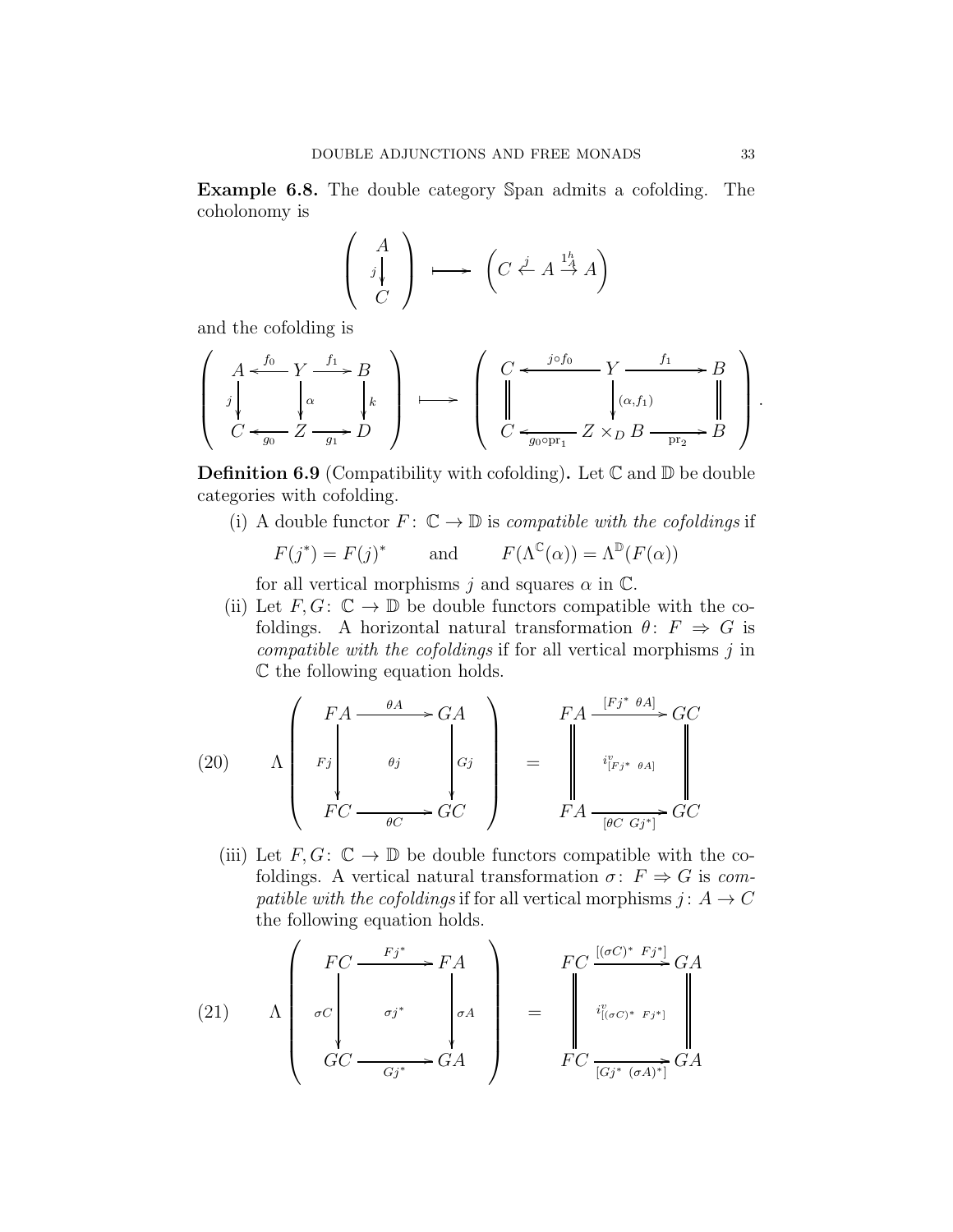We now come to the main result of this section.

<span id="page-33-0"></span>**Proposition 6.10.** Let  $\mathbb{A}$  and  $\mathbb{X}$  be double categories with folding (respectively cofolding) and consider double functors  $F$  and  $G$  compatible with the foldings (respectively cofoldings).

$$
\begin{array}{cc}\n\text{(22)} & \text{X} & A \\
\hline\n\end{array}
$$

Then F and G are horizontal double adjoints if and only if their horizontal 2-functors HF and HG are 2-adjoints.

*Proof.* If F and G are horizontal double adjoints, then  $\mathbf{H}$ F and  $\mathbf{H}$ G are 2-adjoints, since the 2-functor  $H: \text{DblCat}_{h} \rightarrow 2\text{-Cat}$  preserves adjoints, as does any 2-functor.

For the converse, suppose that  $F$  and  $G$  are compatible with the foldings and  $\varphi_{X,A}$ :  $\mathbf{H} \mathbb{A}(FX,A) \to \mathbf{H} \mathbb{X}(X,GA)$  is a natural isomorphism of categories. We use the double adjunction characterization in Theo-rem [5.2](#page-17-0) [\(v\).](#page-18-0) For vertical morphisms j and k in  $X$  and A respectively, we define a bijection

$$
\varphi_{j,k} \colon \mathbb{A}(Fj,k) \longrightarrow \mathbb{X}(j, Gk)
$$

$$
\varphi_{j,k}(\alpha) := \left(\Lambda_{j,g^{\dagger}}^{f^{\dagger}, Gk}\right)^{-1} \varphi_{sj, tk}\left(\Lambda_{Fj,g}^{f,k}(\alpha)\right).
$$

Here  $f^{\dagger}$  and  $g^{\dagger}$  are the transposes of the horizontal morphisms f and g with respect to the underlying 1-adjunction. The naturality of  $\varphi_{X,A}$ guarantees that the boundaries are correct.

<span id="page-33-1"></span>The bijection  $\varphi_{j,k}$  is compatible with vertical composition for the following reasons:

- <span id="page-33-2"></span>(i)  $\varphi_{X,A}$  is compatible with the vertical composition of 2-cells in HX and HA
- (ii) the isomorphism  $\varphi_{X,A}$  is natural in X and A, and
- (iii) the foldings are compatible with vertical composition as in Definition  $6.2$  [\(iii\).](#page-27-1)

The naturality of  $\varphi_{j,k}$  in j and k similarly follows from [\(i\)](#page-33-1) and [\(ii\)](#page-33-2) above, and the compatibility of the foldings with horizontal composition in Definition [6.2](#page-26-0) [\(ii\).](#page-27-0)

These natural bijections  $\varphi_{j,k}$  compatible with vertical composition are equivalent to a unit  $\eta$  and counit  $\varepsilon$  in a horizontal double adjunction by Theorem [5.2](#page-17-0) [\(v\),](#page-18-0) so we are finished.

The analogous proof works for the cofolding claim.  $\Box$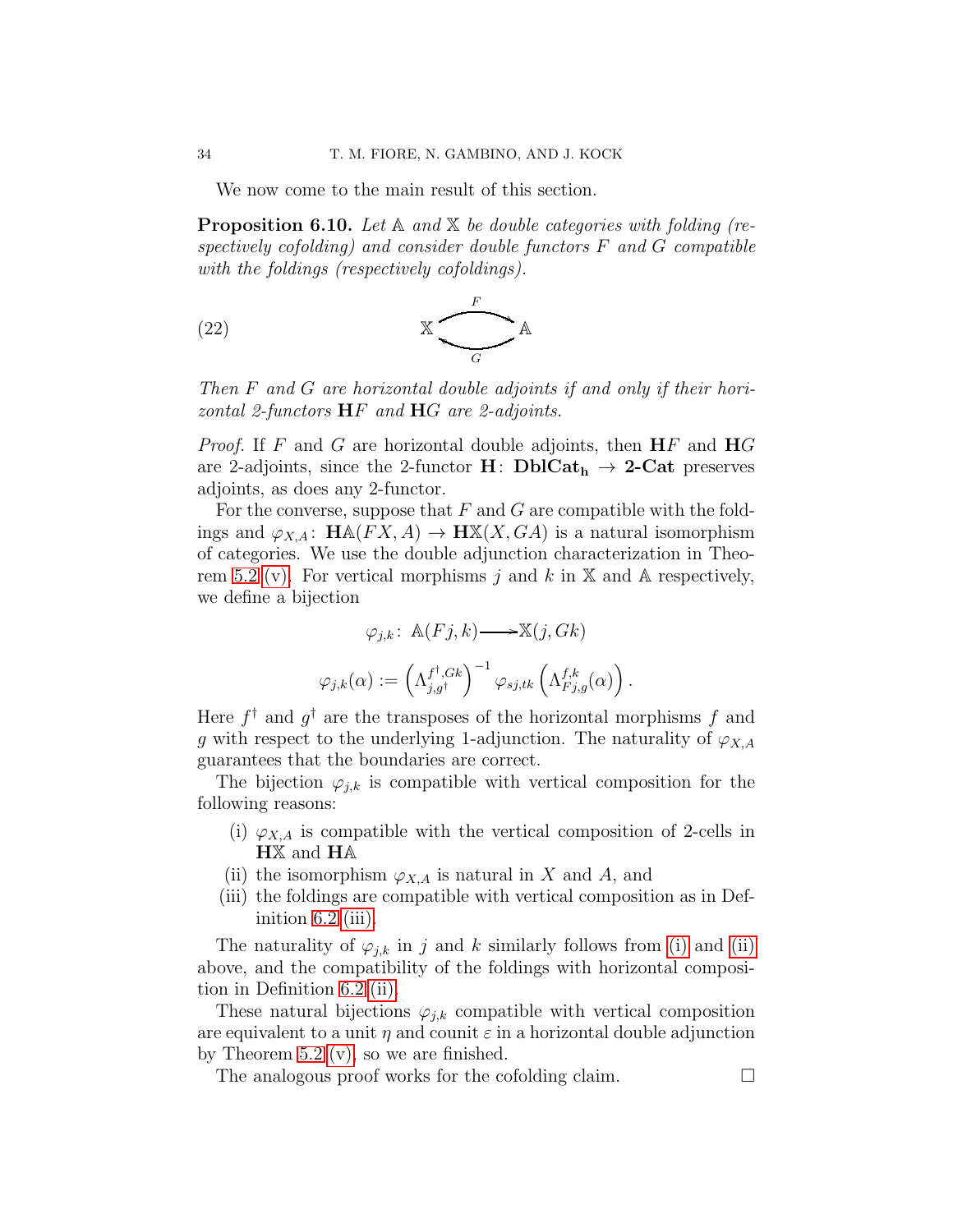Remark 6.11. In Proposition [6.10,](#page-33-0) note that the horizontal natural transformations  $\eta$  and  $\varepsilon$  which make F and G into horizontal double adjoints are not required to be compatible with the foldings, though if  $\eta$  and  $\varepsilon$  exist, they can be replaced by horizontal natural transformations compatible with the foldings. Note also that the holonomy (respectively coholonomy) is not required to be fully faithful.

Proposition [6.10](#page-33-0) allows us to draw conclusions about horizontal double adjointness when both double functors  $F$  and  $G$  are already given, and are compatible with the foldings. It would be useful to have criteria for concluding the existence of a horizontal right double adjoint for a given double functor  $F$  (compatible with foldings) given the existence of a right 2-adjoint for  $HF$ , without referencing  $G$  at the outset. One criterion that comes to mind is to require the holonomy to be fully faithful, but this happens only for double categories of direct quintets, as we now proceed to explain. A subtler criterion for a special case of interest will be derived in Proposition [7.3.](#page-40-1)

<span id="page-34-1"></span>Example 6.12. If K is a 2-category, the canonical folding of the double category of direct quintets  $\mathbb{Q}K$  of Example [6.1](#page-26-1) has fully faithful holonomy. Similarly, the canonical cofolding on the double category of inverse quintets  $\overline{\mathbb{Q}}\mathbf{K}$  of Example [6.6](#page-29-0) has fully faithful coholonomy.

<span id="page-34-0"></span>**Lemma 6.13.** If  $\mathbb{D}$  is a double category with folding and fully faithful holonomy, then the folding  $\Lambda: \mathbb{D} \to \mathbb{Q}H\mathbb{D}$  is an isomorphism of double categories.

*Proof.* Indeed,  $\Lambda$  is the identity on the horizontal 2-category, fully faithful on the vertical 1-category, and fully faithful on squares.

<span id="page-34-2"></span>**Lemma 6.14.** If  $\mathbb{D}$  and  $\mathbb{C}$  are double categories with fully faithful holonomy, and F and G are double functors  $\mathbb{D} \to \mathbb{C}$  compatible with the holonomies, then the holonomy and folding provide a 1-1 correspondence between 2-natural transformations  $\mathbf{V}F \Rightarrow \mathbf{V}G$  and 2-natural transformations HF ⇒ HG.

Proof. This is a consequence of the compatibility with horizontal com-position of 2-cells in the vertical 2-category, cf. Remark [6.4.](#page-28-1)  $\Box$ 

In fact, we can refine Lemma [6.13](#page-34-0) to an equivalence of 2-categories. Let  $\text{DblCatFoldHol}_{h}$  denote the 2-category of small double categories with folding and fully faithful holonomy, double functors compatible with foldings, and horizontal natural transformations compatible with folding (see Definitions [6.2](#page-26-0) and [6.5\)](#page-29-1). Let  $\text{DblCatFoldHol}_{\mathbf{v}}$  denote the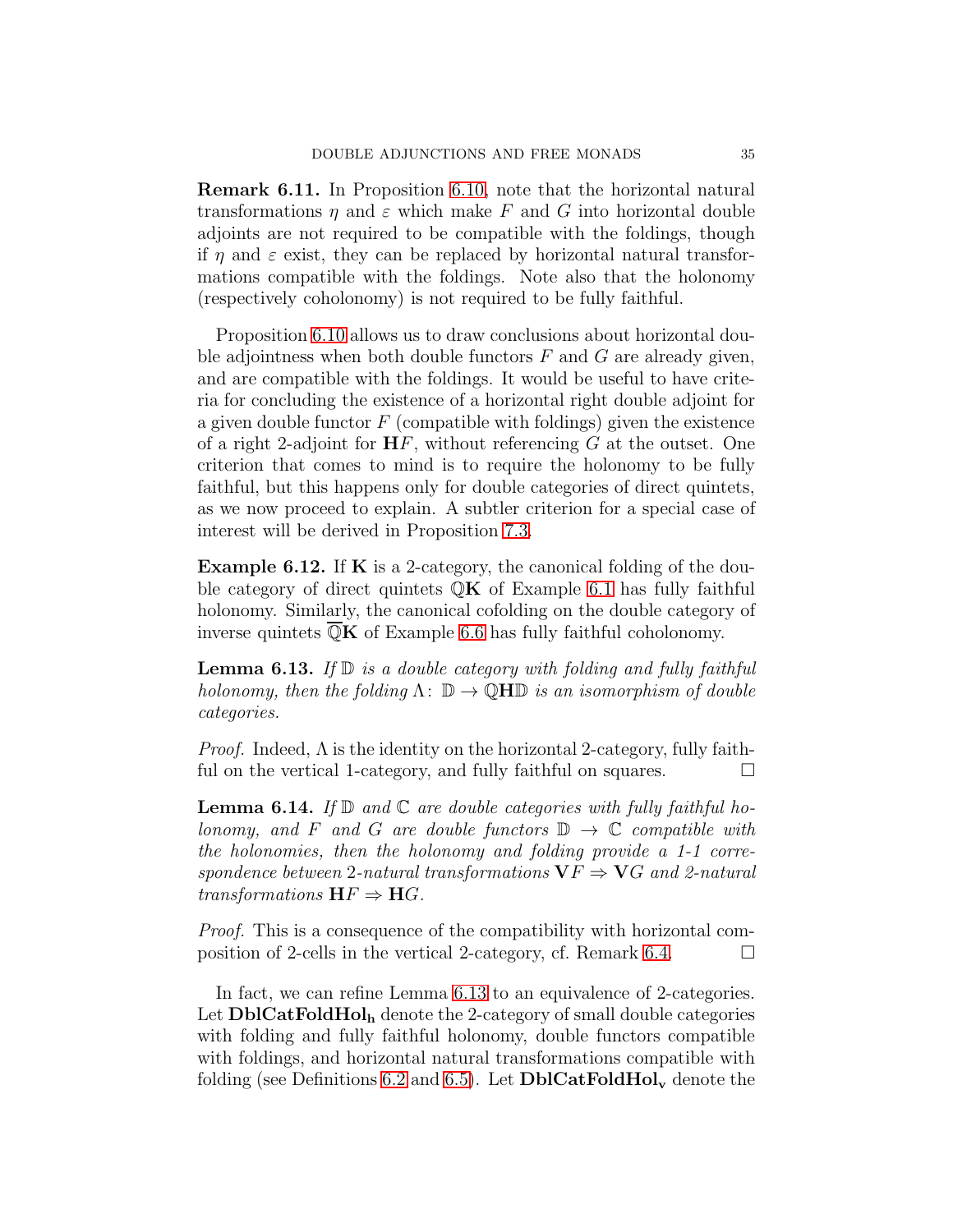2-category of small double categories with folding and fully faithful holonomy, double functors compatible with foldings, and vertical natural transformations compatible with folding.

### <span id="page-35-0"></span>Proposition 6.15. The forgetful 2-functors

### $H$ : DblCatFoldHol $_{\rm h}$  —> 2Cat

### $\mathrm{V}\colon \operatorname{DblCat}\mathrm{FoldHol}_{\mathrm{v}}\longrightarrow 2\mathrm{Cat}$

are equivalences of 2-categories.

*Proof.* Note first that  $H$  and  $V$  are essentially surjective by Exam-ples [6.1](#page-26-1) and [6.12.](#page-34-1) Suppose  $F, G: \mathbb{C} \to \mathbb{D}$  are double functors compatible with foldings, and in particular compatible with the fully faithful holonomy, and suppose  $\mathbf{H} F = \mathbf{H} G$ . Then the double functors F and G agree on the horizontal 2-categories. If  $j$  is a vertical morphism in C, then  $\overline{F(j)} = F(\overline{j}) = G(\overline{j}) = \overline{G(j)}$ , and  $F(j) = G(j)$  by the faithfulness of the holonomy. The double functors  $F$  and  $G$  similarly agree on squares because of the folding bijections. Conversely, if a 2 functor is defined on horizontal 2-categories, then it can be extended to the double categories using the bijective holonomy and then the foldings. Thus  $H : DblCatFoldHol<sub>h</sub> \rightarrow 2Cat$  is bijective on the objects of hom-categories. Similarly,  $V$  is bijective on the objects of hom-categories (here the fullness of the holonomy plays a role).

Similar arguments hold for injectivity on horizontal respectively vertical natural transformations.

For fullness of H for 2-natural transformations, suppose  $\theta$ :  $HF \Rightarrow$  $HG$  is a 2-natural transformation. We extend  $\theta$  to a horizontal natural transformation: for a vertical morphism j in  $\mathbb{C}$ , define  $\theta j$  by equa-tion [\(16\)](#page-29-2). We verify double naturality for  $\theta$ , namely the equation  $[F\alpha \theta k] = [\theta j \ G\alpha]$  for any square  $\alpha$  in C with boundary as in equation [\(13\)](#page-26-2). By the definition of  $\theta j$  and  $\theta k$  via equation [\(16\)](#page-29-2), we have  $\Lambda(\theta j) = i^v_{\begin{bmatrix} \theta A & G\overline{j} \end{bmatrix}}$  and  $\Lambda(\theta k) = i^v_{\begin{bmatrix} \theta B & G\overline{k} \end{bmatrix}}$ , so that the equation

<span id="page-35-1"></span>(23) 
$$
\begin{bmatrix} i_{Ff}^{v} & \Lambda(\theta k) \\ \Lambda(F\alpha) & i_{\theta D}^{v} \end{bmatrix} = \begin{bmatrix} i_{\theta A}^{v} & \Lambda(G\alpha) \\ \Lambda(\theta j) & i_{Gg}^{v} \end{bmatrix}
$$

holds by 2-naturality of  $\theta$ . The double naturality then follows from an application of  $\Lambda^{-1}$  to [\(23\)](#page-35-1) using axiom [\(ii\)](#page-27-0) of Definition [6.2.](#page-26-0)

For fullness of V on 2-natural transformations, suppose  $\sigma: V_F \Rightarrow$ VG is a 2-natural transformation. We extend  $\sigma$  to a vertical natural transformation: for any horizontal morphism  $\overline{i}$  in  $\mathbb{C}$ , define  $\sigma\overline{j}$  by equation [\(17\)](#page-29-3). Recall that the holonomy is fully faithful, so any horizontal morphism is of the form  $\overline{j}$  for a unique vertical morphism j. The proof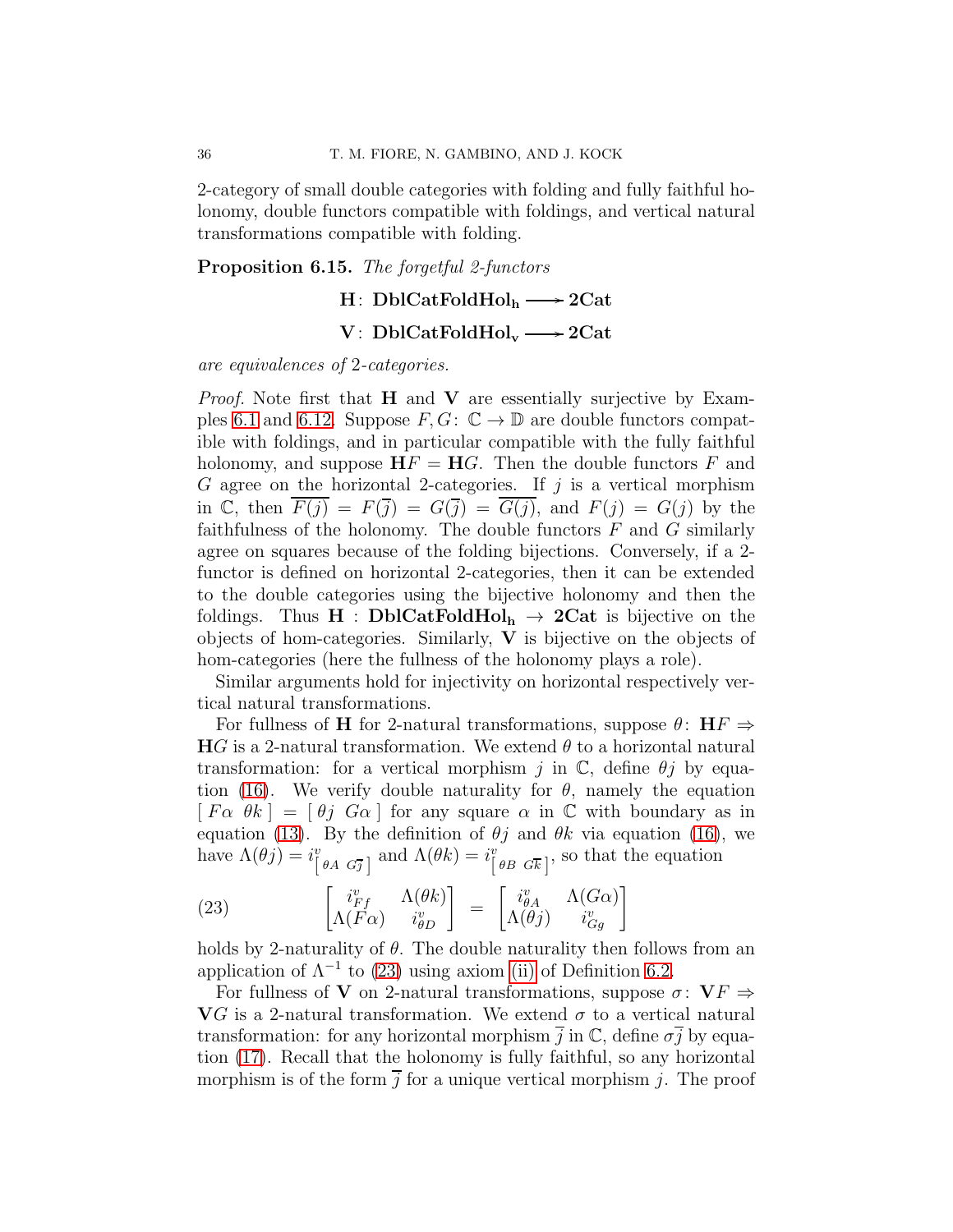for surjectivity of  $V$  on 2-natural transformations proceeds like that of **H**, using Lemma [6.14.](#page-34-2)

<span id="page-36-0"></span>**Corollary 6.16.** Let  $A$  and  $X$  be double categories with folding and fully faithful holonomies. Let  $F: \mathbb{X} \to \mathbb{A}$  be a double functor compatible with the foldings. Then the following are equivalent.

- <span id="page-36-1"></span>(i) The double functor  $F$  admits a horizontal right double adjoint (not necessarily compatible with the foldings).
- <span id="page-36-3"></span><span id="page-36-2"></span>(ii) The 2-functor  $\mathbf{H}F: \mathbf{H}\mathbb{X} \to \mathbf{H}\mathbb{A}$  admits a right 2-adjoint.
- (iii) The double functor F admits a vertical right double adjoint (not necessarily compatible with the foldings).
- <span id="page-36-4"></span>(iv) The 2-functor  $\mathbf{V}F: \mathbf{V} \mathbb{X} \rightarrow \mathbf{V} \mathbb{A}$  admits a right 2-adjoint.

*Proof.* By Proposition [6.15,](#page-35-0) the 2-functor  $H : \text{DblCatFoldHol}_{h} \rightarrow$ **2Cat** is 2-fully faithful, so  $F$  admits a horizontal right double adjoint compatible with the foldings if and only if  $HF$  admits a right 2-adjoint. But if  $F$  admits a horizontal right double adjoint  $G$  not necessarily compatible with the foldings, then  $HG$  is still a right 2-adjoint to  $HF$ , and Proposition [6.15](#page-35-0) applies to extend the 2-adjunction  $\mathbf{H} F \dashv \mathbf{H} G$  to a horizontal double adjunction with horizontal left double adjoint F. Thus [\(i\)](#page-36-1) $\Leftrightarrow$ [\(ii\)](#page-36-2) and similarly [\(iii\)](#page-36-3) $\Leftrightarrow$ [\(iv\).](#page-36-4)

To complete the proof, we observe [\(ii\)](#page-36-2) $\Leftrightarrow$ [\(iv\),](#page-36-4) because the fully faithful holonomy and folding provide a 1-1 correspondence between 2 natural transformations  $\mathbf{V}F_1 \Rightarrow \mathbf{V}F_2$  and 2-natural transformations  $\mathbf{H}F_1 \Rightarrow \mathbf{H}F_2$ , by Lemma [6.14.](#page-34-2)

For completeness, we also state the analogues of Lemma [6.13,](#page-34-0) Proposition [6.15](#page-35-0) and Corollary [6.16](#page-36-0) for double categories with cofoldings and fully faithful coholonomies.

<span id="page-36-5"></span>**Lemma 6.17.** If  $\mathbb{D}$  is a double category with cofolding and fully faithful coholonomy, then the cofolding  $\Lambda: \mathbb{D} \to \overline{\mathbb{Q}}$ H $\mathbb{D}$  is an isomorphism of double categories.

With self-explanatory notation as in Proposition [6.15,](#page-35-0) we have:

Proposition 6.18. The forgetful 2-functors

### $H: DblCatCofoldCohol<sub>h</sub> \longrightarrow 2Cat$

# V: DblCatCofoldCohol $v^{\circ} \longrightarrow 2Cat$

are equivalences of 2-categories.

The reversal of 2-cells by V (indicated with the superscript  $\infty$ ) stems from the contravariant nature of the cofolding.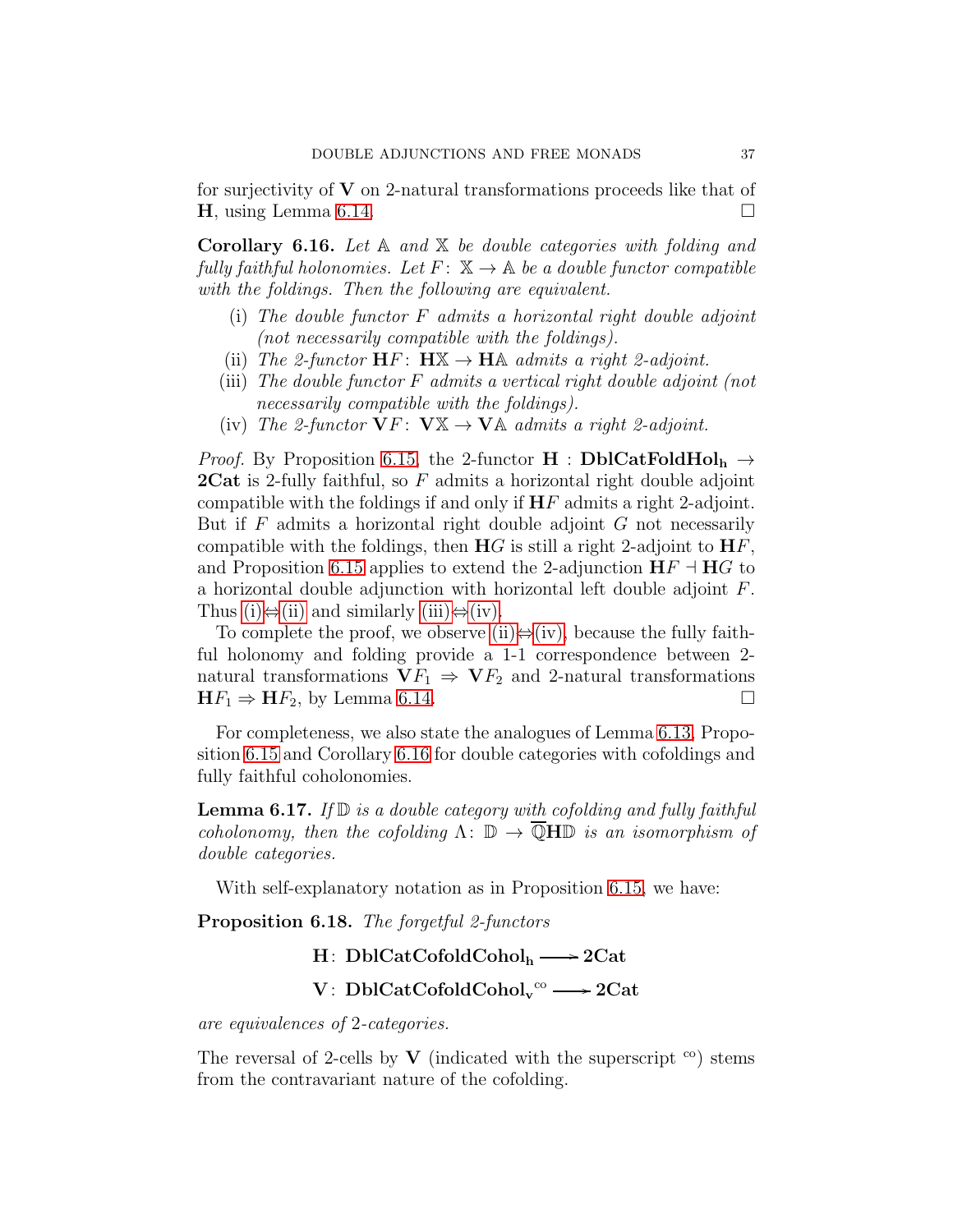Proof. The entire proof is very similar to that of Proposition [6.15.](#page-35-0) The only small difference is in the fullness of  $H$  and  $V$  for 2-natural transformations. Suppose  $\theta$ :  $HF \Rightarrow HG$  is a 2-natural transformation. We extend  $\theta$  to a horizontal natural transformation: for a vertical morphism j in C, define  $\theta j$  by equation [\(20\)](#page-32-1). By the definition of  $\theta j$  and θk via equation [\(20\)](#page-32-1), we have  $\Lambda(\theta j) = i^v_{[Fj^* \theta A]}$  and  $\Lambda(\theta k) = i^v_{[Fk^* \theta B]}$ , so that the equation

<span id="page-37-1"></span>(24) 
$$
\begin{bmatrix}\n\Lambda(F\alpha) & i_{\theta B}^v \\
i_{Fg}^v & \Lambda(\theta k)\n\end{bmatrix} = \begin{bmatrix}\n\Lambda(\theta j) & i_{Gf}^v \\
i_{\theta C}^v & \Lambda(G\alpha)\n\end{bmatrix}
$$

holds by 2-naturality of  $\theta$ . The double naturality equation  $[F\alpha \theta k] =$ [ $\theta j$   $G\alpha$ ] for  $\theta$  then follows from an application of  $\Lambda^{-1}$  to [\(24\)](#page-37-1) using axiom [\(ii\)](#page-31-0) of Definition [6.7.](#page-30-0)

The contravariant nature of the cofolding also affects the direction of the vertical adjunction in the following cofolding analog of Corollary [6.16:](#page-36-0)

<span id="page-37-2"></span>**Corollary 6.19.** Let  $A$  and  $X$  be double categories with cofolding and fully faithful coholonomies. Let  $F: \mathbb{X} \to \mathbb{A}$  be a double functor compatible with the cofoldings. Then the following are equivalent.

- (i) The double functor F admits a horizontal right double adjoint (not necessarily compatible with the cofoldings).
- (ii) The 2-functor  $HF: H\mathbb{X} \to H\mathbb{A}$  admits a right 2-adjoint.
- (iii) The double functor F admits a vertical left double adjoint (not necessarily compatible with the cofoldings).
- (iv) The 2-functor  $\mathbf{V}F: \mathbf{V} \mathbb{X} \to \mathbf{V} \mathbb{A}$  admits a left 2-adjoint.

### <span id="page-37-0"></span>7. Endomorphisms and Monads in a Double Category

The notions of endomorphism and monad in a double category were introduced in [\[13\]](#page-54-0), the main theorem of which gave sufficient conditions for the existence of free monads in a double category. One of the goals of this paper is to simultaneously remove several hypotheses from our main theorem in [\[13\]](#page-54-0) and strengthen its conclusion to obtain Theorem [9.6](#page-49-0) of this paper, which says that if a double category D with cofolding admits the construction of free monads in its horizontal 2 category, then D admits the construction of free monads as a double category. Towards that goal, we prove in this section that a cofolding on  $\mathbb D$  induces a cofolding on the double categories  $\mathbb{E}nd(\mathbb D)$  and  $\mathbb{M}nd(\mathbb D)$ of endomorphisms and monads in  $\mathbb{D}$ , see [\[13,](#page-54-0) Definitions 2.3 and 2.4]. Another goal of this paper is Theorem [10.3,](#page-53-1) the characterization of the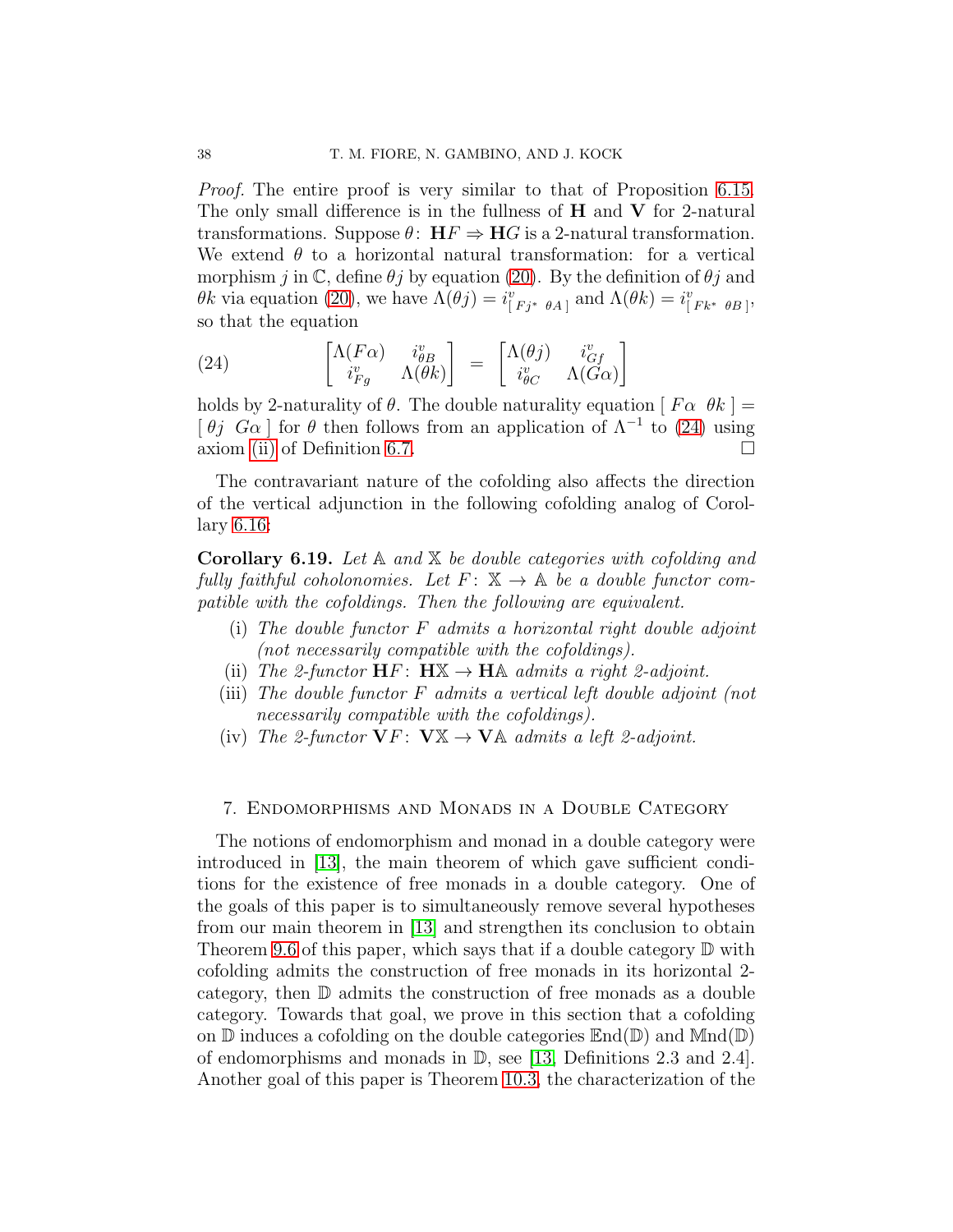existence of Eilenberg–Moore objects in a double category in terms of representability of certain parameterized presheaves. For that we also need an understanding of the double category Mnd(D).

Following [\[13\]](#page-54-0), by endomorphism and monad in a double category we mean horizontal endomorphism and horizontal monad. Hence an endomorphism in a double category is a pair  $(X, P)$  where X is an object and  $P: X \to X$  is a horizontal morphism. A monad structure on  $(X, P)$  consists of squares



satisfying obvious laws of associativity and unitality. In other words, endomorphisms and monads are the same as endomorphisms and monads in the horizontal 2-category.

A horizontal map between endomorphisms  $(X, P)$  and  $(Y, Q)$  is a horizontal morphism  $F: X \to Y$  together with a square

(25) 
$$
X \xrightarrow{F} Y \xrightarrow{\ Q} Y
$$

$$
\downarrow \qquad \qquad \downarrow \qquad \downarrow
$$

$$
X \xrightarrow{P} X \xrightarrow{P} Y.
$$

A vertical map  $(u, \bar{u}) : (X, P) \to (X', P')$  consists of a vertical morphism  $u: X \to X'$  and a square

$$
X \xrightarrow{P} X
$$
  
\n
$$
u \downarrow \bar{u} \qquad \downarrow u
$$
  
\n
$$
X' \xrightarrow{P'} X'.
$$

The definitions of horizontal and vertical maps between monads are similar, but the squares  $\phi$  and  $\bar{u}$  are then subject to some evident compatibility conditions with respect to the monad structures. There are also notions of endomorphism square and monad square (which we shall not recall here) making  $\text{End}(\mathbb{D})$  and  $\text{Mnd}(\mathbb{D})$  into double categories, cf. [\[13\]](#page-54-0). See Examples [8.2](#page-42-0) and [8.3.](#page-43-0)

The direction of the square  $\phi$  in the definition of horizontal endomorphism map and horizontal monad map is chosen so as to agree with the convention of Street [\[26\]](#page-55-3) for endomorphism maps and monad maps in the horizontal 2-category, which in turn is motivated among other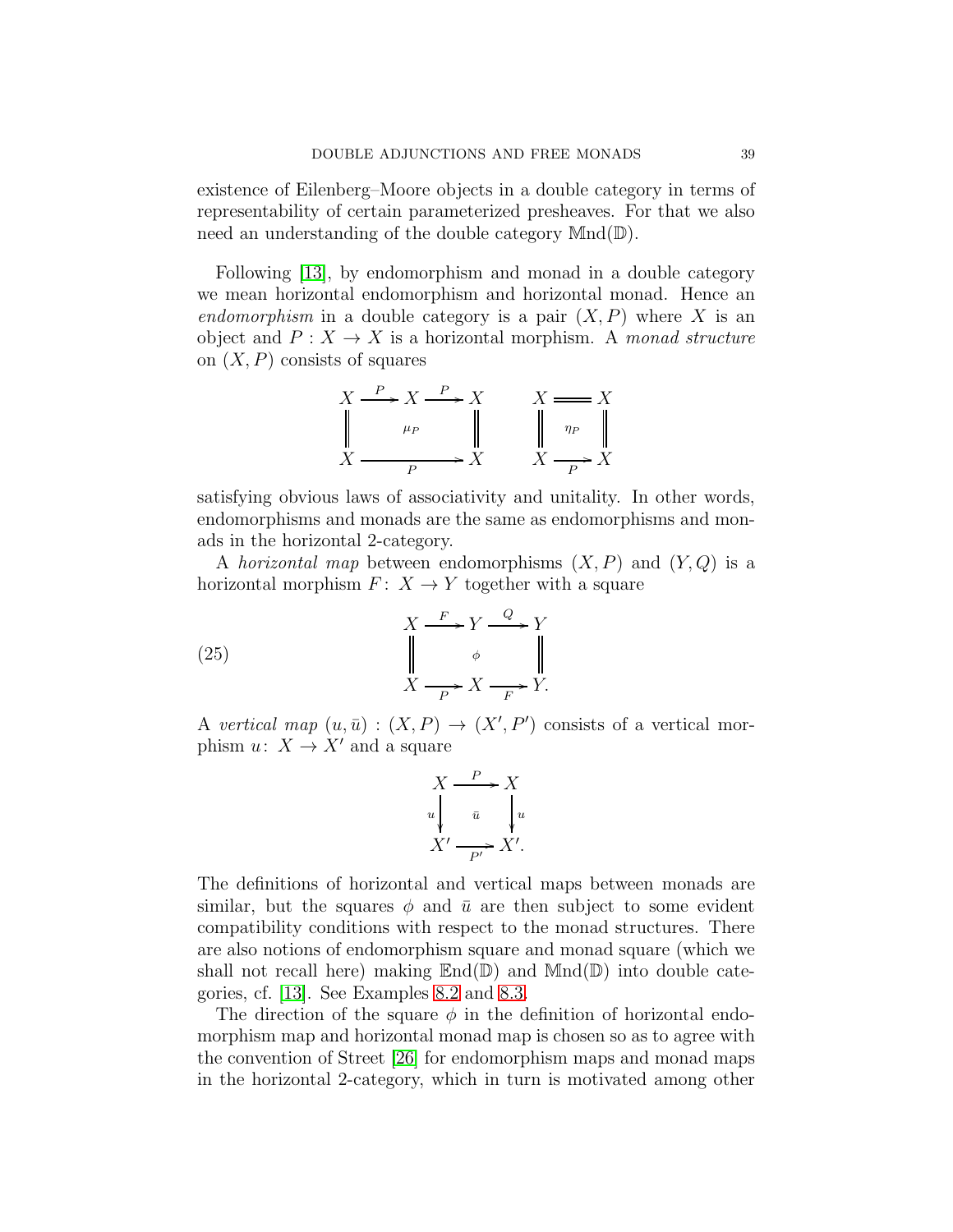things by the desire to pullback algebras for monads. This choice has some consequences for some other choices in this paper, and we pause to explain this. For brevity we talk only about monads, the case of endomorphisms being analogous.

The other natural choice for horizontal monad maps  $(X, P) \to (Y, Q)$ is with squares of the form

$$
X \xrightarrow{P} X \xrightarrow{F} Y
$$
  
\n
$$
\downarrow \qquad \phi \qquad \qquad \parallel
$$
  
\n
$$
X \xrightarrow{F} Y \xrightarrow{Q} Y,
$$

which for fun we call Avenue monad maps in the following discussion. We temporarily denote by  $Mnd^{st}(\mathbb{D}) = Mnd(\mathbb{D})$  the double category whose horizontal morphisms are Street monad maps (the convention used elsewhere in this paper), and by  $Mnd^{av}(\mathbb{D})$  the double category with Avenue monad maps. The two double categories have the same vertical morphisms.

Both notions of monad map refer only to the horizontal 2-category and make sense already for 2-categories, so for a 2-category  $\bf{K}$  we have two different 2-categories of monads,  $Mnd^{st}(\mathbf{K})$  and  $Mnd^{av}(\mathbf{K})$ . The two notions of monad maps for 2-categories can be combined into a single double category that has Street monad maps as horizontal morphisms and Avenue monad maps as vertical morphisms; there is a unique natural choice of what square should be taken to be to make this into a double category. This double category is naturally isomorphic to  $Mnd^{st}(\mathbb{Q}K)$ , which is different from  $\mathbb{Q}(Mnd^{st}(K))$ : both double categories have  $Mnd^{st}(\mathbf{K})$  as horizontal 2-category, but while the vertical 2-category of  $Mnd^{st}(\mathbb{Q}K)$  is  $Mnd^{av}(K)$  with 2-cells reversed, the vertical 2-category of  $\mathbb{Q}(\text{Mnd}^{\text{st}}(K))$  is  $\text{Mnd}^{\text{st}}(K)$  with the 2-cells reversed. In contrast we have the following result, whose proof is a straightforward but tedious verification.

### <span id="page-39-0"></span>**Lemma 7.1.** For any 2-category  $\bf{K}$ , we have natural identifications

| $\operatorname{End}^{\operatorname{st}}(\overline{\mathbb{Q}}(\mathbf{K})) = \overline{\mathbb{Q}}(\operatorname{End}^{\operatorname{st}}(\mathbf{K}))$ | $\mathbb{M}\mathrm{nd}^{\mathrm{st}}(\overline{\mathbb{Q}}(\mathbf{K})) = \overline{\mathbb{Q}}(\mathrm{M}\mathrm{nd}^{\mathrm{st}}(\mathbf{K}))$ |
|---------------------------------------------------------------------------------------------------------------------------------------------------------|---------------------------------------------------------------------------------------------------------------------------------------------------|
| $\operatorname{End}^{\mathrm{av}}(\mathbb{Q}(\mathbf{K})) = \mathbb{Q}(\operatorname{End}^{\mathrm{av}}(\mathbf{K}))$                                   | $\mathbb{M}\mathrm{nd}^{\mathrm{av}}(\mathbb{Q}(\mathbf{K})) = \mathbb{Q}(\mathrm{M}\mathrm{nd}^{\mathrm{av}}(\mathbf{K})).$                      |

The fact that Street monad maps are more compatible with the inverse quintet construction  $\overline{Q}$  of Example [6.6](#page-29-0) than with the direct quintet construction Q (Example [6.1\)](#page-26-1) explains to some extent why in the following it is cofolding rather than folding that goes well with monads. With the Avenue convention on monad maps, the following results would have concerned folding instead of cofolding.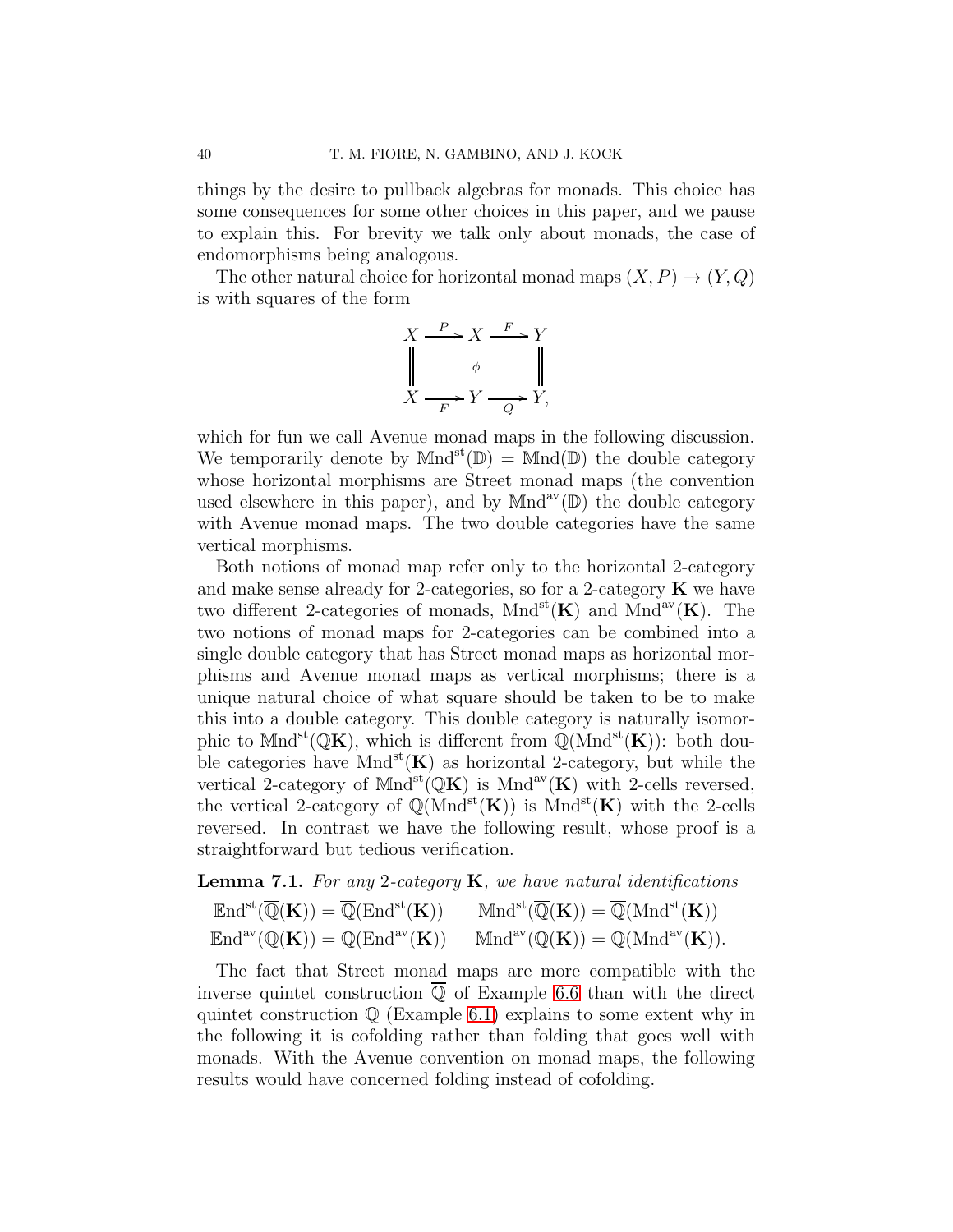The following is the main point of this section: a cofolding on a double category  $\mathbb D$  induces a cofolding on  $\mathbb M$ nd $(\mathbb D)$  and  $\mathbb E$ nd $(\mathbb D)$ .

<span id="page-40-0"></span>**Proposition 7.2.** If  $(\mathbb{D}, \Lambda^{\mathbb{D}})$  is a double category with cofolding, then the double categories  $Mnd(\mathbb{D})$  and  $End(\mathbb{D})$  inherit cofoldings from  $\mathbb{D}$ , and the forgetful double functor  $U: \text{Mnd}(\mathbb{D}) \to \text{End}(\mathbb{D})$  preserves them.

*Proof.* We first construct the cofolding on  $\mathbb{E}nd(\mathbb{M})$ : if  $(u, \bar{u})$ :  $(X, P) \rightarrow$  $(X', P')$  is a vertical endomorphism map, then the corresponding horizontal endomorphism map  $(u, \bar{u})^*$  under the coholonomy is

$$
(u^*, \Lambda^{\mathbb{D}}(\bar{u}))\colon (X', P') \to (X, P),
$$

if  $\alpha$  is an endomorphism square, then the corresponding endomorphism 2-cell is the D-cofolding of  $\alpha$ , namely  $\Lambda^{\mathbb{D}}(\alpha)$ . It is straightforward to check, using the functoriality of the coholonomy on D and the compatibility of  $\Lambda^{\mathbb{D}}$  with horizontal and vertical composition of squares, that these assignments constitute a cofolding on  $\mathbb{E}nd(\mathbb{D})$ .

Next we verify that the same construction of the cofolding works for monads: if  $(X, P)$  and  $(X', P')$  are monads, and  $(u, \bar{u})$  is vertical monad map, then  $(u, \bar{u})^* = (u^*, \Lambda^{\mathbb{D}}(\bar{u}))$  is a horizontal monad map, and if  $\alpha$ is a monad square, then  $\Lambda^{\mathbb{D}}(\alpha)$  is a monad 2-cell. This follows readily from the compatibility of  $\Lambda^{\mathbb{D}}$  with horizontal and vertical composition of squares. Since the two cofoldings are given by the same construction, it is clear that the forgetful functor preserves them.

In Proposition [7.2,](#page-40-0) note that if  $D$  has fully faithful coholonomy, then the induced coholonomies on  $Mnd(\mathbb{D})$  and  $\mathbb{E}nd(\mathbb{D})$  are again fully faithful. This follows from Lemma [6.17](#page-36-5) and Lemma [7.1.](#page-39-0) We have seen in Corollary [6.19](#page-37-2) that when the coholonomy is fully faithful, all questions about adjunction can be settled in the horizontal 2-category, but we noted also that this requirement is a very restrictive condition. The following technical result can be interpreted as saying that in the situation of the preceding proposition, although  $\text{End}(\mathbb{D})$  and  $\text{Mnd}(\mathbb{D})$  do not often have fully faithful coholonomies, they do have some fully faithfulness relative to  $\mathbb{D}$ : for a *fixed* vertical morphism u in  $\mathbb{D}$ , we do get certain bijections. This result, which generalizes [\[13,](#page-54-0) Lemma 3.4], will play an important role in the proofs of Proposition [9.5](#page-49-1) and Theorem [9.6.](#page-49-0)

<span id="page-40-1"></span>**Proposition 7.3.** In the situation of Proposition [7.2,](#page-40-0) if  $u: X \rightarrow X'$ is a fixed vertical morphism in D, then

$$
(u, \bar{u}) \mapsto (u^*, \Lambda^{\mathbb{D}}(\bar{u}))
$$

is a bijection between vertical endomorphism maps  $(X, P) \rightarrow (X', P')$ with underlying vertical morphism u and horizontal endomorphism maps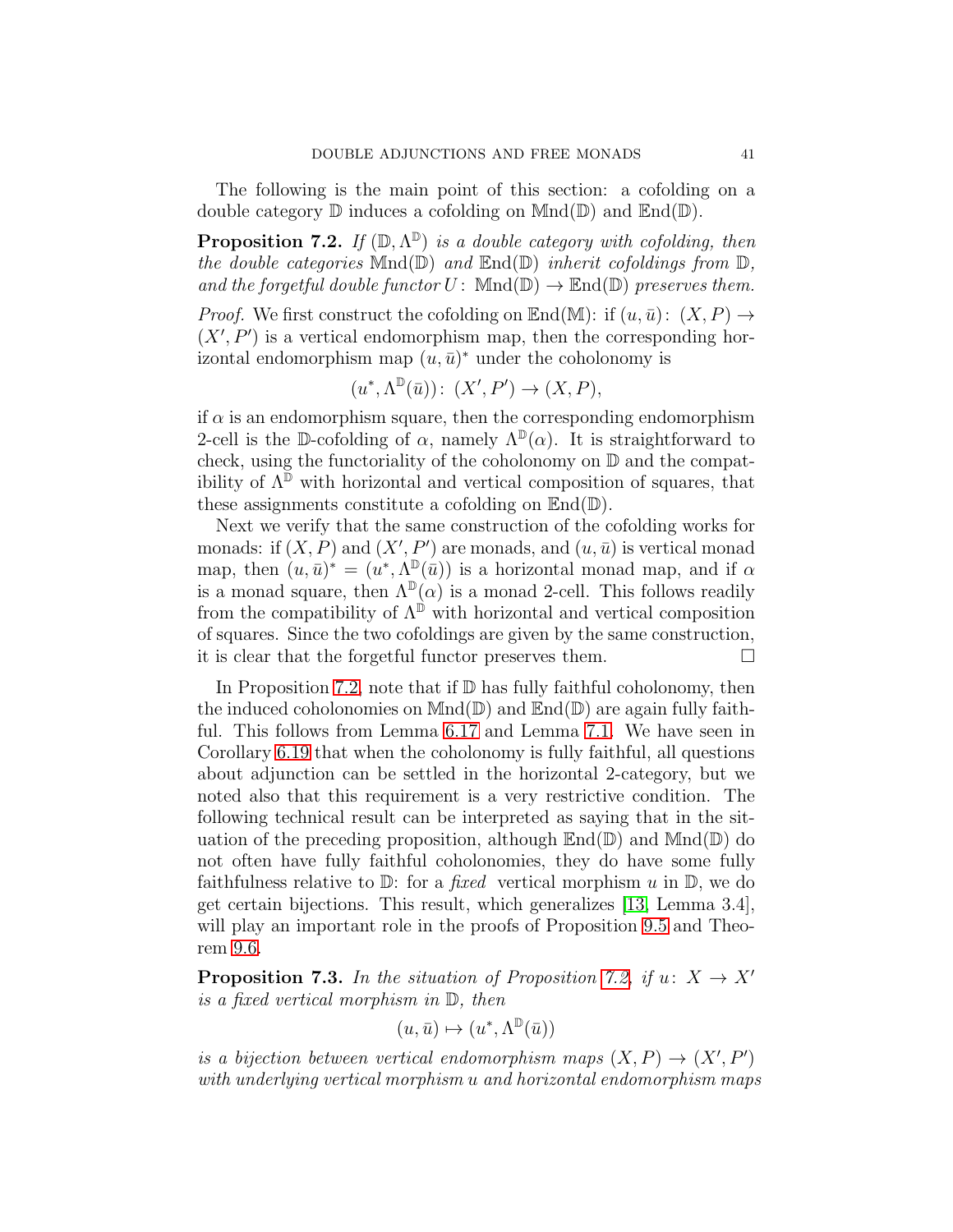$(X', P') \to (X, P)$  with underlying horizontal morphism  $u^*$ . If  $(X, P)$ and  $(X', P')$  are monads, we have a similar bijection between vertical monad maps with underlying morphism u and horizontal monad maps with underlying morphism  $u^*$ .

*Proof.* Vertical endomorphism maps over u from  $(X, P)$  to  $(X', P')$  are squares

$$
X \xrightarrow{P} X
$$
  
\n
$$
u \downarrow \overline{u} \qquad \downarrow u
$$
  
\n
$$
X' \xrightarrow{P'} X',
$$

which under  $\Lambda^{\mathbb{D}}$  correspond to squares

$$
X' \xrightarrow{u^*} X \xrightarrow{P} X
$$
  

$$
\parallel \qquad \qquad \wedge^{\mathbb{D}(\bar{u})} \qquad \parallel
$$
  

$$
X' \xrightarrow{P'} X' \xrightarrow{u^*} X.
$$

which are precisely the horizontal endomorphism maps over  $u^*$  from  $(X', P')$  to  $(X, P)$ . The assertion about monad maps is similar.  $\square$ 

### 8. Example: Endomorphisms and Monads in Span

<span id="page-41-0"></span>We consider the normal, horizontally weak double category Span of spans in Set from Example [2.1](#page-8-0) in order to exemplify the notions of endomorphism and monad in a double category, to illustrate the local description of double adjunctions in Theorem [5.4](#page-22-0) (a slightly weak version of Theorem [5.2](#page-17-0) [\(v\)\)](#page-18-0), and to motivate Theorem [9.6](#page-49-0) below. We establish by hand the following result, which is a special case of [\[13,](#page-54-0) Proposition 3.8].

<span id="page-41-1"></span>**Proposition 8.1.** The forgetful double functor  $G$ : Mnd(Span)  $\rightarrow$  $\mathbb{E}$ nd(Span) has a vertical double left adjoint F,

<span id="page-41-2"></span>(26) End(Span) 
$$
\xrightarrow{F}
$$
 Mnd(Span).

Note that although End(Span) and Mnd(Span) are horizontally weak double categories, the double functors  $F$  and  $G$  strictly preserve all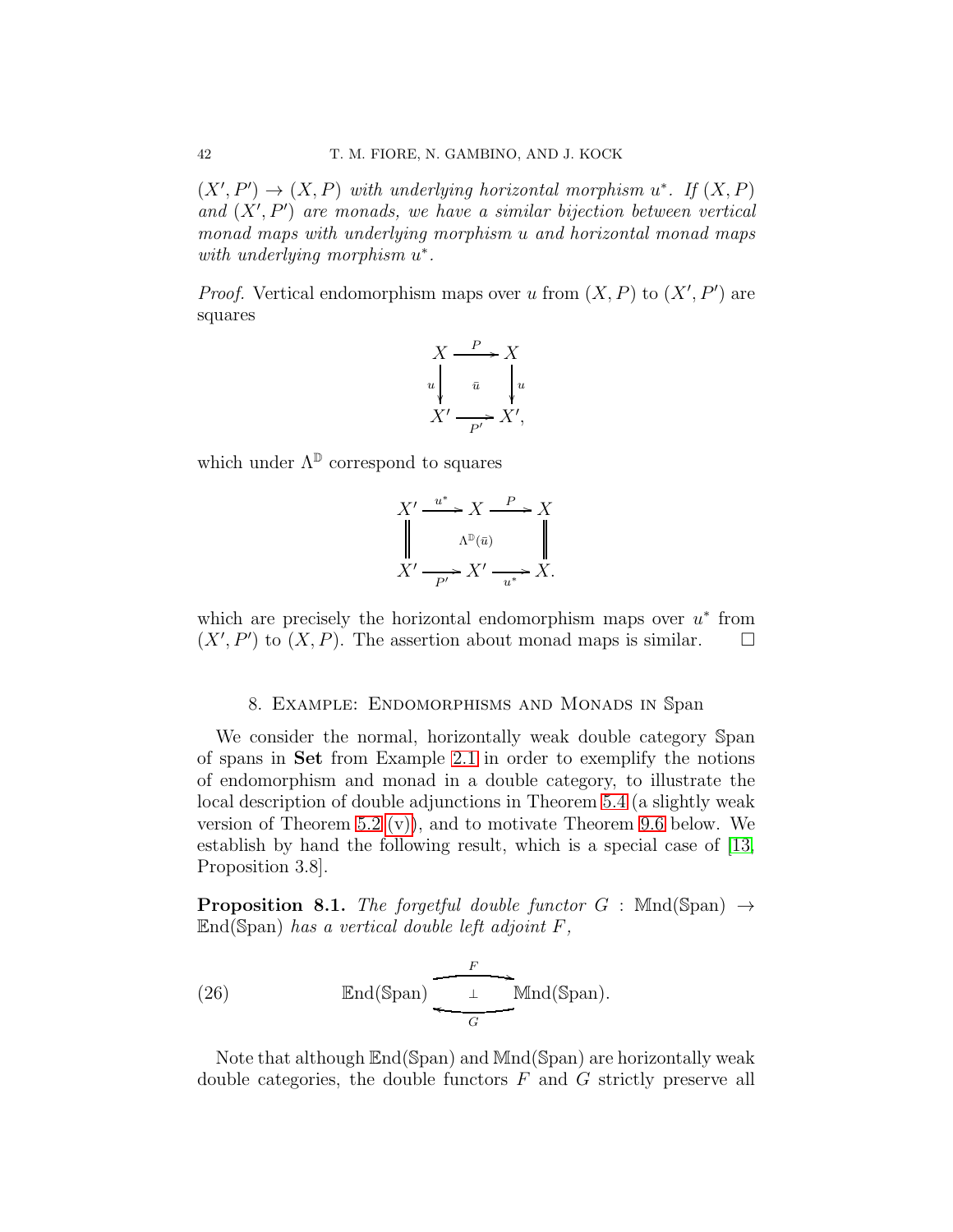compositions and identities. The 1-adjunction

$$
\underbrace{\text{DirGraph}\underbrace{\text{Free}}_{\text{Forget}}}\text{Cat}
$$

is the vertical 1-category part of [\(26\)](#page-41-2).

We next spell out the double categories  $\text{End}(\text{Span})$  and  $\text{Mnd}(\text{Span})$ .

<span id="page-42-0"></span>Example 8.2 (Endomorphisms in Span). Objects and vertical morphisms of End(Span) are directed graphs  $G_0 \leftarrow G_1 \rightarrow G_0$  and morphisms of directed graphs. A horizontal morphism  $(U, \phi)$ :  $G_* \to G'_*$  in End(Span) is a span  $U: G_0 \leftarrow U_1 \rightarrow G'_0$  equipped with a chosen (not necessarily vertically invertible) square in Span as below.<sup>[1](#page-42-1)</sup>

<span id="page-42-2"></span>(27) 
$$
\begin{array}{ccc}\nG_0 & \longleftarrow & U_1 \longrightarrow G'_0 \longleftarrow & G'_1 \longrightarrow & G'_0 \\
\parallel & & \phi & & \parallel \\
G_0 & \longleftarrow & G_1 \longrightarrow & G_0 \longleftarrow & U_1 \longrightarrow & G'_0.\n\end{array}
$$

Horizontal composition of horizontal morphisms is by pullback, with the usual choice made for identities as in Example [2.1](#page-8-0) ( $\phi$  is then the identity on  $G_1$ ). The associated  $\phi$ -part of the composite is the vertical composite of the following squares.

<span id="page-42-3"></span>
$$
(28) \quad G_0 \leftarrow U_1 \longrightarrow G'_0 \leftarrow V_1 \longrightarrow G''_0 \longrightarrow G''_1 \longrightarrow G''_0
$$
\n
$$
\parallel \qquad \qquad \downarrow \qquad \qquad \downarrow \qquad \qquad \downarrow \qquad \qquad \downarrow
$$
\n
$$
(28) \quad G_0 \leftarrow U_1 \longrightarrow G'_0 \leftarrow G'_1 \longrightarrow G'_0 \leftarrow V_1 \longrightarrow G''_0
$$
\n
$$
\parallel \qquad \qquad \downarrow \qquad \qquad \downarrow \qquad \qquad \downarrow
$$
\n
$$
G_0 \leftarrow G_1 \longrightarrow G_0 \leftarrow U_1 \longrightarrow G'_0 \leftarrow V_1 \longrightarrow G''_0.
$$

A square in End(Span)

<span id="page-42-4"></span>(29) 
$$
G_* \xrightarrow{U} G'_*
$$

$$
J_* \downarrow \alpha \qquad \qquad J'_* \downarrow
$$

$$
H_* \xrightarrow{V} H'_*
$$

<span id="page-42-1"></span><sup>&</sup>lt;sup>1</sup>If  $U: G_0 \leftarrow U_1 \rightarrow G'_0$  is not an identity span, then a square as in  $(27)$  is a (not necessarily bijective) function  $\phi: U_1 \times_{G'_0} G'_1 \to G_1 \times_{G_0} U_1$  making the relevant squares commute. If U is an identity span, then a square as in  $(27)$  is a (not necessarily bijective) function  $\phi: G'_1 \to G_1$ . Recall the choice of pullback described in Example [2.1.](#page-8-0)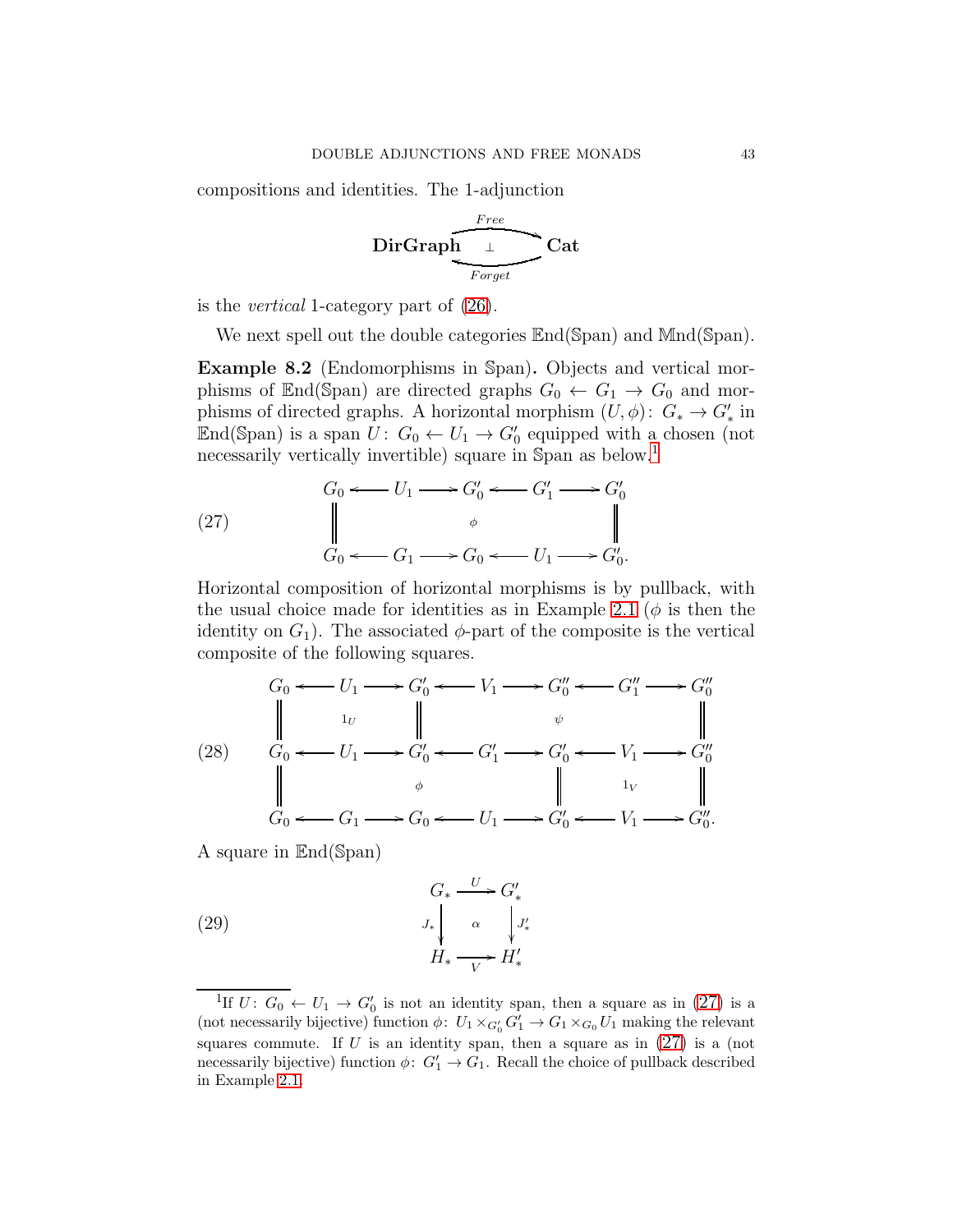is a square in Span



such that the cube with  $\phi$  on top and  $\phi'$  on bottom commutes. Horizontal and vertical composition of squares in End(Span) are the horizontal and vertical compositions of the underlying squares in Span, for example, horizontal composition is defined via pullback.

<span id="page-43-0"></span>Example 8.3 (Monads in Span). Objects and vertical morphisms of Mnd(Span) are categories and functors. The horizontal morphisms of Mnd(Span) are the same as Street's morphisms of monads in a 2- category [\[26\]](#page-55-3). Namely, a horizontal monad morphism  $U: C_* \to D_*$  is a span  $C_0 \leftarrow U_1 \rightarrow D_0$  and a square in Span

$$
C_0 \leftarrow U_1 \longrightarrow D_0 \leftarrow D_1 \longrightarrow D_0
$$
  
\n
$$
\downarrow
$$
  
\n
$$
C_0 \leftarrow C_1 \longrightarrow C_0 \leftarrow U_1 \longrightarrow D_0
$$

such that

$$
\begin{bmatrix} \begin{bmatrix} 1_U^v & \eta^D \end{bmatrix} \end{bmatrix} = \begin{bmatrix} \eta^C & 1_U^v \end{bmatrix}
$$

and

<span id="page-43-2"></span>
$$
\begin{bmatrix} \psi & \phi & 1_D^{\nu} \\ 1_C^{\nu} & \mu^C & 1_U^{\nu} \end{bmatrix} = \begin{bmatrix} 1_U^{\nu} & \mu^D \end{bmatrix}.
$$

In other words, we have a function  $\phi: U_1 \times_{D_0} D_1 \to C_1 \times_{C_0} U_1$  such that

$$
\phi(u, 1_{tu}) = (1_{su}, u)
$$

for all  $u \in U_1$  and

<span id="page-43-3"></span>(31) 
$$
\phi^C(\phi^U(u, d), d') \circ \phi^C(u, d) = \phi^C(u, d' \circ d)
$$

<span id="page-43-1"></span>(32) 
$$
\phi^U(\phi^U(u, d), d') = \phi^U(u, d' \circ d).
$$

Note that if  $D$  and  $K$  have just one object, then equation [\(32\)](#page-43-1) and the unit equation [\(30\)](#page-43-2) essentially say  $\phi^U$  defines a left monoid action of  $D_1$ on  $U_1$ . Horizontal composition of horizontal morphisms in Mnd(Span) is by pullback, and the  $\phi$ -parts compose as in equation [\(28\)](#page-42-3). The horizontal identities are as in span, with  $\phi$  the identity on  $C_1$ .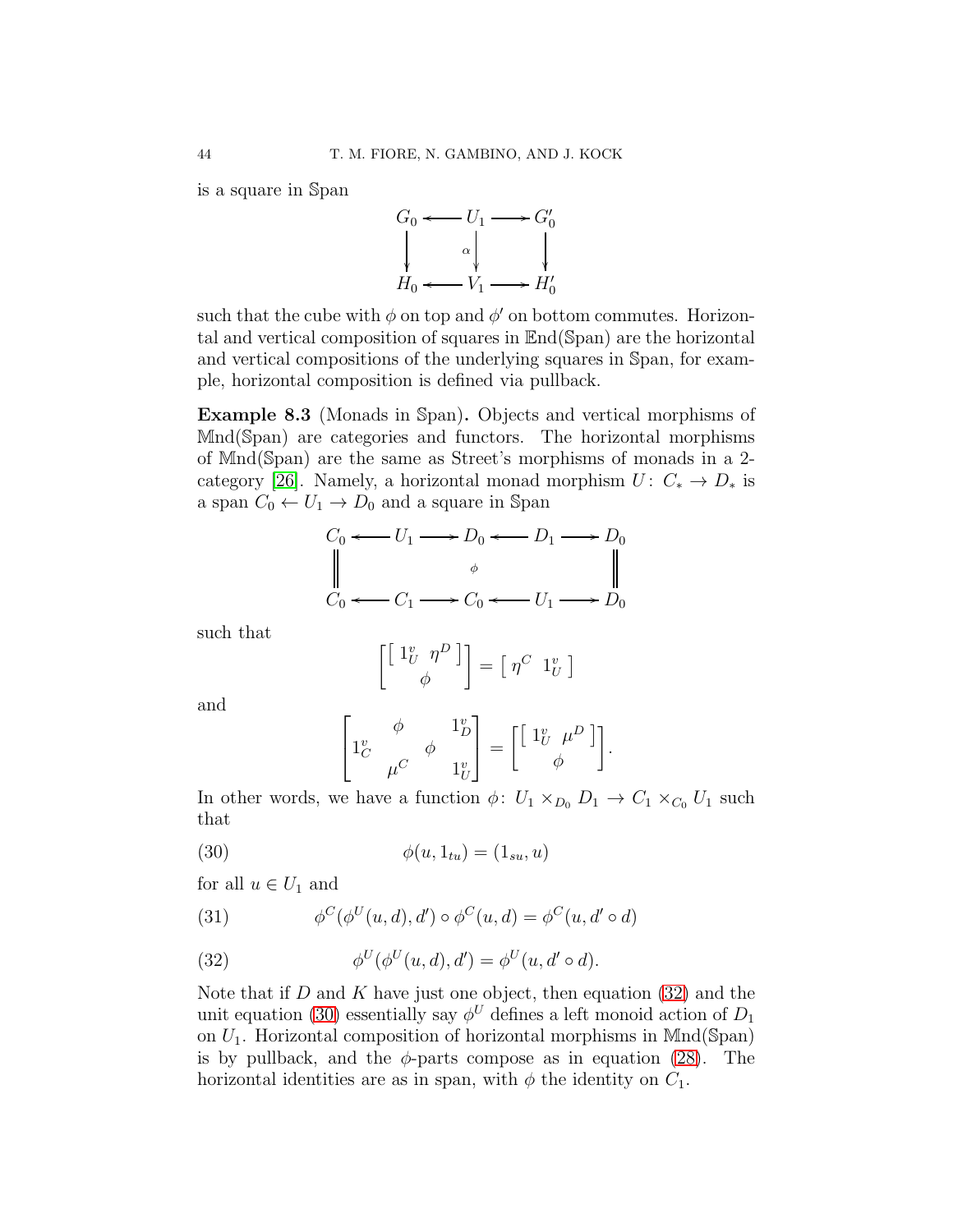Finally, a square

(33) 
$$
A_* \xrightarrow{(U,\phi)} B_*
$$

$$
C_* \xrightarrow[\overline{(V,\psi)}]{} \alpha \qquad \int_{\mathcal{C}_*}^{(K_1,K_0)} D_*
$$

in Mnd(Span) is a square  $\alpha$  in Span such that

<span id="page-44-1"></span>
$$
\begin{bmatrix} \phi \\ \left[ \begin{array}{cc} J_1 & \alpha \end{array} \right] \end{bmatrix} = \begin{bmatrix} \left[ \begin{array}{cc} \alpha & K_1 \end{array} \right] \\ \psi \end{bmatrix},
$$

in other words

$$
(J_1(\phi^A(u,b)), \alpha(\phi^U(u,b))) = (\psi^C(\alpha(u), K(b)), \psi^V(\alpha(u), K(b)).
$$

<span id="page-44-0"></span>**Remark 8.4.** One way to think of a horizontal endomorphism map  $\phi$ is as an assignment that converts a path

$$
\xrightarrow{\in U_1} \xrightarrow{\in D_1}
$$

to a path

$$
\xrightarrow{\in C_1} \xrightarrow{\in U_1}
$$

in a way compatible with unit and composition.

Now that we understand the double categories involved, we can give the proof of Proposition [8.1.](#page-41-1) Since the double adjunction [\(26\)](#page-41-2) is vertical rather than horizontal, we use the transpose of the characterizations in Theorem [5.4.](#page-22-0) We cannot simply transpose the double categories and double functors in [\(26\)](#page-41-2) in order to apply the non-transposed Theorem [5.4,](#page-22-0) because our notions of monads in a double category and their various morphisms prefer the horizontal direction as distinguished.

*Proof.* Proof of Proposition [8.1.](#page-41-1) We first describe  $F$ , then check the conditions of (transposed) Theorem [5.4.](#page-22-0) On objects and vertical morphisms (that is, on directed graphs and their morphisms), F is the free category functor. On a horizontal morphism  $(U, \phi)$ :  $G_* \to G'_*$  in End(Span) as in [\(27\)](#page-42-2), we have  $F(U)_1 := U_1$ . The function  $\phi$  extends to  $F(\phi)$  by Remark [8.4](#page-44-0) and the fact that morphisms in the free category on a (non-reflexive) graph are paths of edges. On  $F(U)_1 \times_{G'_0} G'_1$ , the function  $F(\phi)$  is simply  $\phi$ . On  $F(U)_1 \times_{G'_0} F(G'_*)_1$ , the function  $F(\phi)$ is defined by moving the element of  $U_1$  across the path, one edge at a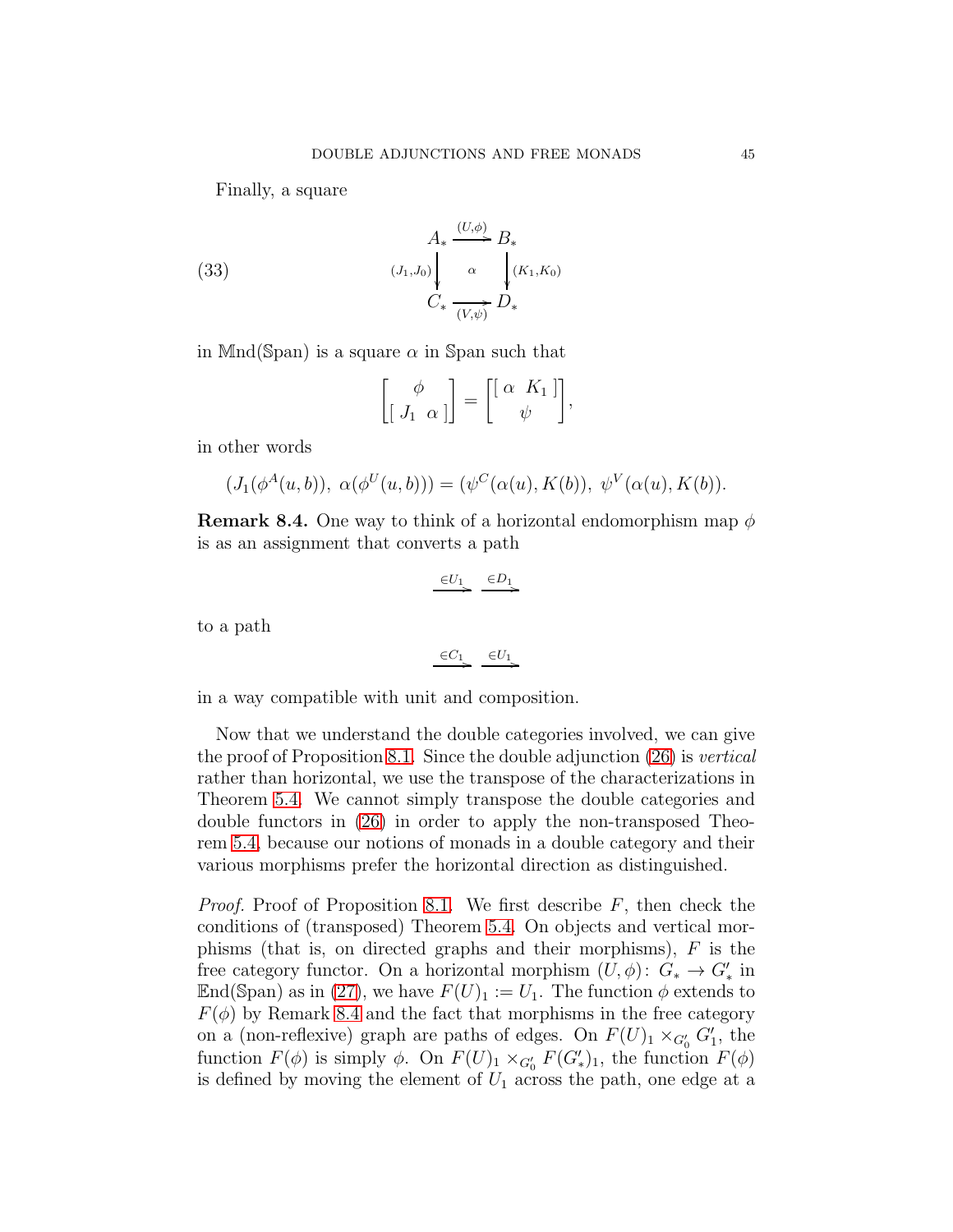time using  $\phi$ . For example,

<span id="page-45-0"></span>

|      | $\boldsymbol{u}$ | g                                                   | h |
|------|------------------|-----------------------------------------------------|---|
| (34) | $\phi^G(u,g)$    | $\phi^{U}(u,g)$                                     | h |
|      | $\phi^G(u,g)$    | $\phi^G(\phi^U(u,g),h) \quad \phi^U(\phi^U(u,g),h)$ |   |

which is the same as below.

<span id="page-45-1"></span>(35) 
$$
\xrightarrow{\begin{array}{c}\n u \longrightarrow b \circ g \\
 \phi^G(u, \text{log})\n \end{array}} \xrightarrow{\begin{array}{c}\n \phi^U(u, \text{log})\n \end{array}}
$$

The equality of the composites in the last lines of the respective displays [\(34\)](#page-45-0) and [\(35\)](#page-45-1) shows that  $F(\phi)$  satisfies the composition rules in [\(31\)](#page-43-3) and [\(32\)](#page-43-1) by definition. Similarly, [\(30\)](#page-43-2) holds by definition and the fact that our directed graphs are non-reflexive. Concerning the definition of F on squares, the double functor F takes a square  $\alpha$  in End(Span) as in [\(29\)](#page-42-4) to the square  $F\alpha$  in Mnd(Span) as in [\(33\)](#page-44-1) which has the same middle function  $U_1 \rightarrow V_1$  as  $\alpha$ , but the left and right vertical morphisms are the unique functors on the free categories that extend the directed graph morphisms on the left and right of  $\alpha$ . For this reason, F clearly preserves vertical composition of vertical morphisms and squares. It also preserves horizontal composition because the horizontal composition in both double categories is defined via pullback. Also the  $\phi$  part of  $F(V \circ U)$  is the appropriate composite of the  $\phi$ -parts of U and  $V$  by an inductive verification using the "switching" point of view on  $\phi$  as just discussed. Thus F is a *strict* double functor.

/

/

We use the transpose of the local description of double adjunctions in Theorem [5.4](#page-22-0) to prove that  $F \dashv G$  is a vertical double adjunction. To simplify our work with the transposed characterization, we introduce the notations

$$
\text{Mnd}(\text{Span})\begin{pmatrix} FU \\ V \end{pmatrix} \quad \text{and} \quad \text{End}(\text{Span})\begin{pmatrix} U \\ GV \end{pmatrix}
$$

to mean the set of squares in  $Mnd(Span)$  with vertical domain  $FU$  and vertical codomain  $V$ , and the set of squares in  $\text{End}(\text{Span})$  with vertical domain  $U$  and vertical codomain  $GV$ . This notation is the transpose of the notation in equation [\(4\)](#page-6-1). We define a bijection

<span id="page-45-2"></span>(36) 
$$
\varphi_V^U
$$
: Mnd(Span)  $\begin{pmatrix} FU \\ V \end{pmatrix} \longrightarrow \text{End(Span) } \begin{pmatrix} U \\ GV \end{pmatrix}$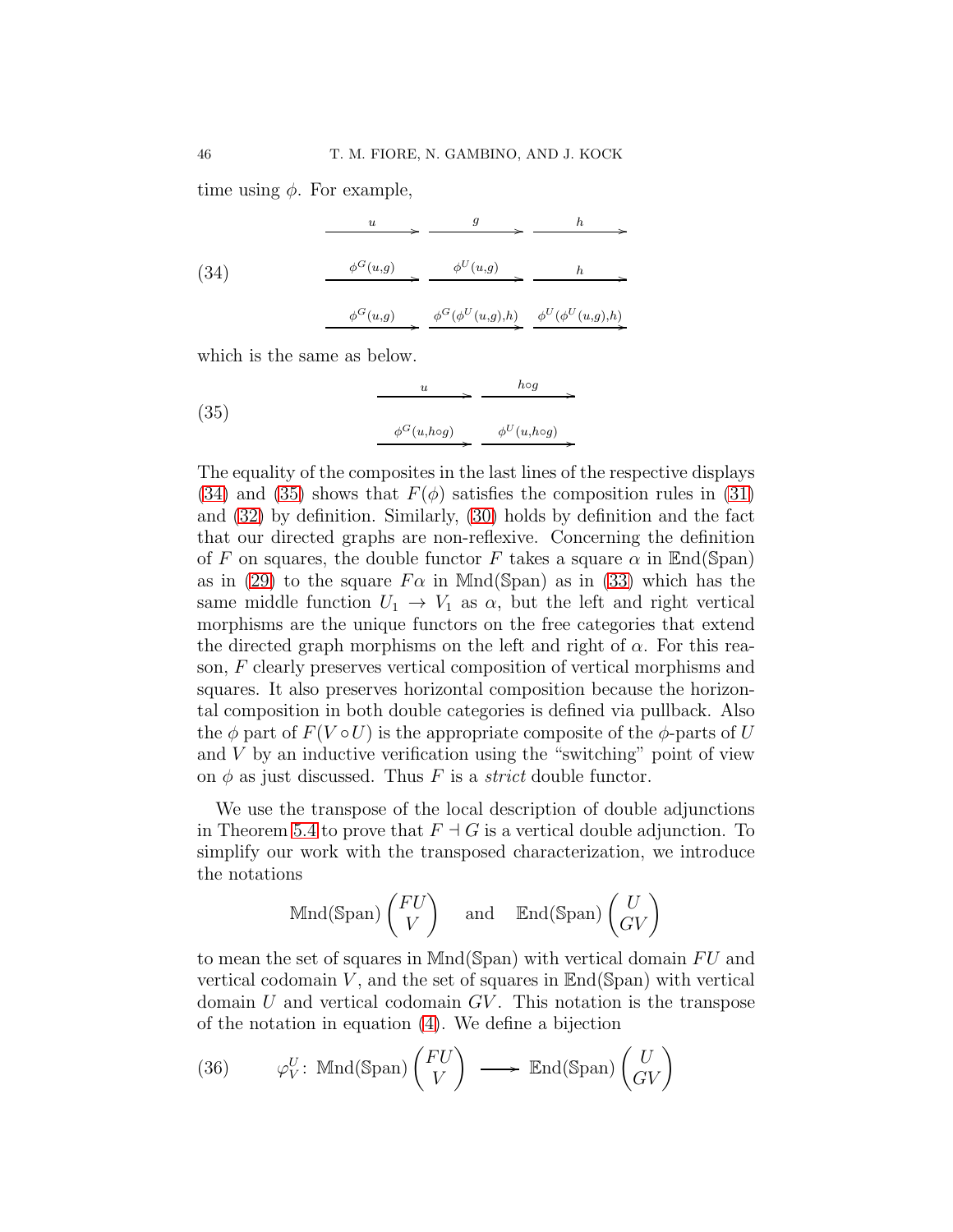

that is compatible with horizontal composition. The subscript res means restriction: the maps  $J_{\text{res}}$  and  $K_{\text{res}}$  are the restrictions of the functors J and K to the directed graphs  $A_*$  and  $B_*$ , while  $\alpha_{\text{res}}$  has the same exact middle function  $U_1 \rightarrow V_1$  as  $\alpha$  does. The square  $\alpha_{res}$  is restricted only in the sense that its horizontal domain and codomain are restricted. Since the middle function of  $\alpha$  is the same as that of  $\alpha_{\text{res}}$ , the function  $\varphi_V^U$  is manifestly injective. If  $\alpha'$  is a square in  $\mathbb{E} \text{nd}(\text{Span}) \begin{pmatrix} U \\ G V \end{pmatrix}$ , then we use the bijection  $J \leftrightarrow J_{\text{res}}$  to find the horizontal domain and codomain of  $(\varphi_V^U)^{-1}(\alpha')$ , and define the middle function of  $(\varphi_V^U)^{-1}(\alpha')$  to be that of  $\alpha'$ . This proves the surjectivity of  $\varphi_V^U.$ 

To see that  $\varphi([\alpha \beta]) = [\varphi(\alpha) \varphi(\beta)]$ , we only need to observe that  $(\alpha \times_{K_0} \beta)_{\text{res}}$  is the same as  $\alpha_{\text{res}} \times_{(K_{\text{res}})_0} \beta_{\text{res}}$  because the diagrams, from which we are forming the pullbacks, are exactly the same. Namely,

$$
(FA_*)_0 \longleftrightarrow F(U)_1 \longrightarrow (FB_*)_0 \longleftrightarrow F(W)_1 \longrightarrow (FH_*)_1
$$
  
\n
$$
J_0 \downarrow \qquad \qquad \downarrow K_0 \qquad \qquad \downarrow \beta \qquad \qquad \downarrow L_0
$$
  
\n
$$
C_0 \longleftrightarrow V_1 \longrightarrow D_0 \longleftrightarrow X_1 \longrightarrow D_0
$$

is exactly the same as

$$
A_0 \longleftrightarrow U_1 \longrightarrow B_0 \longleftrightarrow W_1 \longrightarrow H_1
$$
  
\n
$$
(J_{\text{res}})_0 \downarrow \qquad \alpha_{\text{res}} \downarrow \qquad \qquad (K_{\text{res}})_0 \qquad \qquad \beta_{\text{res}} \qquad \qquad (L_{\text{res}})_0
$$
  
\n
$$
(GC_*)_0 \longleftrightarrow (GU)_1 \longrightarrow (GD_*)_0 \longleftrightarrow (GX)_1 \longrightarrow (GD_*)_0.
$$

It only remains to check the naturality of  $\varphi_V^U$  in U and V, but that is similar to the naturality of the ordinary free category functor-forgetful functor adjunction, the only difference is that here we use *vertical* preand post-composition of squares.

In summary, the bijection  $\phi_V^U$  in [\(36\)](#page-45-2) is compatible with horizontal composition and natural in the horizontal morphisms  $U$  and  $V$ , so  $F$  is vertical double left adjoint to G by the transpose of Theorem [5.4.](#page-22-0)  $\Box$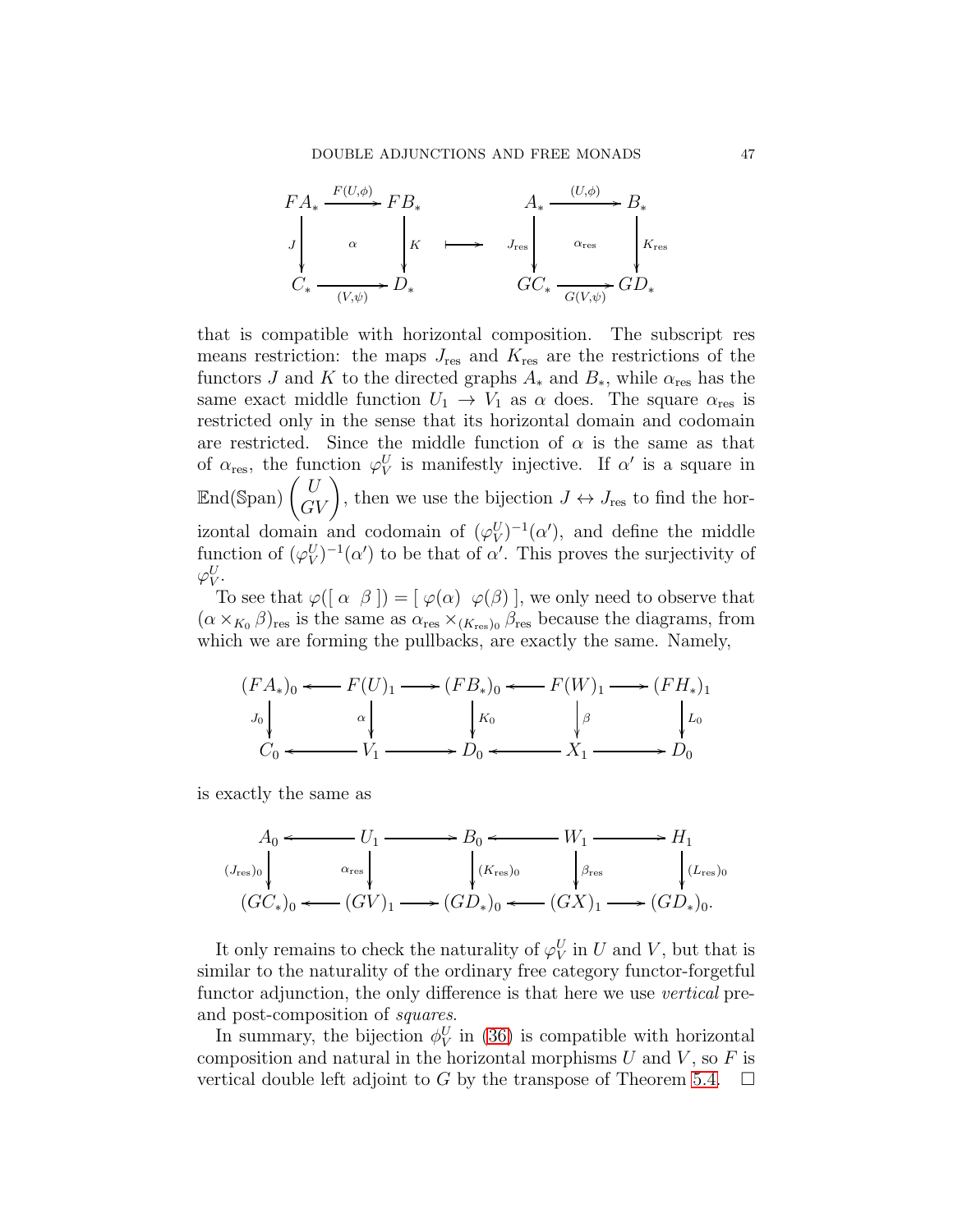In the next section we analyze the free-monad adjunction in a more general setting. In Section [10](#page-52-0) we study another important example of double adjunction, namely an Eilenberg–Moore type adjunction.

### <span id="page-47-0"></span>9. Free Monads in Double Categories with Cofolding

In this section we remove several hypotheses from our main theorem in [\[13\]](#page-54-0) and strengthen its conclusion to obtain Theorem [9.6,](#page-49-0) which says that if a double category  $\mathbb D$  with cofolding admits the construction of free monads in its horizontal 2-category, then D admits the construction of free monads as a double category. Since the free–forgetful double adjunction is a vertical adjunction, it is remarkable that it can be inferred from the free–forgetful adjunction in the horizontal 2-category. We first recall free monads on endomorphisms in a 2-category in Definition [9.1,](#page-47-1) which is due to Staton [\[25,](#page-55-11) Theorem 6.1.5] in the case  $K = Cat$ , and is treated in general in our previous paper [\[13,](#page-54-0) Theorem 1.1].

<span id="page-47-1"></span>**Definition 9.1.** Let  $\bf{K}$  be a 2-category. We say  $\bf{K}$  admits the construction of free monads if either of the two following equivalent conditions hold.

<span id="page-47-2"></span>(i) For every endomorphism  $(Y, Q)$  there exists a monad  $(Y, Q^{\text{free}})$ and a 2-cell  $\iota: Q \to Q^{\text{free}}$  in **K** such that the endomorphism map  $(1_Y, \iota_Q)$ :  $(Y, Q^{\text{free}}) \to (Y, Q)$  is universal in the sense that for every monad  $(X, P)$ , post-composition with  $(1_Y, \iota_Q)$  induces an isomorphism of categories

 $\text{Mnd}_{\mathbf{K}}((X, P), (Y, Q^{\text{free}})) \xrightarrow{(1_Y, \iota_Q) \circ U(-)} \text{End}_{\mathbf{K}}(U(X, P), (Y, Q)),$ 

where  $U: \text{Mnd}(\mathbf{K}) \to \text{End}(\mathbf{K})$  is the forgetful 2-functor.

(ii) The forgetful functor  $U: \text{Mnd}(\mathbf{K}) \to \text{End}(\mathbf{K})$  admits a right 2-adjoint  $R: \text{End}(\mathbf{K}) \to \text{Mnd}(\mathbf{K})$  with a counit  $\varepsilon$  such that the underlying morphism in **K** of each counit component  $\varepsilon_{(Y,Q)}$ :  $UR(Y,Q) \rightarrow$  $(Y,Q)$  is  $1_Y$ .

**Remark 9.2.** The reason Definition [9.1](#page-47-1) requires a *right* adjoint to the forgetful functor (as opposed to an expected left adjoint) is the choice of the direction of 2-cell in the definition of endomorphism map and monad map, as we now explain. Briefly, this right adjoint restricts to a left adjoint when we consider monads and endomorphisms on a fixed object Y. In detail, consider a fixed object Y of the 2-category  $\mathbf K$ . The category of endomorphisms on Y, denoted  $End(Y)$ , has objects endomorphisms on Y. The morphisms in  $\text{End}(Y)$  are endomorphism maps with underlying morphism the identity on  $Y$ , that is, endomorphism maps of the form  $(1_Y, \phi)$ :  $(Y, Q_1) \rightarrow (Y, Q_2)$ . We follow the convention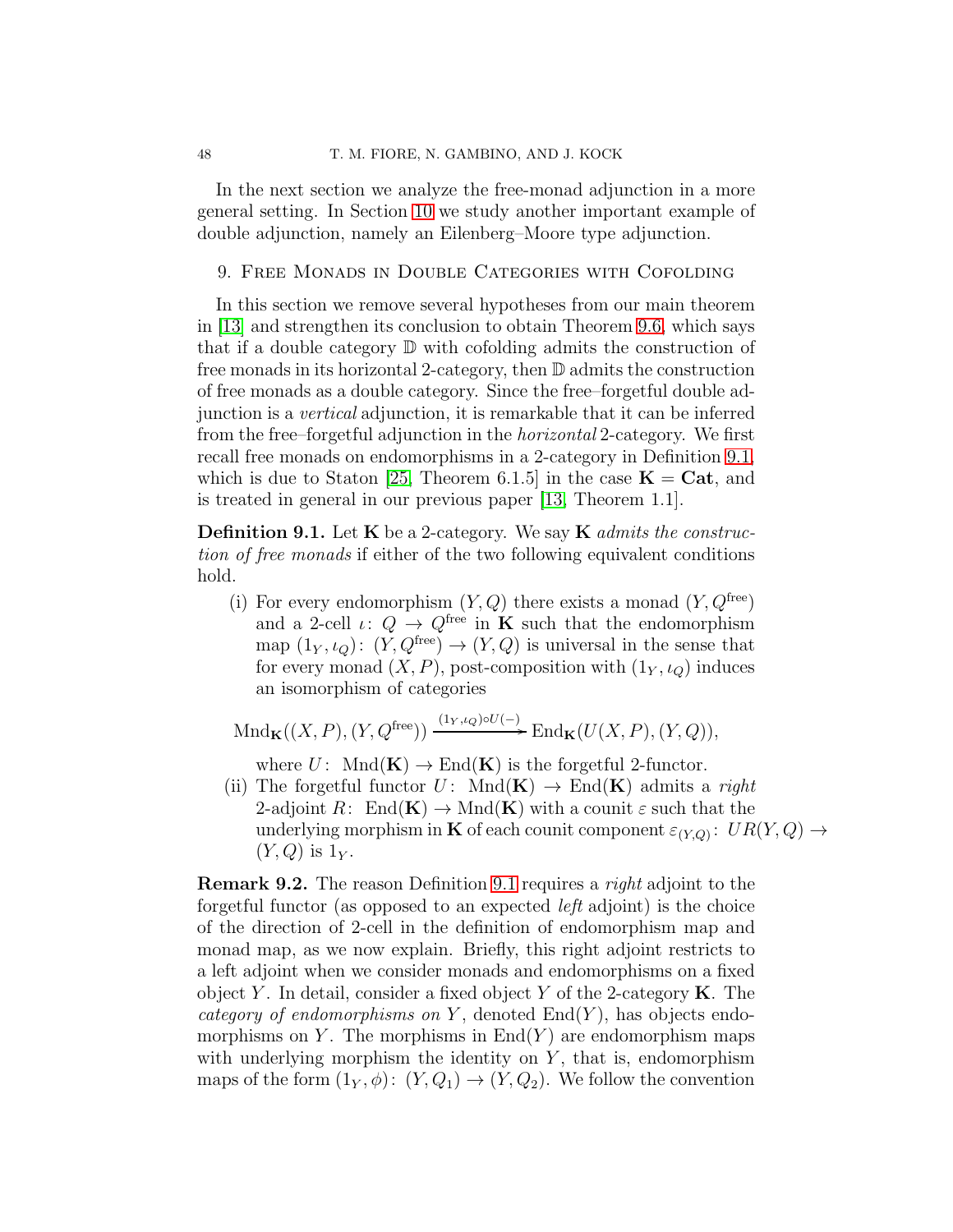of Street [\[26\]](#page-55-3) for the 2-cell  $\phi$ , namely  $\phi: Q_21_Y \to 1_Y Q_1$ . There are no compatibility requirements on  $\phi$ . The *category of monads on Y*, denoted  $Mnd(Y)$ , has objects monads on Y. The morphisms in  $Mnd(Y)$ are monad maps with underlying morphism the identity on  $Y$ , that is, morphisms are monad maps of the form  $(1_Y, \psi)$ :  $(Y, M_1) \rightarrow (Y, M_2)$ . Again, we follow Street's convention in [\[26\]](#page-55-3) for the 2-cell  $\psi$ , namely  $\psi: M_21_Y \to 1_Y M_1$ . The 2-cell  $\psi$  is required to be compatible with the unit and multiplication of the monads  $M_1$  and  $M_2$ .

The variance in Definition [9.1](#page-47-1) restricts to the expected one for monads on the fixed object Y, that is, the 2-category  $\bf{K}$  is said to admit the construction of free monads on Y if the forgetful functor  $U_Y$ : Mnd $(Y) \rightarrow$  $\text{End}(Y)$  admits a *left* adjoint. If **K** admits the construction of free mon-ads in the sense of Definition [9.1,](#page-47-1) then  $\bf{K}$  admits the construction of free monads on each object Y .

Remark 9.3. In Definition [9.1](#page-47-1) [\(i\),](#page-47-2) the isomorphism of categories commutes with the evident forgetful functors



since the underlying morphisms and 2-cells in  $K$  are composed with (whiskered with)  $1_Y$ .

The following definition is slightly different from [\[13,](#page-54-0) Definition 2.8] in that it insists on the vertical triviality of the unit.

<span id="page-48-0"></span>**Definition 9.4.** A double category  $\mathbb{D}$  is said to *admit the construction* of free monads if the forgetful double functor  $U: \text{Mnd}(\mathbb{D}) \to \text{End}(\mathbb{D})$ admits a vertical left double adjoint R with a unit  $\eta$  such that the underlying vertical morphism in  $\mathbb D$  of each unit component  $\eta_{(Y,Q)}: (Y,Q) \to$  $UR(Y,Q)$  is  $1_Y^v$ .

We shall shortly prove that if  $D$  has a cofolding, then the existence of free monads in HD implies the existence of free monads in D. This amounts to extending an adjunction from the horizontal 2-categories to a vertical double adjunction. We first extend the 2-adjunction of horizontal 2-categories to a horizontal double adjunction. For both results, observe that the double-categorical notions of endomorphism, monad, and the forgetful double functor  $U: \text{Mnd}(\mathbb{D}) \to \text{End}(\mathbb{D})$  are essentially notions of the horizontal 2-category. More precisely we can identify  $H U: H M n d(\mathbb{D}) \to H \mathbb{E} n d(\mathbb{D})$  with the forgetful 2-functor  $Mnd(HD) \rightarrow End(HD).$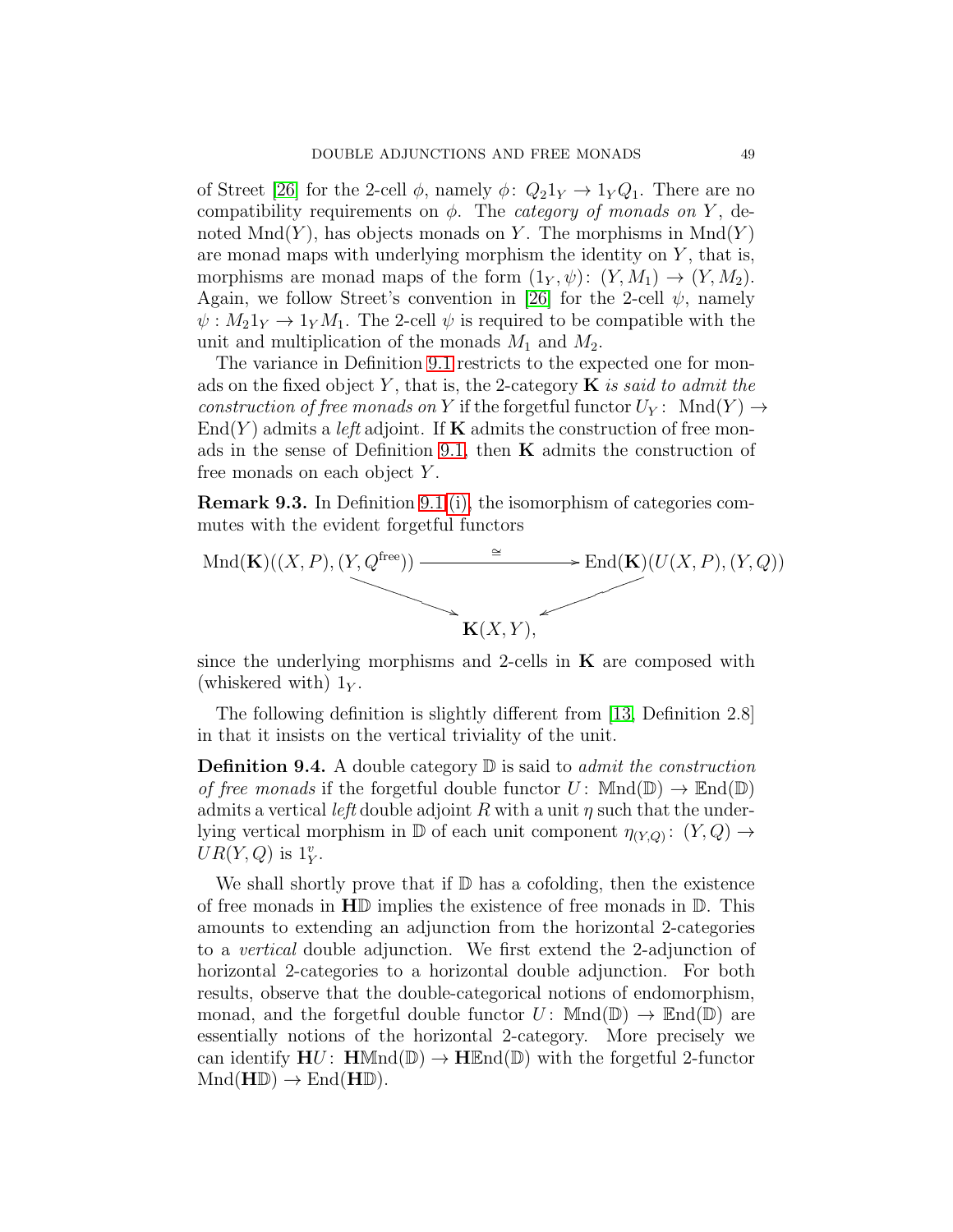<span id="page-49-1"></span>**Proposition 9.5.** Let  $\mathbb{D}$  be a double category with cofolding  $\Lambda$ . Suppose that the horizontal 2-category HD admits the construction of free monads in the sense of Definition [9.1.](#page-47-1) Then the 2-adjunction

$$
\operatorname{Mnd}(\mathbf{H}\mathbb{D}) \xrightarrow[\begin{array}{c}\nU \frown \mathbf{End}(\mathbf{H}\mathbb{D})\n\end{array}]
$$

extends to a horizontal double adjunction

$$
\operatorname{Mnd}(\mathbb{D}) \xrightarrow{\qquad U \qquad \qquad} \operatorname{End}(\mathbb{D}).
$$

Proof. By the above remark, U automatically extends to a double functor. The main point is to extend  $R$ , which relies on the cofoldings on  $\mathbb{E} \text{nd}(\mathbb{D})$  and  $\mathbb{M} \text{nd}(\mathbb{D})$  guaranteed by Proposition [7.2,](#page-40-0) and the crucial fact that the counit of the 2-adjunction  $U \dashv R$  has components of the form  $\varepsilon_{(Y,Q)} = (1_Y^h, \iota_Q)$ . The 2-functor R is defined on (horizontal) endomorphism maps  $(F, \phi)$ :  $(X, P) \rightarrow (Y, Q)$  and endomorphism 2-cells  $\alpha: (F_1, \phi_1) \Rightarrow (F_2, \phi_2)$  by the equations

<span id="page-49-2"></span>(37) 
$$
\left[ UR(F,\phi) \left(1_Y^h,\iota_Q\right) \right] = \left[ \left(1_X^h,\iota_P\right) \left(F,\phi\right) \right]
$$

<span id="page-49-3"></span>(38) 
$$
\left[ UR\alpha i_{(1^h_Y,t_Q)}^v \right] = \left[ i_{(1^h_X,t_P)}^v \alpha \right].
$$

If  $(u, \overline{u})$  is a vertical endomorphism map, then  $R(u^*, \Lambda(\overline{u})) =: (Ru^*, R\Lambda(\overline{u}))$ is defined by [\(37\)](#page-49-2). We see from [\(37\)](#page-49-2) that the underlying horizontal morphism of  $Ru^*$  is  $u^*$ , so by Proposition [7.3](#page-40-1) we may apply  $\Lambda^{-1}$  to  $R\Lambda(\overline{u})$ to obtain  $R(u, \overline{u}) := (u, \Lambda^{-1} R \Lambda(\overline{u}))$  with underlying vertical morphism u. A similar argument using equation  $(38)$  defines R on squares of  $\mathbb{E} \text{nd}(\mathbb{D})$ . By construction, the double functors R and U are compatible with the cofoldings, so the 2-adjunction  $H U \dashv H R$  extends to a horizontal double adjunction by Proposition [6.10.](#page-33-0)

<span id="page-49-0"></span>Theorem 9.6 (Reduction of construction of free monads to horizontal 2-category). Let  $\mathbb D$  be a double category with cofolding. If the horizontal 2-category HD admits the construction of free monads in the sense of Definition [9.1,](#page-47-1) then the double category  $\mathbb D$  admits the construction of free monads in the sense of Definition [9.4.](#page-48-0)

*Proof.* By Proposition [9.5](#page-49-1) the 2-functor R of Definition [9.1](#page-47-1) extends to a double functor  $R: \mathbb{E} \text{nd}(\mathbb{D}) \to \text{Mnd}(\mathbb{D})$ . We shall check that R is vertical left double adjoint to  $U: \mathbb{M}nd(\mathbb{D}) \to \mathbb{R}nd(\mathbb{D})$  using the transpose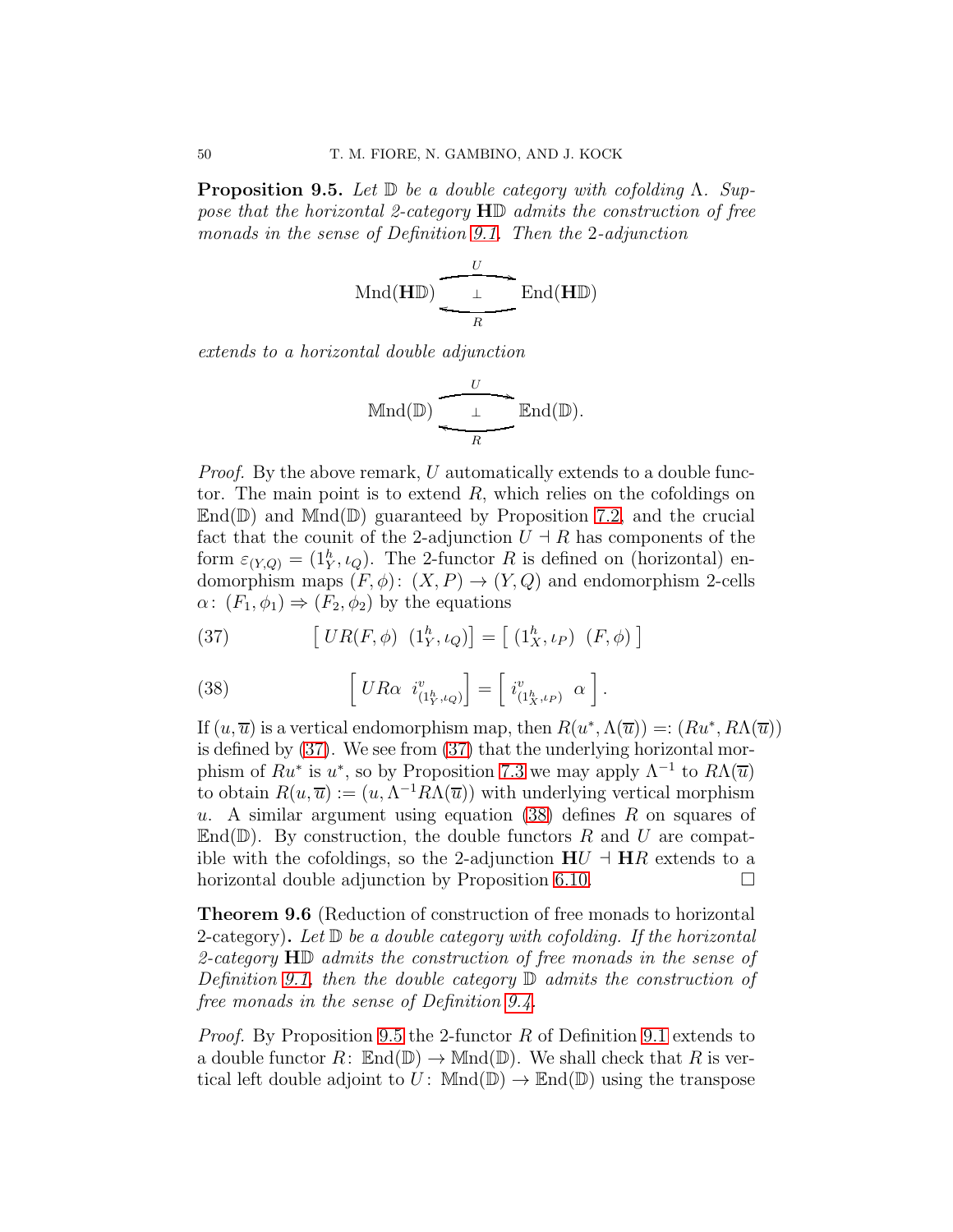of Theorem [5.2](#page-17-0) [\(ii\),](#page-18-1) which requires functors

 $R_0$ : (Obj  $\mathbb{E} \text{nd}(\mathbb{D})$ , Hor  $\mathbb{E} \text{nd}(\mathbb{D})$ )  $\longrightarrow$  (Obj  $\mathbb{M} \text{nd}(\mathbb{D})$ , Hor  $\mathbb{M} \text{nd}(\mathbb{D})$ )

 $\eta: (\mathrm{Obj}\,\mathbb{E}nd(\mathbb{D}),\mathrm{Hor}\,\mathbb{E}nd(\mathbb{D})) \longrightarrow (\mathrm{Ver}\,\mathbb{E}nd(\mathbb{D}), \mathrm{Sq}\,\mathbb{E}nd(\mathbb{D}))$ 

such that for each horizontal morphism  $(F, \phi)$  in  $\mathbb{E}nd(\mathbb{D})$  the square  $\eta_{(F,\phi)}$  is of the form

$$
(X, P) \xrightarrow{\qquad (F, \phi)} (Y, Q)
$$
  
\n
$$
\eta_{(X, P)} \downarrow \eta_{(F, \phi)} \downarrow \eta_{(Y, Q)}
$$
  
\n
$$
UR_0(X, P) \xrightarrow{\eta_{(F, \phi)}} UR_0(Y, Q)
$$

and is universal from  $(F, \phi)$  to U.

We define  $R_0$  as the horizontal 1-adjoint already present, namely  $R_0(X, P) := (X, P^{\text{free}})$  and  $R_0(F, \phi) : (X, P^{\text{free}}) \rightarrow (Y, Q^{\text{free}})$  is the unique (horizontal) monad morphism such that  $(1_Y^h, \iota_Q) \circ UR_0(F, \phi) =$  $(F, \phi) \circ (1_X^h \iota_P).$ 

The functor  $\eta$  on objects is  $\eta_{(X,P)} := (1_X^v, (\Lambda^{\mathbb{D}})^{-1}(\iota_P)) = (1_X^v, \iota_P).$ Here  $\Lambda^{\mathbb{D}}$  is the cofolding on  $\mathbb{D}$ , and we are using Proposition [7.2](#page-40-0) for the cofolding on  $\mathbb{E}nd(\mathbb{D})$ , the bijection in Proposition [7.3](#page-40-1) for the fixed vertical morphism  $(1_X^v)$ , and the fact that  $(1_X^v)^* = 1_X^h$ . For a horizontal endomorphism map  $(F, \phi)$ , we define  $\eta_{(F,\phi)}$  to be  $(\Lambda^{\text{End}(\mathbb{D})})^{-1}$  of the vertical identity square

$$
UL_0(X, P) \xrightarrow{\begin{array}{c} (1^h_X, \iota_P) \\ \downarrow \end{array}} (X, P) \xrightarrow{\begin{array}{c} (F, \phi) \\ \downarrow \end{array}} (Y, Q)
$$
  

$$
UL_0(X, P) \xrightarrow{\begin{array}{c} i^v \\ \downarrow \end{array}} UL_0(Y, Q) \xrightarrow{\begin{array}{c} (F, \phi) \\ \downarrow \end{array}} (Y, Q)
$$

in  $\mathbb{E}nd(\mathbb{D})$ .

For the universality of  $\eta_{(Y,Q)}$  concerning vertical morphisms, we must prove for each endomorphism  $(Y, Q)$  and each monad  $(X, P)$  that

$$
\text{Ver}_{\text{Mnd}(\mathbb{D})}(Y, Q^{\text{free}}), (X, P)) \xrightarrow{U(-) \circ (1^v_Y, \iota_Q)} \text{Ver}_{\text{End}(\mathbb{D})}((Y, Q), U(X, P))
$$

is a bijection. For injectivity, if  $U(u, \overline{u}) \circ (1_Y^v, \iota_Q) = U(v, \overline{v}) \circ (1_Y^v, \iota_Q)$ , then  $u = v$ , and the coholonomy on  $\mathbb{E}nd(\mathbb{D})$  gives us

$$
(1_Y^h, \iota_Q) \circ U(u^*, \Lambda(\overline{u})) = (1_Y^h, \iota_Q) \circ U(v^*, \Lambda(\overline{v})),
$$

so  $\Lambda(\overline{u}) = \Lambda(\overline{v})$  by horizontal universality of  $(1^h_Y, \iota_Q)$ . Finally,  $\overline{u} = \overline{v}$ by Proposition [7.3.](#page-40-1) For surjectivity, if  $(w,\overline{w})$ :  $(Y,Q) \rightarrow U(X,P)$  is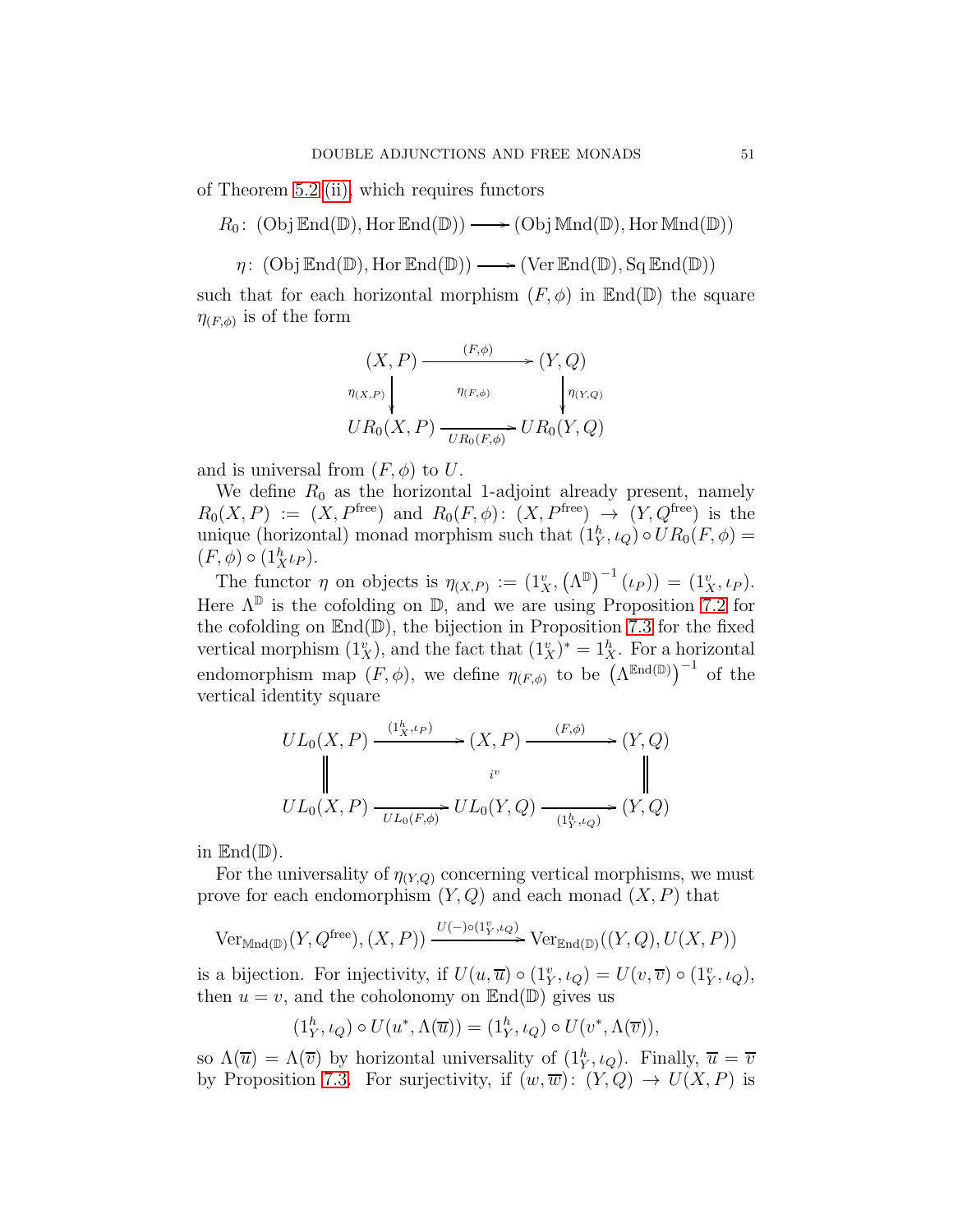a vertical endomorphism map, the horizontal universality of  $(1^h_Y, \iota_Q)$ guarantees a horizontal monad map  $(F, \phi): (X, P) \rightarrow (Y, Q^{\text{free}})$  such that  $(1_Y^h, \iota_Q) \circ U(F, \phi) = (w^*, \Lambda(\overline{w}))$ . Then  $F = w^*$ , and we may take  $(u, \overline{u}) = (w, \Lambda^{-1}([\phi \iota_Q])$  so that  $U(u, \overline{u}) \circ (1_Y^v, \iota_Q) = (w, \overline{w})$ , again by Proposition [7.3.](#page-40-1)

We next prove that the square  $\eta_{(F,\phi)}$  is vertically universal, that is, the map

<span id="page-51-0"></span>(39) 
$$
\operatorname{Mnd}(\mathbb{D})\begin{pmatrix} R_0(F,\phi) \\ (F',\phi') \end{pmatrix} \longrightarrow \operatorname{End}(\mathbb{D})\begin{pmatrix} (F,\phi) \\ U(F',\phi') \end{pmatrix}
$$
  
 $\beta \longmapsto \begin{bmatrix} \eta_{(F,\phi)} \\ U\beta \end{bmatrix}$ .

is a bijection (recall Definition [4.1.](#page-15-4)). The notation  $\text{Mnd}(\mathbb{D})\begin{pmatrix} R_0(F,\phi) \\ F'(F',\phi') \end{pmatrix}$  $(F', \phi')$  $\setminus$ indicates the set of monad squares with top horizontal arrow  $R_0(F, \phi)$ and bottom horizontal arrow  $(F', \phi')$ . The notation  $\mathbb{E} \text{nd}(\mathbb{D}) \begin{pmatrix} (F, \phi) \\ I^{\dagger}(F', \phi') \end{pmatrix}$  $U(F',\phi')$  $\setminus$ indicates the set of endomorphism squares with top horizontal arrow  $(F, \phi)$  and bottom horizontal arrow  $U(F', \phi')$ .

Since we have already checked the universality of  $\eta_{(Y,Q)}$  with respect to vertical morphisms, and since squares with distinct vertical arrows are distinct, it suffices to prove a bijection for monad squares which additionally have the left and right vertical arrows fixed, so we consider monad squares of the form

$$
(X, P) \xrightarrow{R_0(F,\phi)} (Y, Q^{\text{free}})
$$
  

$$
(u,\bar{u}) \downarrow \qquad \beta \qquad \qquad (v,\bar{v})
$$
  

$$
(X', P') \xrightarrow{(F',\phi')} (Y', Q').
$$

We factor the map in [\(39\)](#page-51-0) (for fixed  $(u, \bar{u})$  and  $(v, \bar{v})$ ), into a sequence of bijections.

$$
\beta \leftrightarrow \Lambda^{\text{Mnd}(\mathbb{D})}(\beta)
$$
  
\n
$$
\leftrightarrow \left[ U\Lambda^{\text{Mnd}(\mathbb{D})}(\beta) \begin{array}{cc} i^{v}_{(1_{Y}, \iota_{Q})} \\ \downarrow \end{array} \right]
$$
  
\n
$$
\leftrightarrow \left[ U\Lambda^{\text{Mnd}(\mathbb{D})}(\beta) \begin{array}{cc} i^{v}_{(1_{Y}, \iota_{Q})} \\ \downarrow \end{array} \right]
$$
  
\n
$$
\leftrightarrow \left[ \begin{array}{cc} \eta_{(F,\phi)} \\ U\beta \end{array} \right]
$$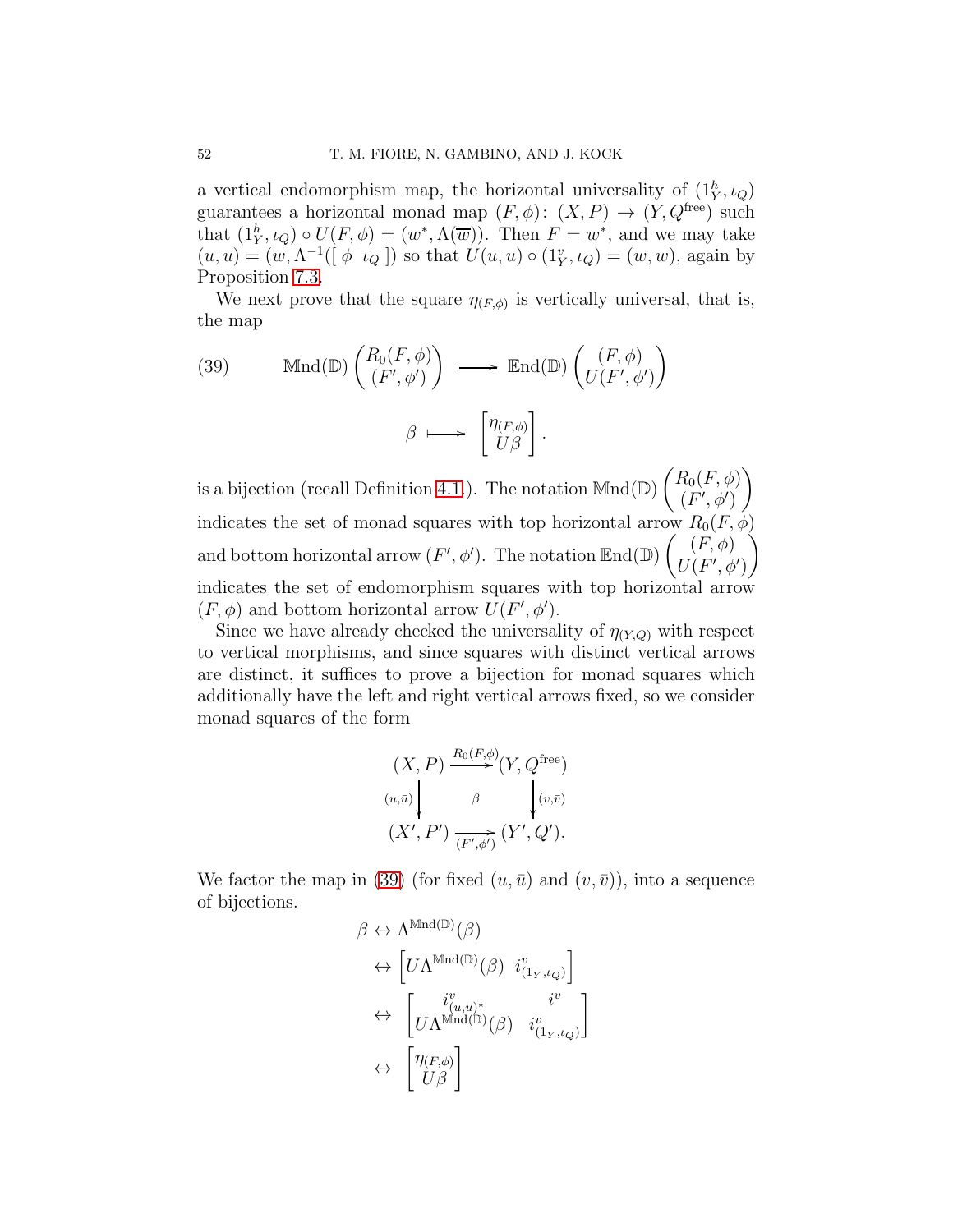The last bijection is  $(\Lambda^{End(D)})^{-1}$  and relies on the fact that U is compatible with the cofoldings  $\Lambda^{Mnd(\mathbb{D})}$  and  $\Lambda^{End(\mathbb{D})}$ . .

**Remark 9.7.** Note that the conclusion of Theorem [9.6,](#page-49-0) that  $\mathbb{D}$  admits the construction of free monads, amounts to a vertical double adjunction, the free-monad double functor R being the *left* double adjoint. Since  $V : \text{DblCat}_{v} \to \text{Cat}$  is a 2-functor, we obtain (in the situation of the Theorem) also a 2-adjunction

$$
\mathbf{V}\text{End}(\mathbb{D})\xrightarrow[\text{V}U]{\text{V}\text{R}}\mathbf{V}\text{Mnd}(\mathbb{D}).
$$

#### 10. Existence of Eilenberg–Moore Objects

<span id="page-52-0"></span>The double functor  $Mnd(\mathbb{D}) \to \mathbb{D}$  which to a monad associates its underlying object, has a horizontal double right adjoint  $\text{Inc}_{\mathbb{D}}$  which to an object in D associates the trivial monad on it:

$$
\text{Mnd}(\mathbb{D})\underbrace{\xrightarrow[\text{Inc}_\mathbb{D}]}\mathbb{D}.
$$

In this final section we analyze when  $\text{Inc}_D$  has a further right double adjoint.

In Street's article [\[26\]](#page-55-3), a 2-category  $\bf{K}$  is said to *admit the construc*tion of algebras if the inclusion 2-functor  $\text{Inc}_{\mathbf{K}}: \mathbf{K} \to \text{Mnd}(\mathbf{K})$  admits a right 2-adjoint  $\mathrm{Alg}_{\mathbf{K}}$ :  $\mathrm{Mnd}(\mathbf{K}) \to \mathbf{K}$ . Synonymously, we say **K** admits Eilenberg–Moore objects. For a monad  $(X, S)$  in **K**, the object  $\text{Alg}_{\mathbf{K}}(X, S)$  is denoted  $X^S$ . A right 2-adjoint  $\text{Alg}_{\mathbf{K}}$  exists if and only if for each monad  $(X, S)$ , the presheaf Mnd<sub>K</sub> (Inc<sub>K</sub> –,  $(X, S)$ ) is representable. The representing object is then  $X<sup>S</sup>$ .

The situation for monads in a double category  $\mathbb D$  is more subtle, as representability of the individual presheaves  $Mnd_{\mathbb{D}}(\text{Inc}_{\mathbb{D}}(-), (X, S))$ does not suffice, and we must consider parameterized presheaves.

**Definition 10.1.** Let  $\mathbb{D}$  be a double category and let  $\text{Inc}_{\mathbb{D}}$ :  $\mathbb{D} \rightarrow$ Mnd( $\mathbb{D}$ ),  $I \mapsto (I, id_I)$  be the inclusion double functor. We say that the double category  $\mathbb D$  admits Eilenberg–Moore objects if  $\text{Inc}_{\mathbb D}$  admits a horizontal right double adjoint.

**Remark 10.2.** To an object I and a monad  $(X, S)$  in  $\mathbb{D}$ , we may associate the set  $S\text{-Alg}_I$  of  $S\text{-algebra structures on }I$ , which is the set of horizontal monad morphisms from  $(I, id_I)$  to  $(X, S)$ . This assignment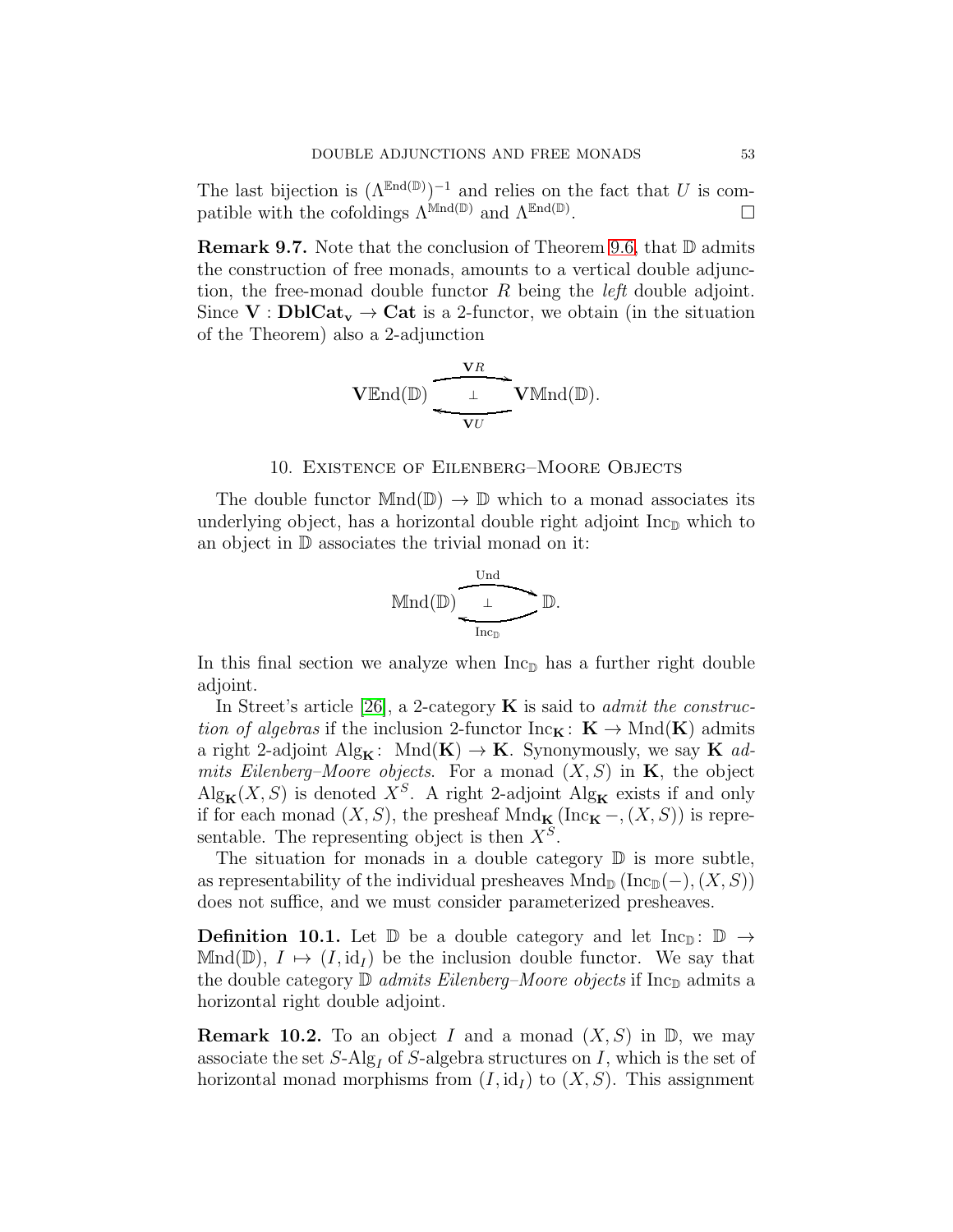extends to a parameterized presheaf on  $\mathbb D$  in the sense of Definition [3.2,](#page-9-1) namely

<span id="page-53-2"></span>(40) 
$$
\text{Mnd}(\mathbb{D})(\text{Inc}_{\mathbb{D}}-, -): \mathbb{D}^{\text{horop}} \times \mathbb{V}_1 \text{Mnd}(\mathbb{D}) \longrightarrow \text{Span}^t
$$
.

Recall that  $\mathbb{V}_1\mathbb{M}\mathrm{nd}(\mathbb{D})$  is the double category which has the same vertical 1-category as  $Mnd(\mathbb{D})$ , but everything else is trivial, as in Section [2.](#page-5-0)

<span id="page-53-1"></span>Theorem 10.3 (Characterization of existence of Eilenberg–Moore objects). The inclusion double functor

$$
\mathrm{Inc}_{\mathbb{D}}\colon\thinspace\mathbb{D}\longrightarrow\mathrm{Mnd}(\mathbb{D})
$$

$$
I \longmapsto (I, id)
$$

admits a horizontal right double adjoint if and only if the parameterized presheaf

 $-Alg_{-}: \mathbb{D}^{\text{horop}} \times \mathbb{V}_1 \mathbb{M} \text{nd}(\mathbb{D}) \longrightarrow \mathbb{S} \text{pan}^t$ 

is (horizontally) representable in the sense of Definition [3.8.](#page-13-1)

*Proof.* By Theorem [5.5,](#page-23-0) the double functor  $\text{Inc}_{\mathbb{D}}$  admits a horizontal right double adjoint if and only if the parameterized presheaf [\(40\)](#page-53-2) is representable, but -Alg<sub>−</sub> is [\(40\)](#page-53-2) by definition.  $\Box$ 

Example 10.4. Suppose K is a 2-category which admits Eilenberg– Moore objects in the sense of 2-category theory, that is, the 2-functor  $Inc_K: K \to Mnd(K)$  admits a right 2-adjoint. Then the double category  $\mathbb{Q}K$  admits Eilenberg–Moore objects since  $\mathbb{Q}K$  and  $\text{Mnd}(\mathbb{Q}K) =$  $\overline{\mathbb{Q}}$  Mnd(K) both have cofoldings with fully faithful coholonomies, Inc<sub>OK</sub> preserves them, and  $\mathbf{H} \ln c_{\overline{0}\mathbf{K}} = \ln c_{\mathbf{K}}$  admits a right 2-adjoint. See Example [6.6,](#page-29-0) Proposition [7.2,](#page-40-0) and Corollary [6.19.](#page-37-2) The representing functor  $G: \mathbb{V}_1 \mathbb{M} \text{nd}(\overline{\mathbb{Q}}\mathbf{K}) \to \text{Span}^t$  for -Alg<sub>-</sub> is the transposed opposite of the right adjoint to  $Inc<sub>K</sub>$ .

### <span id="page-53-0"></span>Acknowledgements

Most of the results of this paper were obtained in 2008 during the three authors' participation in the special year on Homotopy Theory and Higher Categories at the Centre de Recerca Matem`atica in Barcelona, see the preprint [\[14\]](#page-54-14). We gratefully acknowledge the support and hospitality of the CRM.

Thomas M. Fiore was supported at the University of Chicago by NSF Grant DMS-0501208. At the Universitat Autònoma de Barcelona he was supported by grant SB2006-0085 of the Spanish Ministerio de Educación y Ciencia under the Programa Nacional de ayudas para la movilidad de profesores de universidad e investigadores espa˜noles y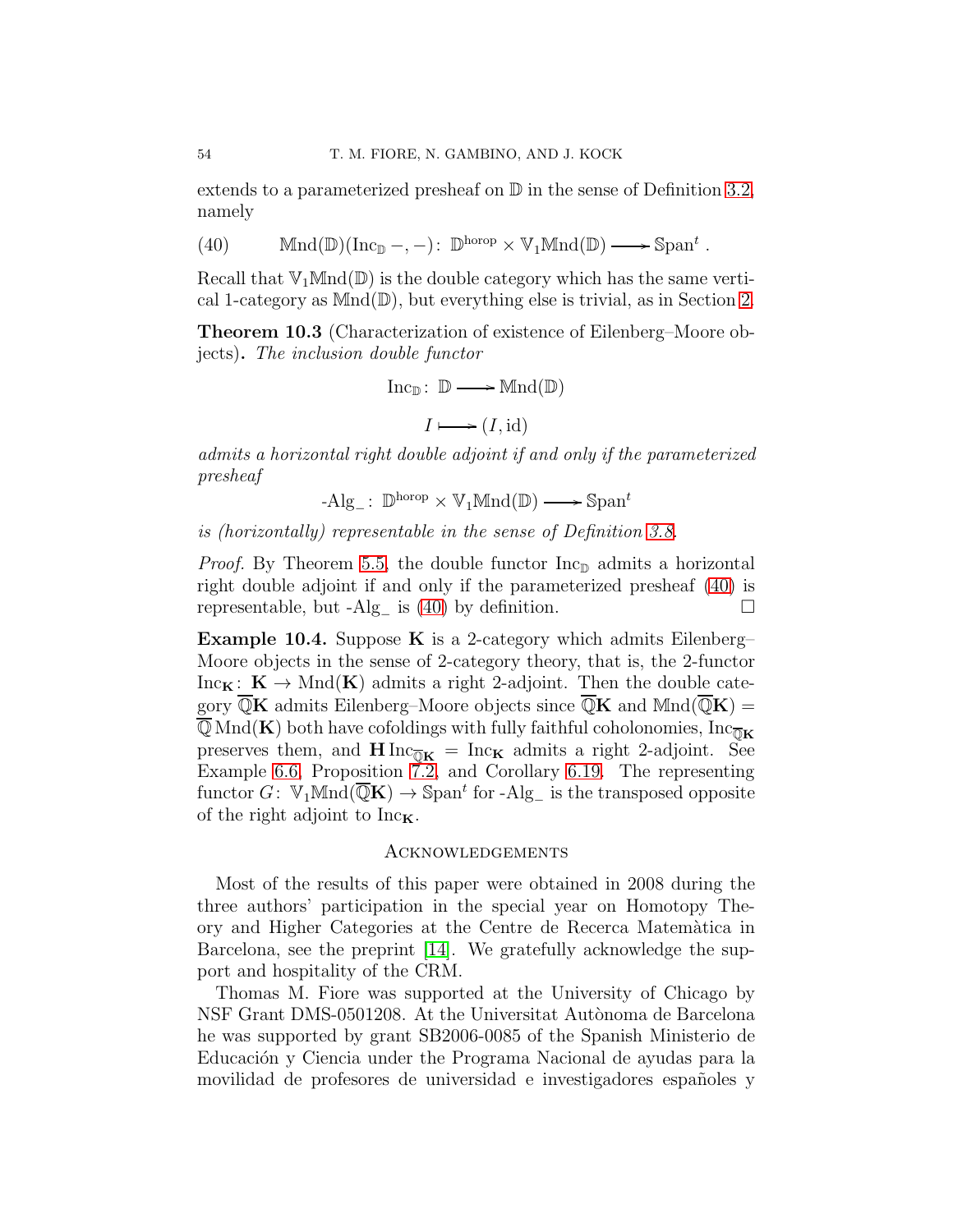extranjeros. Thomas M. Fiore was also supported by the Max Planck Institut für Mathematik, and he thanks MPIM for its kind hospitality during Summer 2010 and Summer 2011.

Nicola Gambino would like to acknowledge also the hospitality of the Institute for Advanced Study. This material is based upon work supported by the National Science Foundation under agreement No. DMS-0635607. Any opinions, findings and conclusions or recommendations expressed in this material are those of the authors and do not necessarily reflect the views of the National Science Foundation.

Joachim Kock was partially supported by grants MTM2006-11391 and MTM2007-63277 of Spain and SGR2005-00606 of Catalonia.

#### <span id="page-54-1"></span>**REFERENCES**

- <span id="page-54-8"></span>[1] Andr´ee Bastiani and Charles Ehresmann. Multiple functors. I. Limits relative to double categories. Cah. Topol. Géom. Différ. Catég.,  $15(3):215-292$ , 1974.
- <span id="page-54-12"></span><span id="page-54-5"></span>[2] Jean Bénabou. Catégories relatives. C. R. Acad. Sci. Paris, 260:3824-3827, 1965.
- [3] Francis Borceux. Handbook of categorical algebra. 1, volume 50 of Encyclopedia of Mathematics and its Applications. Cambridge University Press, Cambridge, 1994. Basic category theory.
- <span id="page-54-9"></span>[4] Ronald Brown and Ghafar H. Mosa. Double categories, 2-categories, thin structures and connections. Theory Appl. Categ., 5(7):163-175 (electronic), 1999.
- <span id="page-54-13"></span>[5] Ronald Brown and Christopher B. Spencer. Double groupoids and crossed modules. Cah. Topol. Géom. Différ. Catég., 17(4):343-362, 1976.
- <span id="page-54-10"></span>[6] Danielle Chamaillard. Sur les catégories doubles associatives et unitaires à des isomorphismes près. C. R. Acad. Sci. Paris Sér. A-B, 272:A857-A859, 1971.
- <span id="page-54-6"></span>[7] Robert Dawson and Robert Paré. General associativity and general composition for double categories. Cah. Topol. Géom. Différ. Catég.,  $34(1):57-79$ , 1993.
- <span id="page-54-2"></span>[8] Charles Ehresmann. Catégories doubles et catégories structurées. C. R. Acad. Sci. Paris, 256:1198–1201, 1963.
- <span id="page-54-3"></span>[9] Charles Ehresmann. Catégories structurées. Ann. Sci. École Norm. Sup.  $(3)$ , 80:349–426, 1963.
- <span id="page-54-7"></span>[10] Charles Ehresmann. Catégories structurées. III. Quintettes et applications covariantes. In Topol. et Géom. Diff. (Sém. C. Ehresmann), Vol. 5, page 21. Institut H. Poincaré, Paris, 1963.
- <span id="page-54-11"></span><span id="page-54-4"></span>[11] Charles Ehresmann. Catégories et structures. Dunod, Paris, 1965.
- [12] Thomas M. Fiore. Pseudo algebras and pseudo double categories. J. Homotopy Relat. Struct., 2(2):119–170, 2007.
- <span id="page-54-0"></span>[13] Thomas M. Fiore, Nicola Gambino, and Joachim Kock. Monads in double categories. J. Pure Appl. Algebra, 215(6):1174–1197, 2011.
- <span id="page-54-14"></span>[14] Thomas M. Fiore, Nicola Gambino, and Joachim Kock. Double Adjunctions. Centre de Recerca Matem`atica Preprint Series, No. 1000, 2010. <http://www.crm.es/Publications/Preprints10.htm>